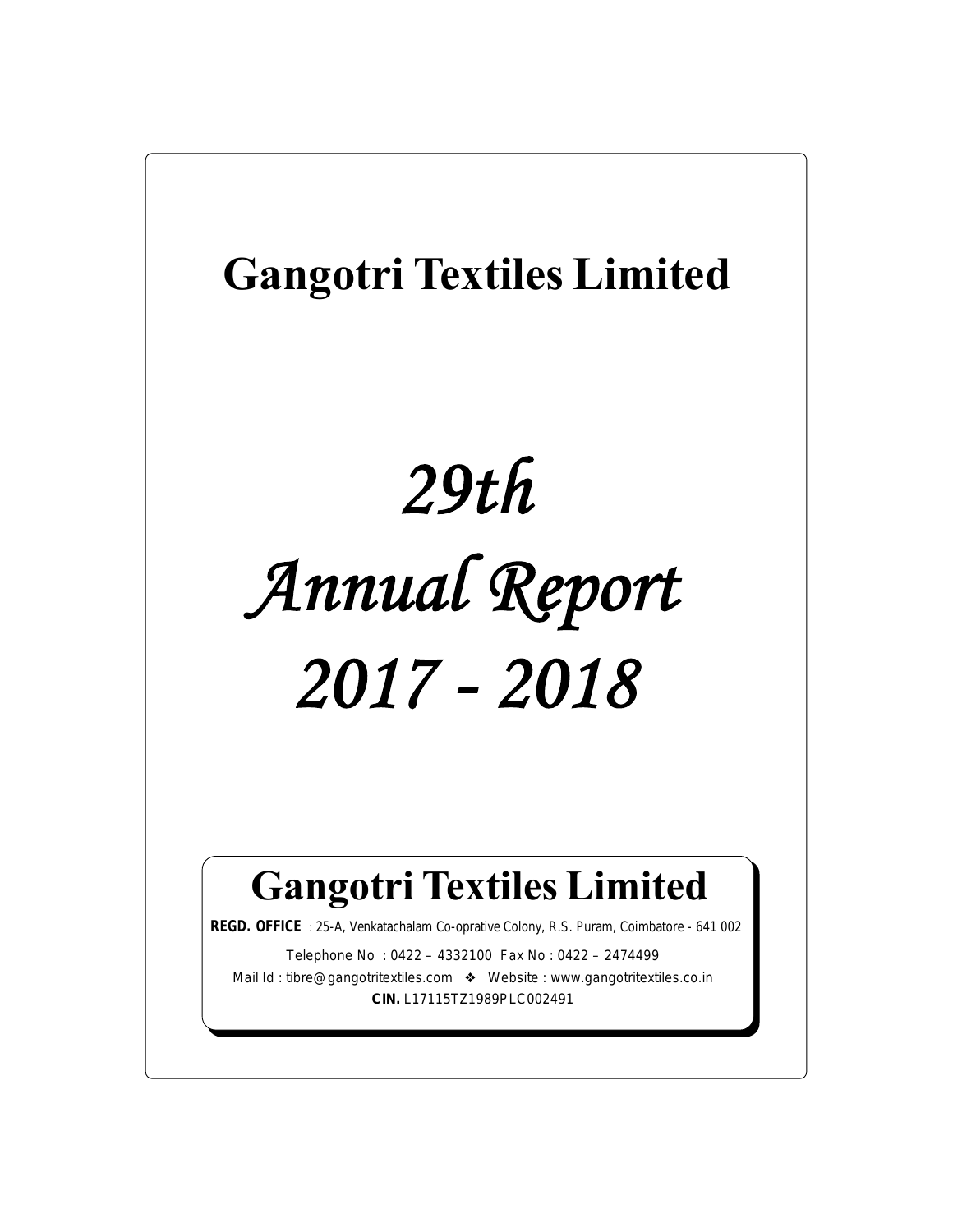**BOARD OF DIRECTORS** Sri. MANOJ KUMAR TIBREWAL Managing Director DIN : 00806653

Sri. MOHANLAL TIBREWAL Executive Director DIN : 00811843

Sri.N. VENKATESAN Independent Director DIN : 07029257

Sri. R.P.JOSHUA Nominee Director of Lender Banks DIN : 00045589

Smt. M.V. SURYAPRABHA Independent Director DIN : 05210644

Sri. R.ELANGO Nominee Director of United Bank of India Ltd DIN : 06747166

Sri. A.R. MURALIDHARAN Independent Director DIN : 07087606

**COMPANY SECRETARY** Sri. MAXIM JOSEPH

# **BANKERS**

STATE BANK OF INDIA Stressed Asset Management Branch Coimbatore

**REGISTERED OFFICE** No. 25-A, Venkatachalam Co-op Colony, R.S. Puram, Coimbatore – 641 002

**REGISTRAR AND SHARE TRANSFER AGENTS**

**M/S. S.K.D.C Consultants Ltd** Kanapathy Towers, 3rd Floor 1391/A-1, Sathy Road, Ganapathy, Coimbatore – 641 006

# **AUDITORS**

**M/S M. GANGADHARAN & CO** Chartered Accountants Nanjappa Complex, 137 (Old No. 150) B.B. Street, Coimbatore - 641 001 Firm Regn. No. : 0881S

| Notice to Shareholders<br>5<br>Directors' Report<br>Management Discussion & Analysis Report<br>Corporate Governance Report<br>14<br><b>Extract of Annual Return</b><br>20<br>Secretarial Audit Report<br>22<br>Independent Auditor's Report | Page No. |
|---------------------------------------------------------------------------------------------------------------------------------------------------------------------------------------------------------------------------------------------|----------|
|                                                                                                                                                                                                                                             |          |
|                                                                                                                                                                                                                                             |          |
|                                                                                                                                                                                                                                             |          |
|                                                                                                                                                                                                                                             |          |
|                                                                                                                                                                                                                                             |          |
|                                                                                                                                                                                                                                             |          |
|                                                                                                                                                                                                                                             |          |
| 26<br><b>Accounts</b>                                                                                                                                                                                                                       |          |
| 39<br><b>Cash Flow Statement</b>                                                                                                                                                                                                            |          |

**1**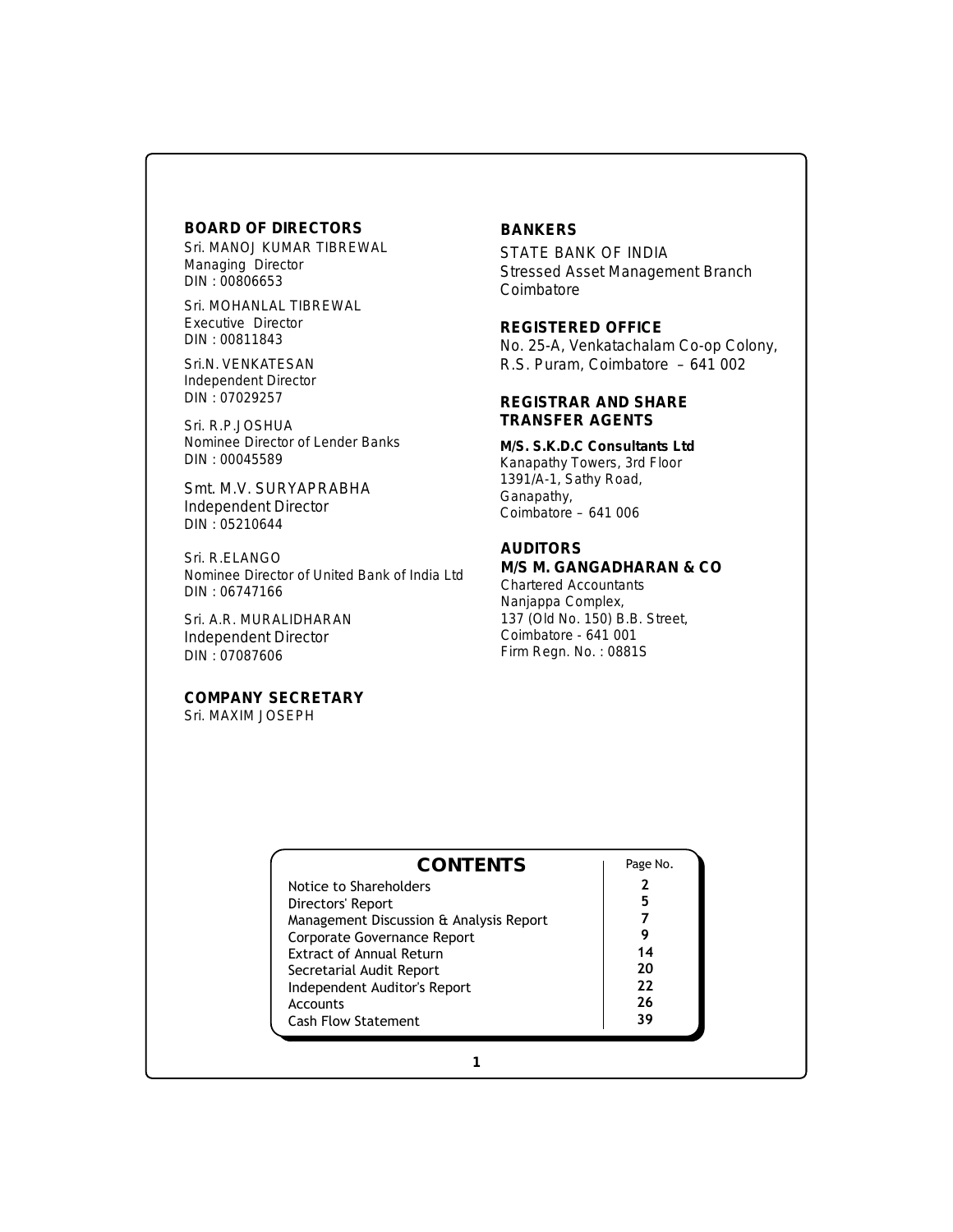# **NOTICE TO SHAREHOLDERS :**

NOTICE is hereby given that the **Twenty Ninth Annual General Meeting** of the company will be held on **Friday, the 28th day of September, 2018 at 3.30 p.m** at the mini Air conditioned hall, Rajasthani Sangh, D.B.Road, R.S Puram, Coimbatore – 641 002 to transact the following business :

# **A G E N D A**

# **ORDINARY BUSINESS :**

1) To receive, consider and adopt the Standalone Financial Statements including Profit & Loss Account for the year ended 31st March, 2018 and the Balance Sheet as at that date and the Statement of changes in Equity for the Financial Year ended 31-3-2018 and the Directors Report and the Auditors' Report thereon.

2) To consider the appointment of Statutory Auditor without ratification at every Annual General Meeting and in this regard pass the following resolution as an Ordinary Resolution.

RESOLVED THAT in partial modification of the Ordinary Resolution passed at the Extraordinary General Meeting held on 30-12-2015 and in accordance with the amended Section 139 and other applicable provisions of the Companies Act, 2013, read with Companies ( Audit & Auditors ) Rules 2014, including any Statutory enactments or modification thereof, the approval of the Members be and is hereby accorded to continue the appointment of M/s. M.Gangadaran & Co, Chartered Accountant, Coimbatore (Firm Regn No 0881S, Membership No 024949) at such remuneration as may be decided by the Board of Directors as per the recommendation of the Audit Committee to hold office till the conclusion of the Annual General Meeting to be held in the year 2021 and that the said appointment shall not be subjected to ratification at every subsequent Annual General Meeting.

**NOTE :**

**1. A member entitled to attend and vote at the meeting is entitled to appoint a proxy to attend and vote instead of himself and such proxy need not be a member.**

**2. Proxies in order to be effective , must be received at the Registered Office of the Company not later than 48 hours before the commencement of the meeting.**

**3. The Register of Members and Share Transfer Books of the company will remain closed from Saturday, the 22nd day of September 2018 to Friday, the 28th day of September, 2018 ( both the days inclusive ) for the purpose of Annual General Meeting.**

**4**.Share Transfer documents and all correspondence relating thereto, should be addressed to the Registrar and Share Transfer Agents of the Company.

**5**.Members who hold shares in physical form are requested to notify immediately any change in their address to the Registrar and Share Transfer Agents of the Company. Similarly, members**<sup>2</sup>** holding shares in Demat Form shall intimate the change of address, if any, to the respective Depository Participants. (DP)

**6.**Electronic copy of the Annual Report 2018 is being sent to all the Members whose email ID is registered with the Company / Registrar & Share Transfer Agents for communication purpose unless any Member has requested for a Hard Copy of the same. For Members who have not registered their email address, physical copy of the Annual Report is being sent in the permitted mode.

**7.** Members / Proxies should bring the copy of the Annual Report along with the Attendance Slip duly filled in enclosed herewith to attend the meeting. The Route Map of the venue of the Meeting is given elsewhere in the Annual Report.

**8.** The Securities and Exchange Board of India ( SEBI ) has mandated the submission of Permanent Account Number ( PAN) by every participant in Securities Market. Members holding shares in electronic form are therefore requested to submit their PAN details to their Depository Participants with whom they are maintaining their demat accounts. Members holding shares in physical form can submit their PAN details to the Company or to the Registrar and Share Transfer Agents viz M/s SKDC Consultants Ltd, Coimbatore

**9.** As per the Green Initiative taken by the Ministry of Corporate Affairs , the Shareholders are advised to register / update their e-mail address with the Company / RTA in respect of the shares held in physical form and with the concerned Depository Participant in respect of the shares held in electronic form to enable the company to serve documents in electronic mode.

# **10. Voting through Electronic Means**

In compliance with the provisions of Section 108 of the Companies Act, 2013 and Rule 20 of the Companies ( Management and Administration ) Rules 2014, and Regulation 44 of the SEBI ( Listing Obligations and Disclosure Requirements ) Regulations , 2015 the Company is pleased to provide Members facility to exercise their votes for all the resolutions detailed in the Notice of the 29th Annual General Meeting scheduled to be held on Friday, the 28th Day of September, 2018 by electronic means and the business may be transacted through remote e-Voting .

The Company has engaged the service of CDSL as the authorized Agency to provide remote e-voting facilities. The instruction for remote e-voting is provided below.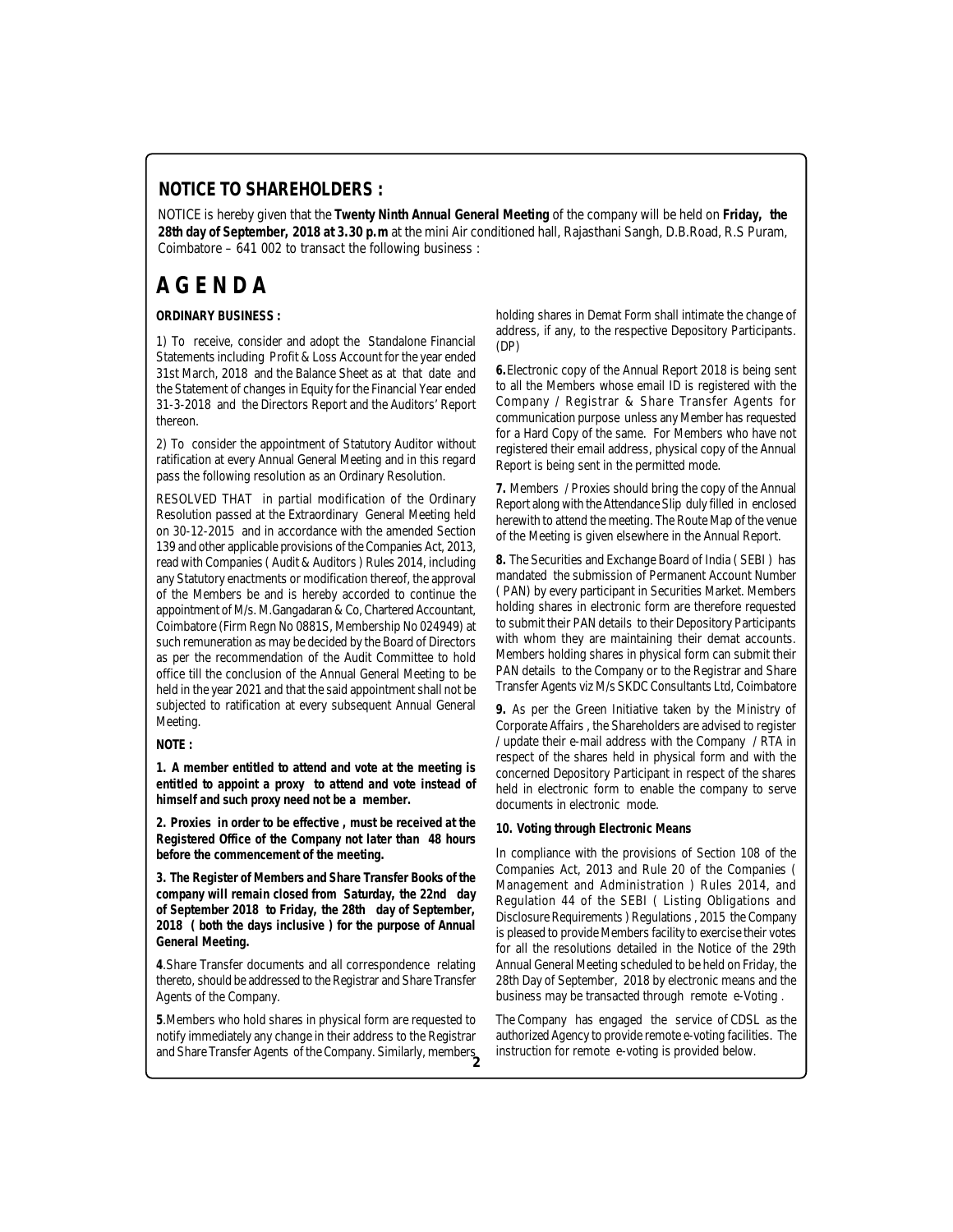Members, who have not voted through remote e-voting and present at the AGM in person or proxy, can vote through the Ballot to be kept at the AGM. Kindly note that Members can opt for only one mode of voting ie either by remote e-voting or by Ballot at the AGM. A Member present at the AGM and already voted by remote e-voting will not be permitted to vote at the AGM by Ballot.

**Votes cast by Members who hold shares on the cut-off date viz Friday, , the 21st day of September, 2018 alone will be counted.**

 **The voting period begins at 9.00 am on Tuesday, the 25th day of September, 2018 and ends on 5.00 pm on Thursday, the 27th day of September, 2018.**

I) The Shareholders should log on to the e-voting website http://www.evotingindia.com

ii) Click on " shareholders" tab.

iii) Now enter your User Id

a) For CDSL: 16 digits beneficiary Id

b) For NSDL: 8 character DP Id followed by 8 digits Client Id c) Members holding shares in physical form should enter folio number registered with the company.

Next enter the image Verification as displayed and click on Login.

v) If you are holding shares in demat form and had logged on to http://www.evotingindia.com

and casted your vote for any company , then your existing password is to be used.

vi) If you are a first time user, follow the steps given below. (vii) After entering these details appropriately, click on

|                       | For Members holding shares in demat form and physical form                                                                                                                                                                                                                                                                                                                                                                                                                                                                                                                                                                                                  |
|-----------------------|-------------------------------------------------------------------------------------------------------------------------------------------------------------------------------------------------------------------------------------------------------------------------------------------------------------------------------------------------------------------------------------------------------------------------------------------------------------------------------------------------------------------------------------------------------------------------------------------------------------------------------------------------------------|
| PAN                   | Enter your 10 digits alpha -numeric PAN issued by the Income Tax Department. (Applicable for both Demat shareholders as well<br>as Physical shareholders)<br># Members who have not updated their PAN with the company / Depository Participant are requested to use the first two letters of<br>their name and last 8 digits of the demat account / folio number in the PAN field.<br># In case the folio number is less than 8 digits, enter the applicable number of 0's before the number after the first two characters<br>of the name in capital letters, eq if your name is Ramesh Kumar with folio number 100, then enter RA00000100 the PAN Field. |
| Date of Birth         | Enter the date of birth as recorded in your demat account in dd/mm/yyyy format.                                                                                                                                                                                                                                                                                                                                                                                                                                                                                                                                                                             |
| Dividend Bank details | Enter the dividend bank details as recorded in your demat account or in the company records. Please enter the Member Id / folio<br>number in the dividend bank details, if the details are not recorded with the Depository or Company.                                                                                                                                                                                                                                                                                                                                                                                                                     |
|                       | Please enter the DOB or Dividend Bank Details in order to login.                                                                                                                                                                                                                                                                                                                                                                                                                                                                                                                                                                                            |

# "SUBMIT" tab.

(viii) Members holding shares in physical form will then reach directly the "Gangotri Textiles Limited" screen. However, members holding shares in demat form will now reach 'Password Creation' menu wherein they are required to mandatorily enter their login password in the new password field. Kindly note that this password is to be also used by the demat holders for voting for resolutions of any other company on which they are eligible to vote, provided that company opts for e-voting through CDSL platform. It is strongly recommended not to share your password with any other person and take utmost care to keep your password confidential.

(ix) For Members holding shares in physical form, the details can be used only for e-voting on the resolutions contained in this Notice.

(x) Click on the relevant EVSN – Gangotri Textiles Limited on which you choose to vote.

(xi) On the voting page, you will see "RESOLUTION

DESCRIPTION" and against the same the option "YES/NO" for voting. Select the option YES or NO as desired The option YES implies that you assent to the Resolution and option NO implies that you dissent to the Resolution.

(xii) Click on the "RESOLUTIONSFILE LINK" if you wish to view the entire Resolution details.

(xiii) After selecting the resolution you have decided to vote on, click on "SUBMIT'. A Confirmation box will be displayed. If you wish to confirm your vote, click on "OK", else to change your vote, click on "CANCEL" and accordingly modify your vote.

(xiv) Once you "CONFIRM" your vote on the resolution, you will not be allowed to modify your vote.

(xv)You can also take out print of the voting done by you by clicking on "Click here to print" option on the Voting page.

(XVI) If a Demat account holder has forgotten the changed password then Enter the User ID and the image verification code and click on Forgot Password & enter the details as prompted by the system.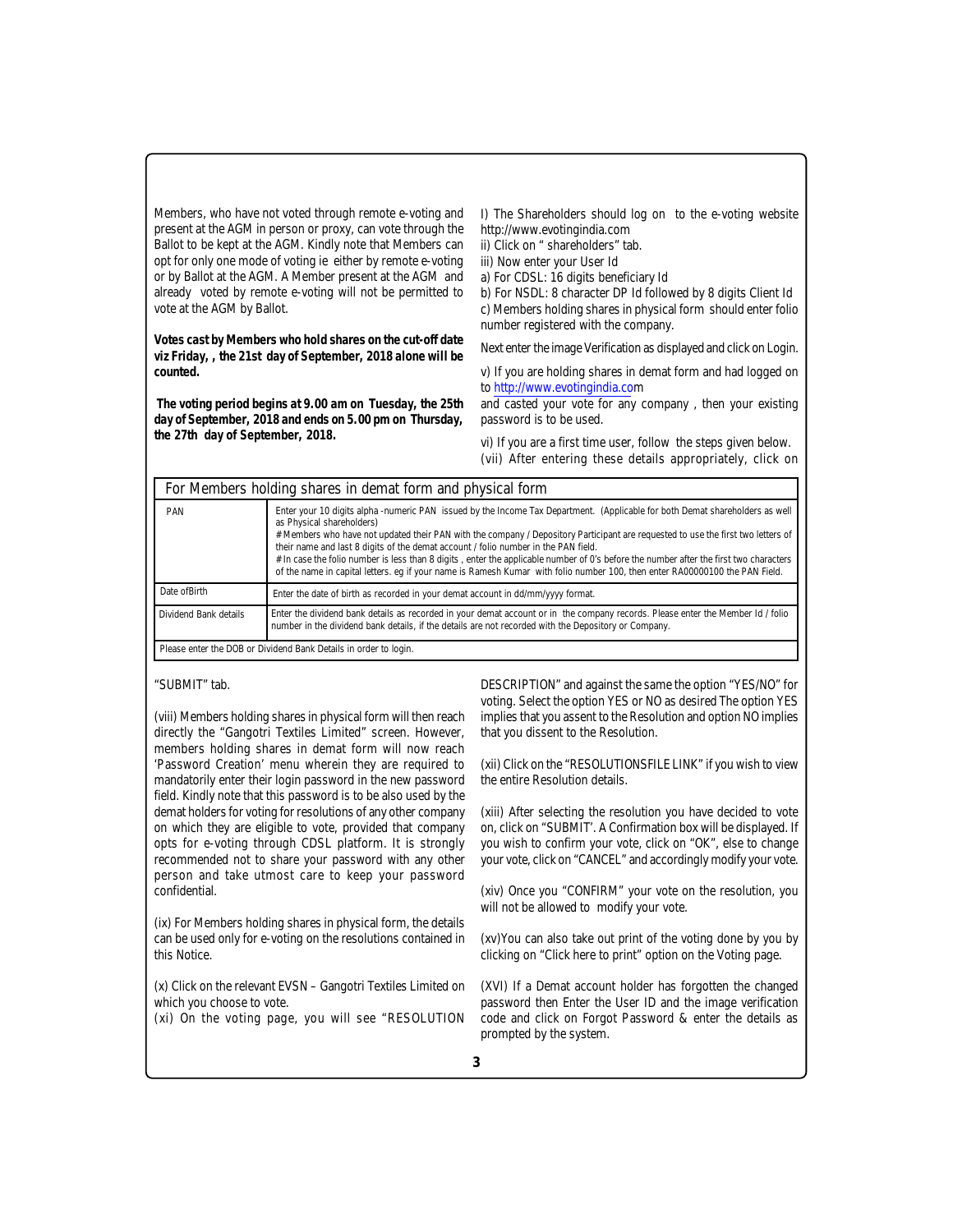a) Institutional shareholders (i.e., other than Individuals, HUF, NRI, etc.) are required to log on to https://www.evotingindia.co.inand register you may r<br>themselves as Corporates. themselves as Corporates.

They should submit a scanned copy of the Registration Form bearing the stamp and sign of the entity to helpdesk.evoting@cdslindia.com.

After receiving the login details they have to create a user who would be able to link the account(s) which they wish to vote on.

The list of accounts should be mailed to helpdesk.evoting@cdslindia.com and on approval of the accounts they would be able to cast their vote.

They should upload a scanned copy of the Board Resolution and Power of Attorney (POA) which they have issued in favour of the Custodian, if any, in PDF format in the system for the scrutinizer to verify the same.

**(B) In case of members receiving the physical copy:**

i) Please follow all steps from SI. No. (i) to SI. No. (xvi) above to cast vote.

ii) The voting period begins on **Tuesday, the 25th day of September 2018 at 9.00 A:M and ends on Thursday the 27th September 2018 at 5.00 P:M**. During this period shareholders' of the Company, holding shares either in physical form or in dematerialized form, as on the **cut-off date being the Friday , the 21 st Day of September 2018**, may cast their vote electronically. The e-voting module shall be disabled by CDSL for voting thereafter.

iii) In case you have any queries or issues regarding e-voting, you may refer the.Frequently Asked Questions ("FAQs") and manual available at http:// www.evotingindia.co.inunder help section or write an email to helpdesk.evoting@cdslindia.com.

**III**. Mr. Mr. B,Krishnamoorthi Chartered Accountant, Coimbatore has been appointed as the Scrutinizer to scrutinize the e-voting process Ballot in a fair and transparent manner.

**IV**. The Scrutinizer shall after the completion of polling at AGM, unblock the e-votes in the presence of at least two (2) Witnesses not in the employment of the Company and make a Scrutinizer's Report of the votes cast in favor or against, if any, forthwith to the Chairman.

**V.** The Results shall be declared within 24 hours of the conclusion of the Annual General Meeting. The Results declared along with the Scrutinizer's Report shall be placed on the Company's Website **www.gangotritextiles.com** and communicated to the Stock Exchanges where the Company's shares are listed.

VI. In case you have any queries or issues regarding e-voting , you may refer the Frequently Asked Questions ( FAQs) and e-voting manual available atwww.evotingindia.com under help section or write an e-mail to helpdesk .evoting@cdslindia.co.

The particulars of Directors seeking appointment/ re-appointment pursuant the particulars of birectors seeking appointment re-appointment pursuant [11] [2011] [2011] [2011] [2012] [201

By Order of the Board **For GANTOTRI TEXTILES LIMITED** 

**Place : Coimbatore Date : 28.4.2018**

**MANOJ KUMAR TIBREWAL Managing Director**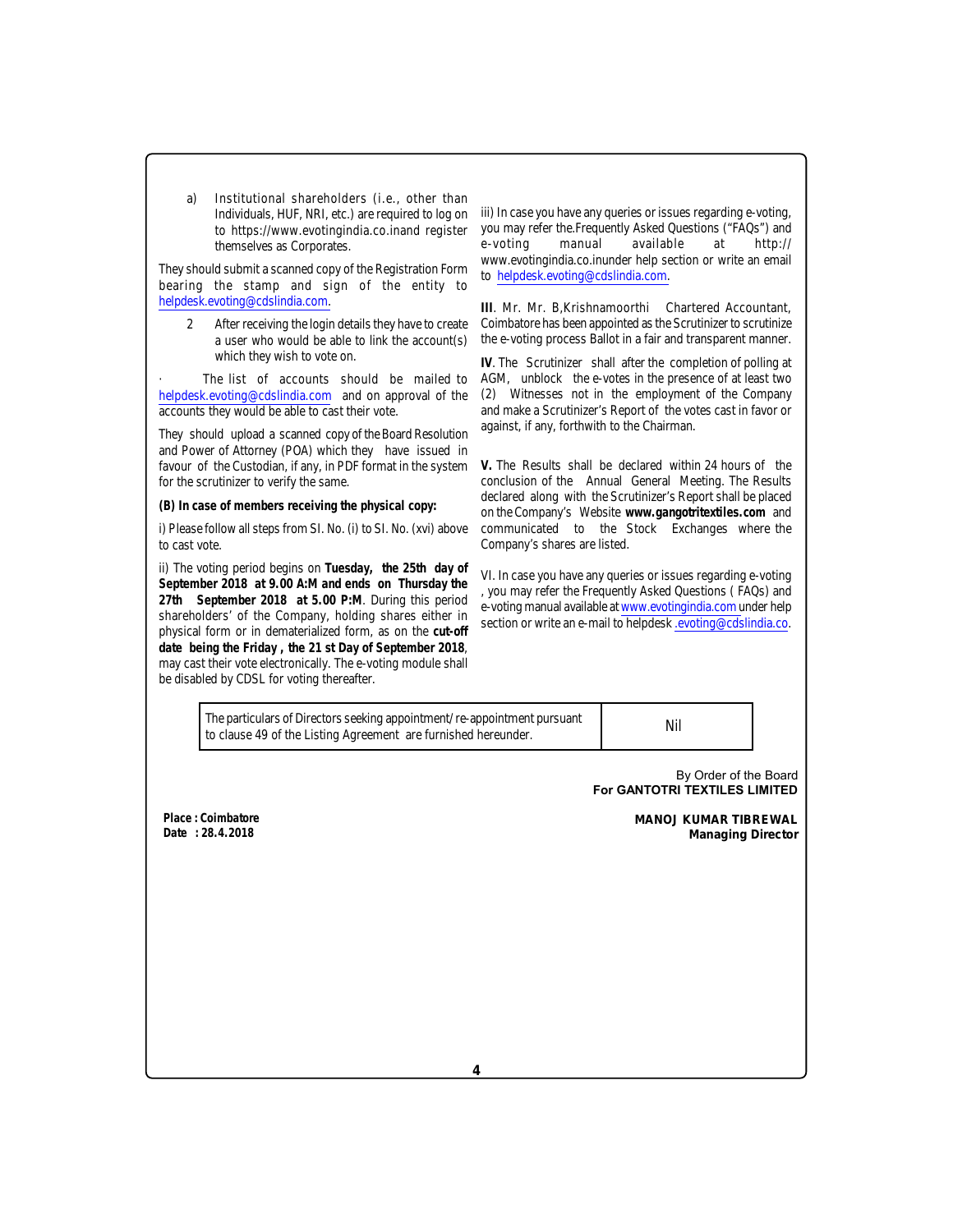# **DIRECTORS' REPORT TO SHAREHOLDERS**

#### Ladies and Gentlemen,

Your Directors present the 29th Annual Report of the Company along with the audited statement of accounts for the year ended 31st March 2018.

# **FINANCIAL RESULTS**

 $(in Rs)$ 

| <b>PARTICULARS</b>                                | 31.03.2018  | 31.03.2017  |
|---------------------------------------------------|-------------|-------------|
| Sales Turnover                                    | 1,46,21,059 | 57,66,292   |
| Profit/Loss before interest, depreciation and tax | 1,32,98,539 | (53,02,382) |
| Depreciation<br>Less:                             | $ -$        | 9.652       |
| Net Profit / loss for the year before Tax         | 1,32,98,539 | (53,02,382) |

#### **PERFORMANCE**

During the year under review, the Company has effected only Trading Activities to meet out the day to day administrative expenses. As already stated , the Lenders have sold the entire Assets of the Company and adjusted the proceeds against the loan due from the company. Even after adjusting the entire sale proceeds against the loan , there remains huge amount to be settled by the company. Now, the company has zero assets with huge liability on hand. The Promoters are negotiating with the Banks for One Time Settlement once the Banks agree.

**LEGAL**

1. M/s State Bank of India, Stressed Asset Management Branch, Coimbatore, as the leader of the consortium banks have filed Original Application in O.A 40 / 2013 against the company in the Debt Recovery Tribunal, Coimbatore for the recovery of outstanding dues of Rs 3,53,38,13,295 as on 1-3-2013. This outstanding is exclusives of the dues to IDBI. The matter is sub-judice.

2. The company has filed Appeal against this in S.A 174 / 2013 before the Debt Recovery Tribunal, Coimbatore challenging the Original Application filed by State Bank of India.

3. M/s State Bank of India, Stressed Asset Management Branch, Coimbatore has filed a Writ Petition in W.P. No 24864 / 15 before the Hon'ble Madras High Court, Chennai challenging that the Customs Department is not having a first charge on the properties put to e-auction under the Provisions of SARFAESI Act contending that the SARFAESI Act overrides the Customs Act on priority charge.

4. The Directorate of Revenue Intelligence, Coimbatore have filed a Miscellaneous Petition in MP No 24864 / 15 praying to permit them to implead as 3rd Respondent in W.P 24864 / 15.

The above matters are sub judice.

5. The Directorate General of Foreign Trade, Coimbatore has passed orders on 20-1-2016 levying penalty to the extent of Rs. 55,90,28,760 /- due to non-fulfillment of Export Obligation in respect of 45 Licenses issued to the company. The Company has preferred an Appeal against this Order before the Deputy Directorate General of Foreign Trade, New Delhi. The matter is sub-judice.

6. The company has also received demand for Rs. 1,53,77,000/- from the office of the Assistant Commissioner of Customs, Chennai due to non-fulfillment of Export Obligation in respect of 6 Licenses issued to the company.

Since the entire Assets have been sold, the company is having neither any machinery to fulfill the Export Obligation nor have any source of funds to pay the liability.

7. The Income Tax Appellate Tribunal, " A' Bench, Chennai has vide its Order dated 26-5-2017 dismissed our Appeal against the Order of the Commissioner of Income Tax for the levy of Penalty for a sum of Rs 7,30,48,152 / levied under Section 271(1) ( c ) of the Income Tax Act. The Company has filed an Appeal before the Hon'ble Madras High Court, Chennai against the Order of the Tribunal vide S.R No74974 / 2017 and the matter is sub-judice.

The Assistant Commissioner of Income Tax, Corporate Circle-2, Coimbatore has also filed a Criminal Case in C.C. NO 11 / 2018 in Coimbatore Court for the recovery of the Penalty for a sum of Rs 7,30,48,152 / levied under Section 271(1) (c) of the Income Tax Act. The matter is sub-judice. **DIVIDEND**

No dividend has been recommended for the Financial Year ended 31st March, 2018.

#### **FINANCE**

The total outstanding dues to the consortium of Lenders as on 31-3-2018 is more than Rs. 200 crores including interest accrued but not paid. As stated earlier, the Lenders have realized a sum of Rs. 191.05 crores by selling the entire Assets of the Company through e-auction. The Lenders have adjusted the sale proceeds against loan due from the company. Even after adjusting the said amount, the company owes huge sum to the Banks and the company is not having any assets to pay the balance dues. Now, the Promoters are negotiating with the Banks for One Time Settlement.

Since the entire assests of the Company have been sold by the Bankers, there is no source of income or revenue to the Company. Hence, the Company has become financially sick and therefore not in a position to meet out the day to day expenses. The Company is presently barrowing money from others which situation cannot sustain for a long time. Even the salary to the Managing Director and Whole time Director is pending from July 2017 onwards.

Further, The Company being a listed Company, has to comply with statutory obligation and filling returns with the Register of the Company, Stock Exchanges, where their Shares of the Company or listed. The Company is liable to have the Financial Accounts Audited by the statutory Auditor every year, and have the same printed and despatched to more than 4000 share holders. The Company finds it extreemly difficult to meet out the huge expenses for printing and despatching. Besides The Company has also to conduct Board Meetings once in three months and submit quarterly, halfyearly, annual reports to the stock exchangers and publish financial results in the news papers. All these involves huge expenses. The Company has not paid listing fee to the Stock Exchanger for the last two years.

The Company has already brought to the knowledge of the Lenders of the current financial difficulties being faced by the Company and sought the way out but no reponse from them.

**DEPOSITS**

Does not arise

**CORPORATE GOVERNANCE**

**5** A separate Report on the Corporate Governance is enclosed as part of this Annual Report. The Auditors of the Company have also given their certificate relating to compliance of Corporate Governance and this report is annexed to the report of Corporate Governance as is required by the Listing Agreement. **LISTINGS**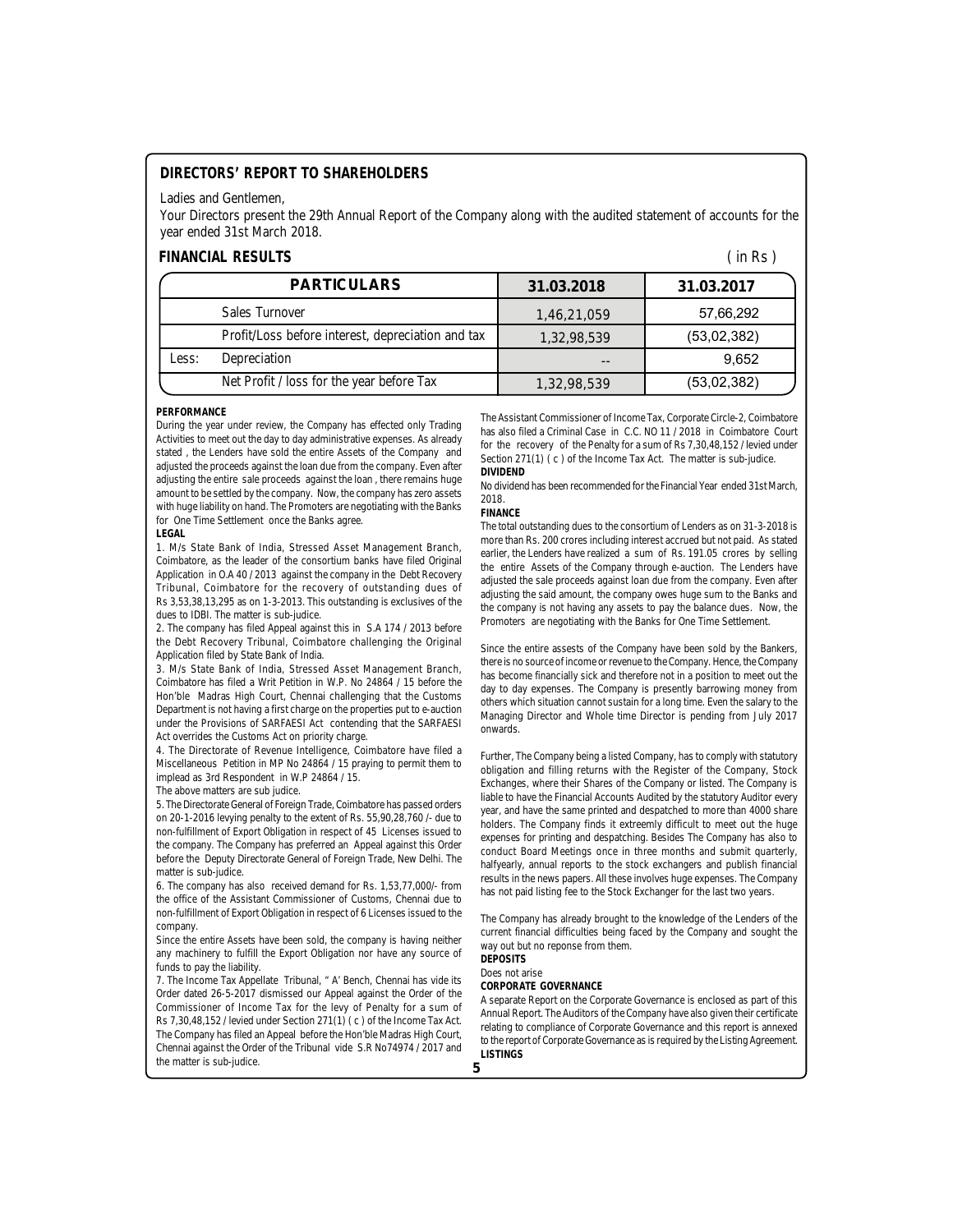The company's shares are listed in National Stock Exchange of India Ltd , Mumbai Stock Exchange Ltd and The Calcutta Stock Exchange Ltd. The company has not paid listing fee to the above Exchanges. The company has already applied for de-listing of its equity shares to Calcutta Stock Exchange Ltd and the Orders are awaited.

**EXTRACT OF THE ANNUAL RETURN**

AS PASSET OF THE ANNUAL RETURN<br>As per the requirements of provisions of the Companies Act, 2013, the extract (a) Sri, R.P. Joshua of the Annual Return in the prescribed Form MGT-9 is annexed forming part of this report.

**NUMBER OF MEETINGS OF THE BOARD.**

Details of number of meetings of Board of Directors and Committees thereof and the attendance of the Directors in such meetings are provided in the Corporate Governance Report attached elsewhere in the Annual Report. **DIRECTORS' RESPONSIBILTY STATEMENT.**

In terms of the requirement of Section 134 (3) (c) of the Companies Act, 2013, the Directors hereby confirm:

**NOMINATION AND REMUNERATION COMMITTEE AND POLICY.**

As per the requirements of the provisions of the Companies Act, 2013, a Nomination & Remuneration Committee was formed by the Board of Directors consisting of

| 1. Sri. N. Venkatesan                 | - Chairman (Non-Executive - Independent)     |
|---------------------------------------|----------------------------------------------|
| $A$ $C_{n+1}$ $M M C_{n+1}$ $A_{n+2}$ | Advantage / New Freematics - Technological V |

2. Smt. M.V.Suryaprabha - Member ( Non-Executive – Independent )<br>3. Sri. R.P.Joshua - Member ( Non-Executive – Independent ) - Member ( Non-Executive – Independent )

3. Srl. R.P.Joshua - Member (Non-Executive – independent ) srl. N.Venkatesan<br>The said committee has been empowered and authorized to exercise the and all advant times Ti power as entrusted under the provisions of Section 178 of the Companies 3) Sri. Mohanlal Tibrewal Act, 2013. The Company has a policy on Directors' appointment and remuneration including criteria for determining qualification, positive attributes, independence of a Director and other matters provided under sub-section (3) of Section 178 of the Companies Act, 2013 .

**DECLARATION BY INDEPENDENT DIRECTORS**

The Independent Directors have submitted their disclosures to the Board that they fulfill all the requirements as stipulated in Section 149 (6 ) of the Companies Act, 2013 so as to qualify themselves to be appointed / continued as Independent Directors under the provisions of the Companies Act, 2013 and the relevant Rules there under.

 **EXPLANATION & COMMENDS**

The reports of Statutory Auditors appearing elsewhere in the Annual Report and that of the Secretarial Auditors ( annexed hereto ) are self-explanatory having no adverse comments.

**PARTICULARS OF LOANS / GUARANTEE / INVESTMENTS**

Details as per the provisions of Section 186 of the Companies Act, 2013 is given under Notes to Financial Statements.

**PARTICULARS OF CONTRACT WITH RELATED PARTY**

All the transactions of the company with related parties are at arm's length and have taken place in the ordinary course of business. Provisions of Section 188 of the Companies Act, 2013 is not applicable.

**MATERIAL CHANGES**

There is no material changes or committments after closure of the financial year till the date of this report.

 **AUDITORS**

**a) Statutory Auditors**

M/s.M. Gangadhran & Co , Chartered Accountants, retires at the ensuing Annual General Meeting and they have given necessary certificate in terms of Section 139 of the Companies Act, 2013. They are entitled to be reappointed. They have consented and confirmed their eligibility and desire to continue as Statutory Auditors of the Company.

**b) Cost Auditor**

Not Applicable

**c) Secretarial Auditor.**

Pursuant to provisions of Section 204 of the Companies Act, 2013 and the Companies (Appointment and Remuneration of Managerial Personnel ) Rules, 2014, the Company has appointed Mrs. V.M.Vennila, a Practicing Company<br>Secretary to undertake the Secretarial Audit of the Company for the financial MOHANLAL TIBREWAL Secretary to undertake the Secretarial Audit of the Company for the financial

year 2017-18.

**13. AUDIT COMMITTEE**

In pursuance of the applicable provisions of Section 177 of the Companies Act, 2013 a committee of Directors consisting of three Directors has been constituted as Audit Committee. The Directors who are the members of this committee are

- Independent Director - Chairman

- Nominee Director - Member

3) Smt .M.V Suryaprabha - Independent Director - Member

The Company Secretary shall act as the Secretary of the Audit Committee as well.

The Board has accepted the recommendations of the committee and there were no incidences of deviation from such recommendations during the financial year under review.

The company has devised a Vigil Mechanism in the form of a Whistle Blower Policy in pursuance of the provisions of Section 177 ( 10) of the Companies Act, 2013 . During the year under review, there were no complaints received under this mechanism.

**STAKEHOLDERS RELATIONSHIP COMMITTEE**

In pursuance of the applicable provisions of Section 178 (5) of the Companies Act, 2013 a committee of Directors consisting of three Directors has been constituted as Stakeholders Relationship Committee. The Directors who are the members of this committee are

- Independent Director - Chairman

2) Sri. Manoj Kumar Tibrewal - Managing Director - Member - Executive Director - Member

**CORPORATE SOCIAL RESPONSIBILITY COMMITTEE** In terms of the provisions of Section 135 of the Companies Act, 2013, a Corporate Social Responsibility Committee is to be constituted for the purpose of implementing the Corporate Social Responsibility. As on date,

the Company does not come under the category of Companies who have to implement this scheme. **INDUSTRIAL RELATIONS**

Not Applicable

**ENERGY CONSUMPTION**

Not Applicable

**TECNOLOGY ABSORPTION**

Not Applicable

**FOREIGN EXCHANGE EARNINGS AND OUTGO** Not Applicable

**EVALUATION OF BOARD's PERFORMANCE**

On the advise of the Board of Directors , the Nomination and Remuneration Committee , the company have formulated the criteria for the evaluation of the performance of Board of Directors Independent Directors, Non-Independent Directors and the Chairman of the Board. Based on that performance, evaluation has been undertaken. The Independent Directors have also convened a separate meeting for this purpose. All the results and the evaluation has been communicated to the Chairman of the Board of Directors. All the Directors of the Board are familiar with the business of the company.

**GENERAL**

Does not arise.

**MATTERS AS MAY BE PRESCRIBED**

As per Rule 8(5) of the Companies ( Accounts ) Rule, 2014 certain additional information are provided.

Does not arise.

**ACKNOWLEDGEMENT.**

Your Directors wish to thank and record their appreciation to all the employees and Shareholders of the company for their continued support.

**Place : Coimbatore**

**Date : 13.5.2017** By Order of the Board **For GANGOTRI TEXTILES LIMITED**

 $EXECUTIVE DIRECTOR$ 

**MANOJ KUMAR TIBREWAL**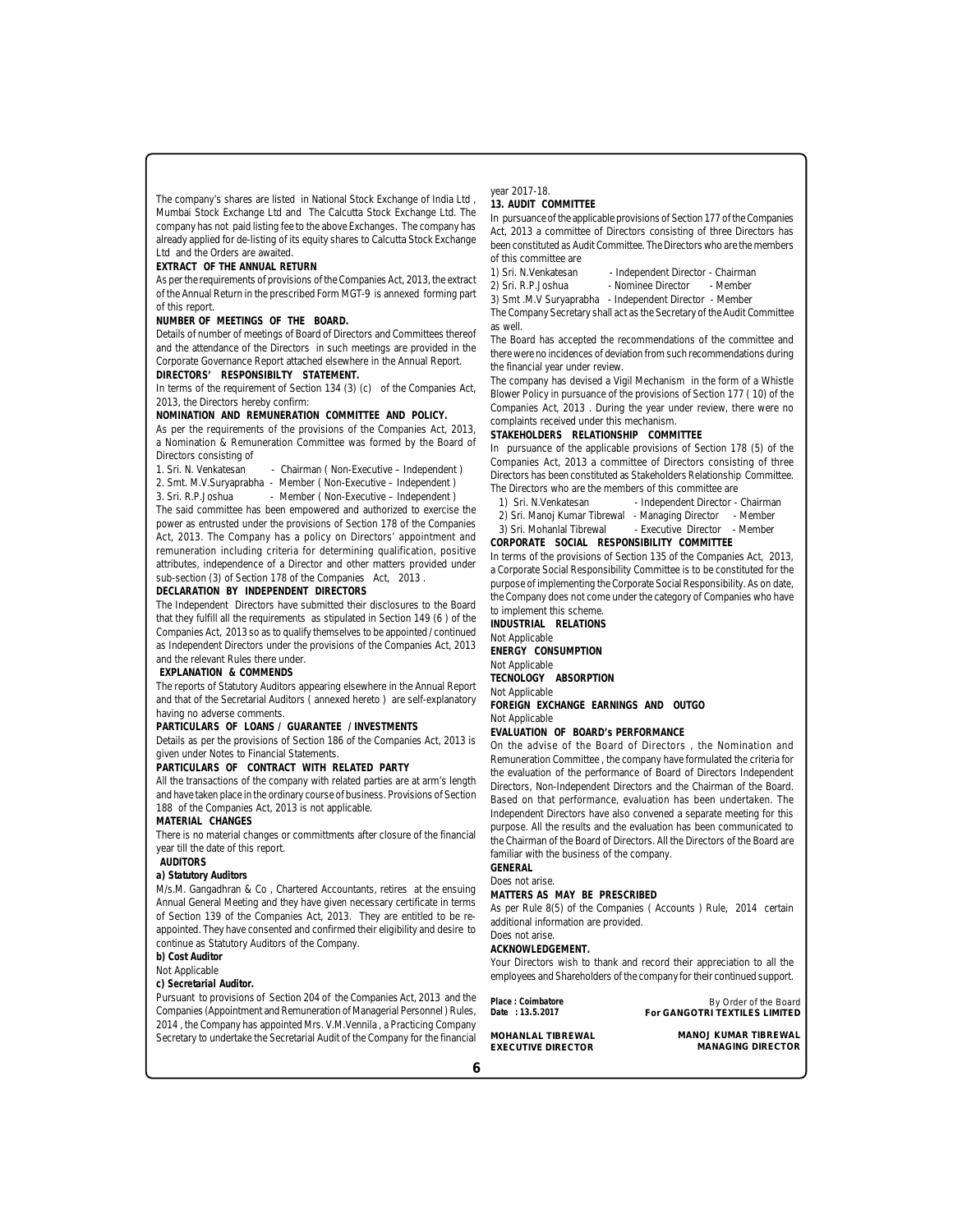# **MANAGEMENT DISCUSSION AND ANALYSIS**

# **INDUSTRY STRUCTURE AND DEVELOPMENT :**

The company has effected sales turnover of Rs 1,46,21,059 as **OUTLOOK** against Rs 57,66,292 last year . This year turnover is only by way of trading of Cotton Yarn and Cotton Waste and the income generated out of the above was utilized for the day –to-day administrative expenses.

# **OPERATION OF UNITS :**

Since the Lenders have sold the entire assets of the company for the non-payment of loan , there was no manufacturing operation taking place in the company during the year under review. Even after the sale proceeds of the entire assets have been adjusted by the lenders against the loan due , still the company owes more than Rs 200.00 crores as on 31-3-2018 including interest accrued but not paid. The company has no assets on hand. to sell and make the payment for the balance loan amount. In the meantime , the Promoters are negotiating with the Lenders for One Time Settlement and the settled amount could be managed by the Promoters personally. Till then, the company is liable to function just to comply with the statutory obligations with the Registrar of Companies, Stock Exchanges etc. Hence, the company has engaged few staffs to carry out the above work.

# **FINANCIAL PERFORMANCE AND ANALYSIS**

Entire manufacturing activities have been suspended due to sale of all the units of the company by the Lenders. Time being the company is looking forward to carryout trading activities . However, as the company is having huge negative Net Worth and no source of Income, the company is considering Voluntary Winding-up.

## **FINANCE**

The Report about finance is elaborately given in the Directors' Report to the Shareholders which is appended in the Annual Report.

#### **OPPORTUNITIES AND THREATS**

Since, the question of revival of the company is ruled out at present, there are no opportunities as of now . Only, threats are more due to the loan outstanding to the banks as well as Notices received by the company from various departments as shown in the next page.

The current financial crisis faced by the company and the committment of the Company towards statutory obligation or elaborately discussed in the Director's Report.

| <b>Particulars</b>            | 2017-18     | 2016-17       | Change<br>Increase (+) Decrease(-) | %        |
|-------------------------------|-------------|---------------|------------------------------------|----------|
| Turnover                      | 1,46,21,059 | 57,66,292     | 88,54,767                          | 153.56   |
| Other Income                  | 1,61,77,469 | 1,81,37,265   | (19, 59, 796)                      | (10.80)  |
| <b>Gross Revenue</b>          | 3,07,98,528 | 2,39,03,557   | 68,94,971                          | 28.84    |
| Profit before Exceptional     | 1,32,98,539 | 43,17,089     | 89,81,451                          | 208.04   |
| Items and Tax                 |             |               |                                    |          |
| <b>Extraordinary Items</b>    | ---         | (93,06,545)   | (93,06,545)                        | (100.00) |
| Profit before Tax             | 1,32,98,539 | (49, 89, 456) | 83,09,083                          | 166.53   |
| Tax relating to earlier years | ---         | 3,12,925      | (3, 12, 925)                       | 100.00   |
| Net Profit /Loss for the      | 1,32,98,539 | (53,02,381)   | 79,96,157                          | 150.80   |
| period                        |             |               |                                    |          |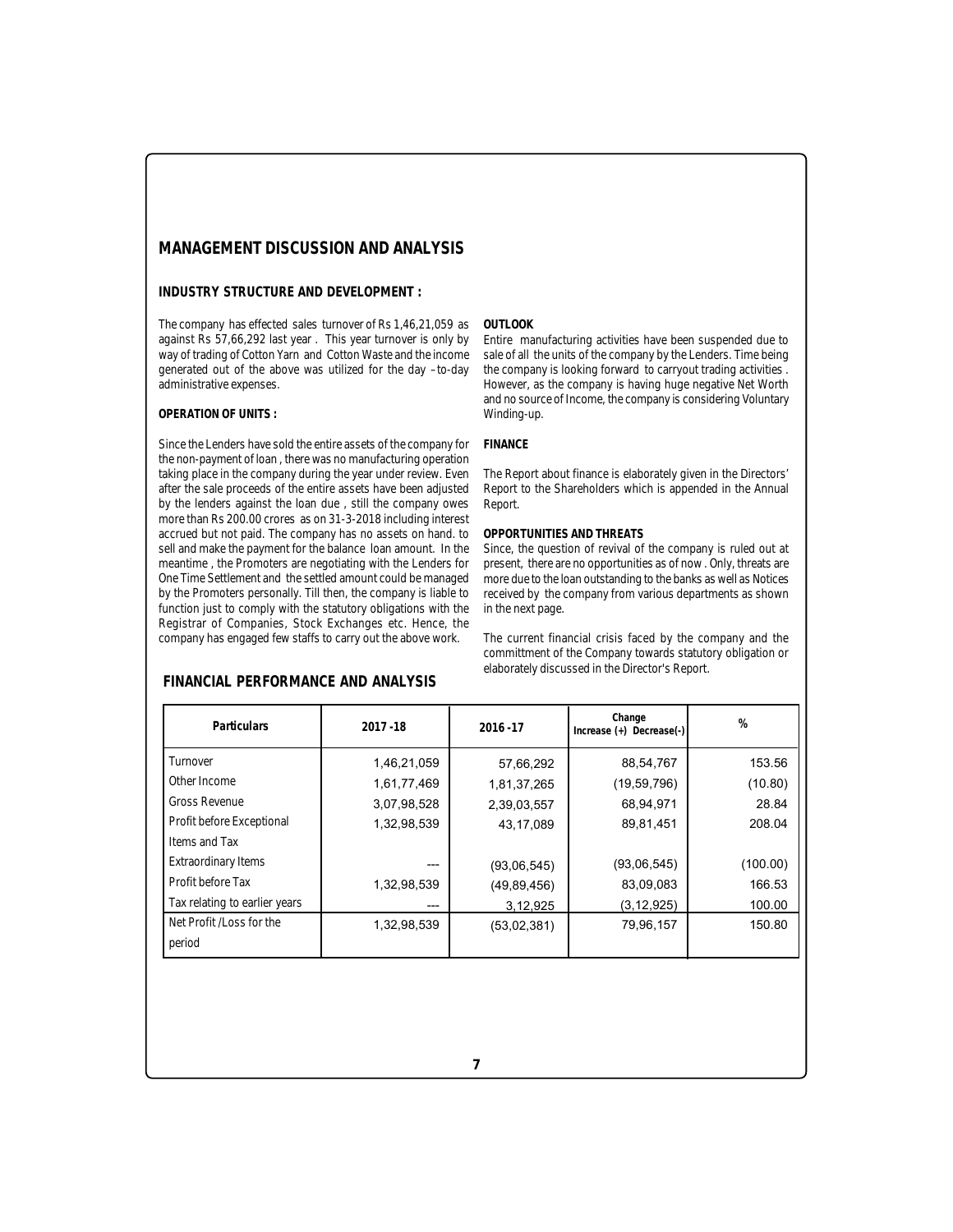| S.No                                                                 | Demand Received from                                                                                                                                                                                                                                                          | Amount       | Reason                                                                                                                                                                                                                                                                                                                                                                                                                                                                  |  |
|----------------------------------------------------------------------|-------------------------------------------------------------------------------------------------------------------------------------------------------------------------------------------------------------------------------------------------------------------------------|--------------|-------------------------------------------------------------------------------------------------------------------------------------------------------------------------------------------------------------------------------------------------------------------------------------------------------------------------------------------------------------------------------------------------------------------------------------------------------------------------|--|
|                                                                      | Joint Director General of Foreign Trade,<br>Coimbatore                                                                                                                                                                                                                        | 55,90,28,760 | Non-fulfillment of Export Obligation in respect of 45<br>Licenses issued to the company                                                                                                                                                                                                                                                                                                                                                                                 |  |
|                                                                      | Assistant Commissioner of Customs,<br>Chennai                                                                                                                                                                                                                                 | 1,53,77,000  | Non-fulfillment of Export Obligation in respect of 6 censes<br>issued to the company                                                                                                                                                                                                                                                                                                                                                                                    |  |
|                                                                      | Assistant Commissioner of Income Tax.<br>Corporate Circle -2. The Commissioner of<br>Income Tax, Appeal has vide his Order<br>dated 28-9-2016 upheld the Penalty.<br>Against this, the Company<br>has preferred Appeal before the Tribunal,<br>Chennai. The order is awaited. | 7,30,48,152  | Penalty levied u/s Section 271(1) (c) of the Income Tax<br>relating to the Assessment Year 2012-13.<br>The Company has preferred an appeal before the Income<br>Tax Appellate Tribunal chennai against the levy of penalty,<br>which has also dismissed the above appeal vide is order<br>dated 26.5.2017 and confirmed the penalty. The Company<br>has preffered an appeal before the honourable Madras High<br>Court, Chennai and matter is pending before the Court. |  |
| The Assistant Commissioner of<br>Commercial Taxes, Mettupalayam Road |                                                                                                                                                                                                                                                                               |              |                                                                                                                                                                                                                                                                                                                                                                                                                                                                         |  |
|                                                                      | Circle, Coimbatore                                                                                                                                                                                                                                                            | 20.06.535    | Short levy of AST for the Assessment year 1999-2000                                                                                                                                                                                                                                                                                                                                                                                                                     |  |
| Income Tax Department                                                |                                                                                                                                                                                                                                                                               | 5,85,000     | Department have preferred Appeal before I.T.A.T, Chennai against the<br>order of C.I.T Appeal relating to the Assessment Year 2004-05                                                                                                                                                                                                                                                                                                                                   |  |
|                                                                      | Income Tax Department                                                                                                                                                                                                                                                         | 1,25,000     | The Department have filed an Appeal before the Hon'ble High Court<br>Chennai against Company's stand regarding sec 80 (1A)                                                                                                                                                                                                                                                                                                                                              |  |
|                                                                      | Maharashtra Sales Tax Department                                                                                                                                                                                                                                              | 32,46,000    | Issues representing reversal of Input Vat Credit relating to the<br>Assessment Year 2005-06 and 2006-07                                                                                                                                                                                                                                                                                                                                                                 |  |
|                                                                      | M/s Think Capital                                                                                                                                                                                                                                                             | 93,86,000    | Winding up petition filed by them for non-compliance of certain<br>commitments.                                                                                                                                                                                                                                                                                                                                                                                         |  |
|                                                                      | M/s Vijay Fabrics                                                                                                                                                                                                                                                             | 1,18,000     | M/s Vijay Fabrics, Erode have obtained Decree against the company<br>and filed Execution Petition before the Sub-Court, Perundurai                                                                                                                                                                                                                                                                                                                                      |  |
|                                                                      | The company has sold its vacant land at<br>Kalappatty for Rs 1.62 crores. The<br>co-owners of erstwhile sellers have filed<br>a case for their shares in O.S.J Court.<br>Coimbatore                                                                                           |              |                                                                                                                                                                                                                                                                                                                                                                                                                                                                         |  |
|                                                                      | National Stock Exchange of India Limited<br>Mumbai                                                                                                                                                                                                                            | 34,68,073    | Due to belated submission of un-audited Financial Results for the<br>quater ended 30.9.2015                                                                                                                                                                                                                                                                                                                                                                             |  |
|                                                                      | National Stock Exchange of India Limited<br>Mumbai                                                                                                                                                                                                                            | 8,03,073     | Due to belated submission of Financial Results under Reg. 33 relating<br>to the year ended 31.3.2015                                                                                                                                                                                                                                                                                                                                                                    |  |
|                                                                      | Total                                                                                                                                                                                                                                                                         | 66,59,45,764 |                                                                                                                                                                                                                                                                                                                                                                                                                                                                         |  |

By Order of the Board The Company has appointed M/s M.Gangadharan & Co as Statutory Auditors of the Company and they audit the adequacy and the effectiveness of the internal controls prescribed by the Management and wherever necessary suggests improvements. The Audit Committee of the Board of Directors periodically review the financial positions, audit plans, internal audit reports adequacy of internal controls and risk management.

**INDUSTRIAL RELATIONS**

The Industrial Relation continued to be harmonious with the available few staffs.

**For GANGOTRI TEXTILES LIMITED MANOJ KUMAR TIBREWAL**

**Place : Coimbatore Date : 28.4.2018**

**8**

 **MOHANLAL TIBREWAL EXECUTIVE DIRECTOR**

 **MANAGING DIRECTOR**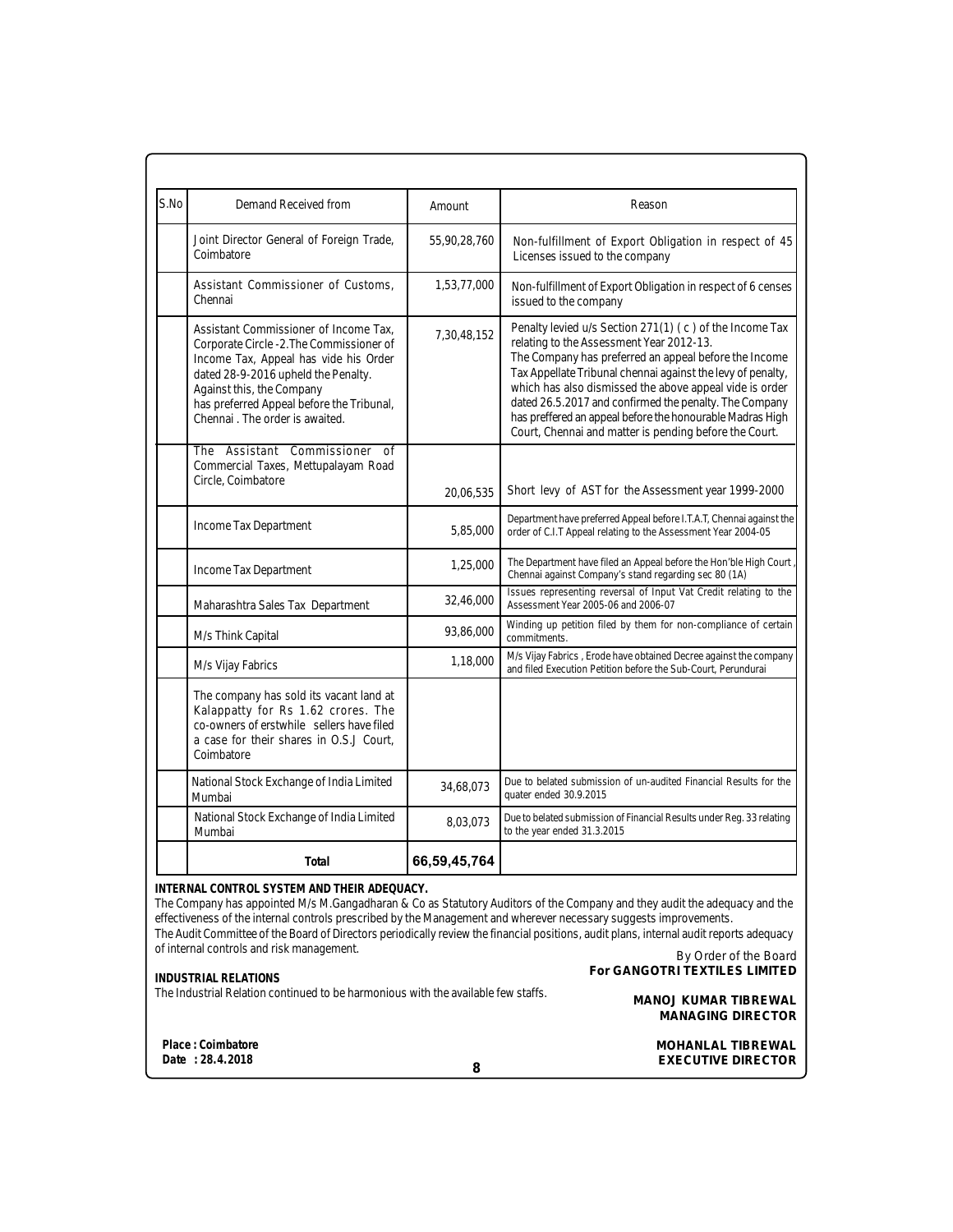# **CORPORATE GOVERNANCE REPORT**

Companies policies on the Corporate Governance under the due compliance report on specific areas, where applicable for the year 2017-18 are given here under, classified under broad heads.

**1. Company's Philosophy on Corporate Governance :**

Gangotri puts in every effort towards compliance of all regulatory requirements and ensures highest standards of ethical conduct are practiced throughout the organization.

**2. Board of Directors :**

The Board of Directors, on the date of this report is comprised of seven members, out of which five are non-executive Directors who account for two-thirds of the Board's strength.

**a) Composition of the Board :**

| Name of the Director      | Category                              | No. of other<br>Directorship<br>Held | No.of. other Board<br>Committees of<br>which he is a member | No.of. other Board<br>Committees of which<br>he is a Chairman |
|---------------------------|---------------------------------------|--------------------------------------|-------------------------------------------------------------|---------------------------------------------------------------|
| Sri. Manoj Kumar Tibrewal | Director - Executive<br>Managing      | Nil                                  | Nil                                                         | Nil                                                           |
| Sri. Mohanlal Tibrewal    | Director - Executive<br>Executive     | Nil                                  | Nil                                                         | Nil                                                           |
| Sri.N.Venkatesan          | Independent Director                  | Nil                                  | Nil                                                         | Nil                                                           |
| Smt. M.V.Suryaprabha      | Independent Director (Woman Director) | Nil                                  | Nil                                                         | Nil                                                           |
| Sri. R.P.Joshua           | Nominee Director                      |                                      | Nil                                                         | Nil                                                           |
| Sri. R.Elango             | Nominee Director                      | Nil                                  | Nil                                                         | Nil                                                           |
| Sri, A.R. Muralidharan    | Independent Director                  |                                      | Nil                                                         | Nil                                                           |

**b ) Details of Sitting Fees, remuneration etc paid to Directors:**

| Name of the Director      | Remuneration paid During<br>the year 2017 - 18<br>(Rs) | Sitting Fees for Attending<br>meetings of the Board and /<br>or Committee thereof (Rs) |
|---------------------------|--------------------------------------------------------|----------------------------------------------------------------------------------------|
| Sri. Manoj Kumar Tibrewal | $9,00,000*$                                            | Nil                                                                                    |
| Sri. Mohanlal Tibrewal    | $9.00.000*$                                            | Nil                                                                                    |
| Sri, R.P. Joshua          | Nil                                                    | 15,000                                                                                 |
| Sri. A.R. Muralidharan    | Nil                                                    | 6.000                                                                                  |
| Sri. N.Venkatesan         | Nil                                                    | 19,000                                                                                 |
| Ms. Suryaprabha           | Nil                                                    | 18,000                                                                                 |

\* Provision made for the whole year, but payment not made since July 2017

**c) Number of Board Meetings held and attended by the Directors :**

Meetings of the Board of Directors were held during the year ended 31-3-2018 on the following dates.

(1) 13th May, 2017 (2) 10th August, 2017 (3) 14th November, 2017 (4) 19th January, 2018

**ii. Attendance recorded of each of the Directors at the Board Meeting during the year ended 31st March, 2018 as also of the Annual General Meeting is as under.**

| Name of the Director      | No of Board Meetings Attended | Attendance at the Last AGM |
|---------------------------|-------------------------------|----------------------------|
| Sri. Manoi Kumar Tibrewal |                               | Yes                        |
| Sri. Mohanlal Tibrewal    |                               | Yes                        |
| Sri, R.P. Joshua          |                               | No                         |
| Sri. N.Venkatesan         |                               | Yes                        |
| Ms. Suryaprabha           |                               | No                         |
| Sri, A.R. Muralidharan    |                               | No                         |
|                           |                               |                            |

**3.Audit Committee**

The Audit Committee was constituted with terms of reference in line with the provisions of the Companies Act, 2013, and SEBI ( Listing Obligation and Disclosure requirement ) Regulations 2015. The terms of reference include review of financial statements , internal control system, accounting policies and practices internal audit and administration. The Audit Committee consists of the following Members.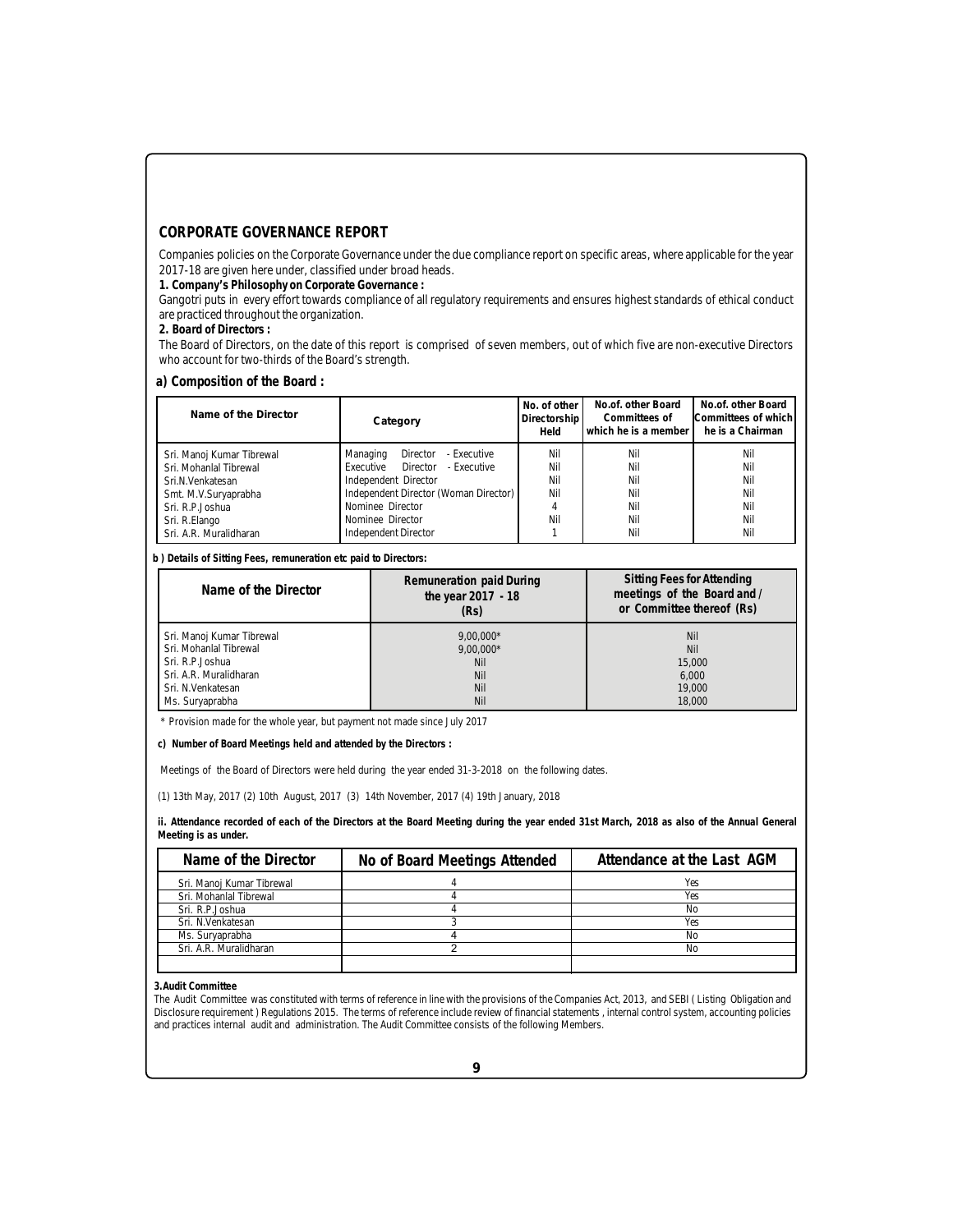1. Sri.R.Venkatesan — Chairman (Independent Director)<br>2. Sri. R.P.Joshua — Member (Nominee Director) 2. Sri. R.P.Joshua — Member (Nominee Director)<br>3. Smt. M.V.Survaprabha — Member (Independent Director) - Member (Independent Director)

The Audit Committee meetings were held on the following dates: 1) 30th May, 2017 (2) 10th August, 2017 (3) 14th November, 2017 (4) 19th January, 2018

**ii. Attendance of the Audit Committee Meeting held during the financial year ended 31st March, 2018.**

| Name of the Member                   | No of Meetings Attended |
|--------------------------------------|-------------------------|
| Sri. N.Venkatesan<br>Sri.R.P. Joshua |                         |
| Smt.Suryaprabha                      |                         |
|                                      |                         |

**4. Nomination & Remuneration Committee :**

This Committee was formed for identifying persons to be appointed as Directors and senior Management positions recommend to the Board, the appointment and removal of Directors , carry out evaluation of Directors, formulate criteria for determining qualification of Directors

The Nomination & Remuneration Committee of the Company consists of the following Members.

- 1. Sri. N.Venkatesan Chairman (Independent Director)<br>2. Sri. R.P.Joshua Member (Nominee Director)
	- Member ( Nominee Director )

3. Smt.. M.V.Suryaprabha — Member ( Independent Director ) The Remuneration Committee meeting was not held during the year under

review since it was not warranted.

**5. Stakeholders' Relationship Committee :**

This Committee has been formed to specifically focus on the services to shareholders/ Investors. The Committee periodically reviews the services rendered to the Shareholders particularly redressal of complaints of the Shareholders like delay in transfer of shares , non-receipt of Annual Report and the action taken by the company.

a) The Committee of the Company consists of the following Members.<br>1. Sri. N.Venkatesan — Chairman (Independent – Non-Executive) - Chairman (Independent – Non-Executive)

2. Sri. Manojkumar Tibrewal — Member (Promoter – Executive)

3. Sri. Mohanlal Tibrewal — Member (Promoter – Executive)

The Stakeholder's Relationship Committee meeting was held on 28.4.2018 and reviewed the complaints received from the Investors during the financial year ended 31st March, 2018.

During the financial year ended 31st March, 2018, the company has not received any- complaint from the Investor's and as on 31st March, 2018 no complaints / queries were there pending reply. The share transfer applications are normally completed within a period of 15 days.

**b) Details of Director seeking appointment / re-appointment at the ensuing Annual General Meeting fixed on 28 -9-2018 are given hereunder.**

Pursuant to Section 149 of the Companies Act, 2013 , the Company being a Listed Company need to appoint Independent Directors within a period of one year from the commencement of the said Act. Though the company is having two Independent Directors already, it is required to appoint them as per the new provisions of the Companies Act, 2013 as the definition of Independent Directors have been changed .Accordingly, the necessary approval for their appointment was obtained in the 26th Annual General Meeting held on 23-9-2015.

Further, In order to comply with the provision of Listing Agreement, the Company has appointed one more Independent Director on 14-2-2017 and necessary resolution seeking approval of the Shareholders as per the new provisions of the Companies Act, 2013 is being brought at the ensuing 29th Annual General Meeting.

**6. Board Procedure :**

The Members of the Board have been provided with all the information mentioned in the Listing Agreement which were placed before the Board Meetings and the same were dealt with appropriately at the meetings.

All the Directors, who are on the various committees are within the permissible limits as given in the Listing Agreement. The Directors concerned also intimate from time to time about their membership in the various committees in other companies.

**7. Compliance Certificate**

Compliance Certificate for Corporate Governance from the Auditors of the Company is enclosed herewith.

**8. Annual General Meetings / Extra Ordinary General Meetings :**

**a) Details of Annual General Meetings / Extraordinary General Meetings held during the last three years are as under:**

| AGM / NO | <b>DAY</b> | DATE       | <b>TIME</b> | <b>VENUE</b>                                                                                                                |
|----------|------------|------------|-------------|-----------------------------------------------------------------------------------------------------------------------------|
| 26       | Wednesday  | 23.9.2015  | 3.30 pm     | A.R. Patel Hall, Sree Coimbatore Gujarat Samaj<br>662, Mettupalayam Road, P.B. No. 1164,<br>R.S.Puram, Coimbatore - 641 002 |
| 27       | Thursday   | 21.09.2016 | $3.30$ pm   | A.R. Patel Hall, Sree Coimbatore Gujarat Samaj<br>662, Mettupalayam Road, P.B. No. 1164,<br>R.S.Puram, Coimbatore - 641 002 |
| 28       | Monday     | 25.09.2017 | 3.30 pm     | Mini Air - conditioned Hall<br>Rajasthani Sangh, D.B. Road,<br>R.S.Puram, Coimbatore - 641 002                              |

In the 28th Annual General Meeting held on 25-9-2017, no Special Resolutions was proposed to be passed. **9.Disclosures :**

i) The transactions with related parties form part of the financial statements circulated to all the members in conformity with the necessary accounting standards to be followed by the Company

ii) M/s. National Stock Exchange of india and M/s. Bombay Stock Exchange Ltd., have imposed fine for belated submission of Statutory filings in terms of the listing agreement.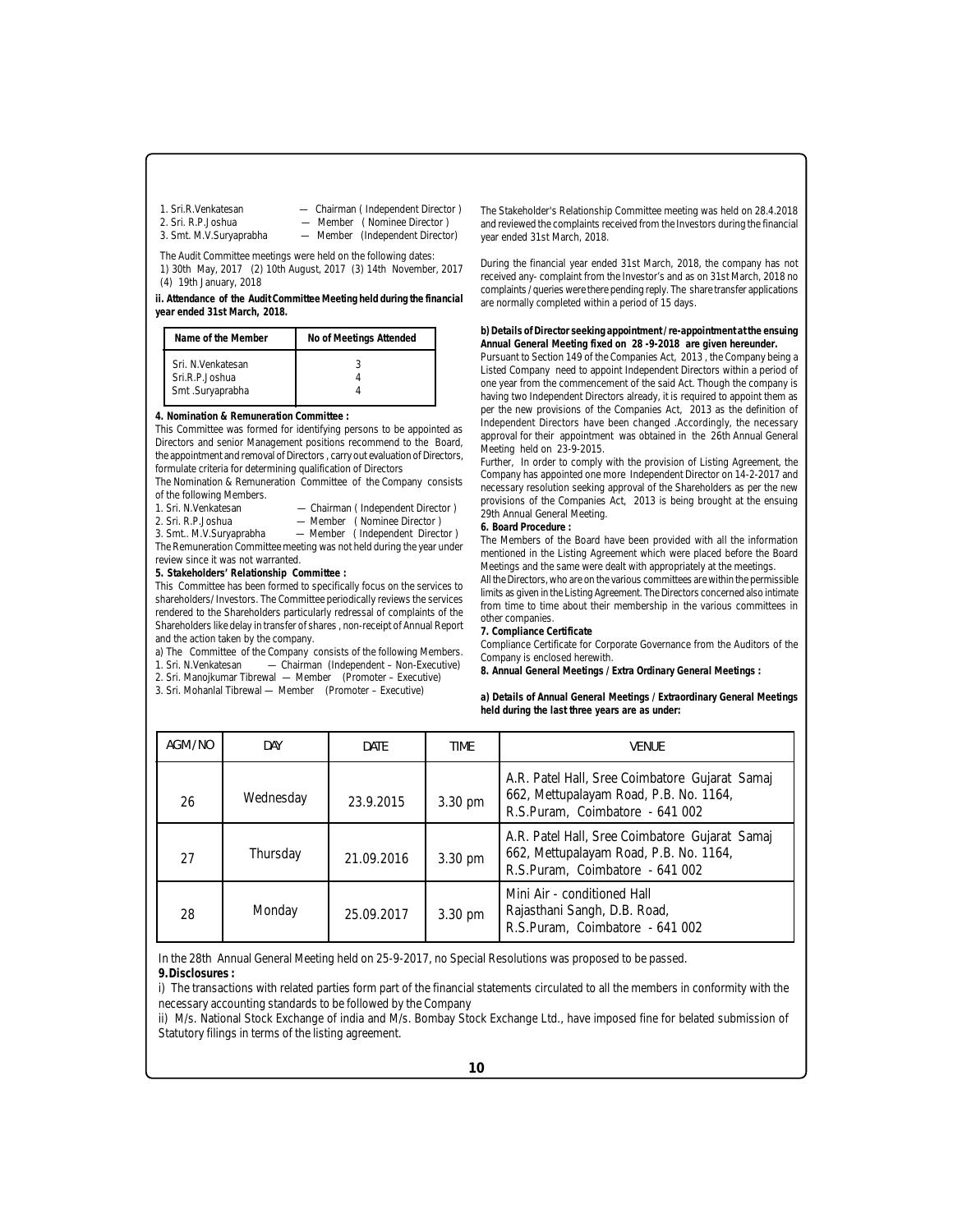**10. Means of Communications**

i) Quarterly Results will be published in Trinity Mirror (English) and in Makkal Kural (Tamil)

ii) Any website where displayed : www.gangotritextiles.co.in

iii) Whether Management's Discussion and Analysis is part of Annual Report : Yes

**11. General Shareholder Information :**

**a) Annual General Meeting to be held on 28.9.2018 ( 29th AGM )**

Day : Friday

Date : 28.9.2018

Time : 3.30 P.M

Venue : **Mini Airconditioned Hall, Rajasthani Sangh, R.S. Puram, Coimbatore - 641 002**

**b) Financial Calendar Year 2017-2018 :**

First quarterly Financial Results : On or before 15-08-2018

Second quarterly Financial Results : On or before 15-11-2018

Third quarterly Financial Results : On or before 15-02-2019

Audited Financial Results for the year : On or before 30-05-2019

ended 31-3-2019

**c) Dates of Book Closure** : From: 22.9.2018 To : 28.9.2018 (Both the days inclusive) for the purpose of Annual General Meeting. **d) Dividend payment date :**

In the absence of Profit for the financial year ended 31st March, 2018 the Board of Directors have not recommended any dividend

for the financial year 31-3-2018.

**e) Listing on Stock Exchanges :**

The Equity Shares of the Company are listed on the following Stock Exchanges.

1 National Stock Exchange of India Ltd

2. Bombay Stock Exchange Limited

3 .The Calcutta Stock Exchange Limited

**f) Delisting :**

The company had already applied for de-listing of its Equity Shares from The Calcutta Stock Exchange and the order for de-listing is still awaited from them.

**12. Market Price Data :**

The details of the monthly highest and lowest closing quotations of the equity shares of the Company at the Bombay Stock Exchange Ltd, during the financial year 2017-18 are as under.

| <b>MONTH</b>     |      | <b>Highest Rate</b><br>(Rs) | Lowest Rate<br>(Rs) |
|------------------|------|-----------------------------|---------------------|
| APRIL            | 2017 | 1.05                        | 0.91                |
| <b>MAY</b>       | 2017 | 1.27                        | 0.91                |
| <b>JUNE</b>      | 2017 | 1.21                        | 1.21                |
| JULY             | 2017 | 1.15                        | 1.15                |
| <b>AUGUST</b>    | 2017 | 1.05                        | 1.00                |
| <b>SEPTEMBER</b> | 2017 | 1.00                        | 1.00                |
| <b>OCTOBER</b>   | 2017 | 0.99                        | 0.91                |
| <b>NOVEMBER</b>  | 2017 | 1.16                        | 0.94                |
| <b>DECEMBER</b>  | 2017 | 1.10                        | 0.95                |
| <b>JANUARY</b>   | 2018 | 1.18                        | 0.98                |
| <b>FEBRUARY</b>  | 2018 | 1.21                        | 1.00                |
| <b>MARCH</b>     | 2018 | 1.24                        | 1.05                |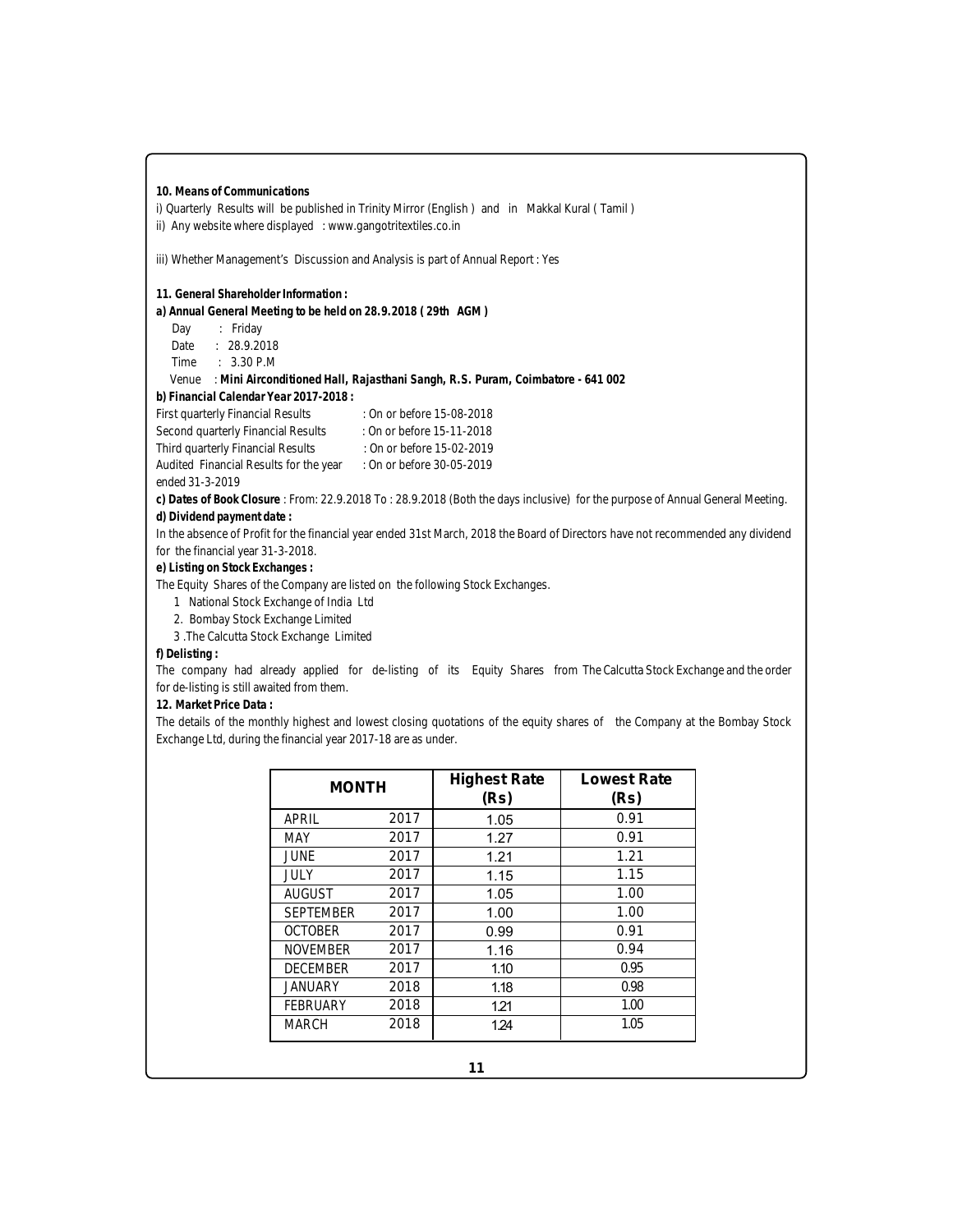**13. Registrar and Share Transfer Agents :**

The Company has appointed Registrar and Share Transfer Agents for share transfers. The name and address of the Registrar and Share Transfer Agents is as under.

**M/s. S.K.D.C. Consultants Limited,** Kanapathy Towers, 3rd Floor1391 / A-1, Sathy Road, Coimbatore – 641 006

Phone No : 0422 – 4958995 Fax No : 0422 – 2539837 E-mail : info@skdc-consultants.com

**14. Share Transfer System :**

Share Transfers are registered and returned within a maximum period of 30 days from the date of receipt. If the documents are clear, the transfers are completed normally within one week and returned within 15 days. The Transfer Agents have been authorized to put through the transfers expeditiously.

**15. Distribution of Shareholding as on 31.3.2018**

| No of Shares     | No of Shareholders | Percentage | No of Shares | Percentage |
|------------------|--------------------|------------|--------------|------------|
| Up to 5000       | 8578               | 96.35      | 53,14,625    | 16.28      |
| 5001-10000       | 170                | 1.91       | 12,27,269    | 3.76       |
| $10001 - 20000$  | 75                 | 0.84       | 10,45,364    | 3.21       |
| 20001-30000      | 25                 | 0.28       | 6,38,115     | 1.96       |
| 30001-40000      | 13                 | 0.15       | 4,44,469     | 1.36       |
| 40001-50000      | 4                  | 0.04       | 1,83,361     | 0.56       |
| 50001-100000     | 15                 | 0.17       | 11,96,740    | 3.67       |
| 100001 and above | 23                 | 0.26       | 2,25,64,691  | 69.19      |
| Total            | 8903               | 100.00     | 3,26,14,634  | 100.00     |

**Shareholding Pattern as on 31.3.2018**

| Category                              | No of Shares held | Percentage |
|---------------------------------------|-------------------|------------|
|                                       |                   |            |
| <b>Promoters</b>                      | 80,00,457         | 24.530     |
| <b>Mutual Funds</b>                   | 1,600             | 0.005      |
| <b>Financial Institutions / Banks</b> | 14, 16, 473       | 4.343      |
| <b>Bodies Corporate</b>               | 29,01,930         | 8.898      |
| <b>NRI</b>                            | 76.764            | 0.235      |
| Insurance Companies                   | 12,02,000         | 3.685      |
| <b>General Public</b>                 | 1,90,15,410       | 58.304     |
| TOTAL                                 | 3,26,14,634       | 100.000    |

**16.Dematerialisation of Equity Shares :**

As on 31-3-2018 shares representing 98.611% percentage of the total paid up capital of the Company is held in dematerialized form with NSDL.

**17. Plant Location CDSL**

Does not arise, since the Lenders have sold the entire Units of the company through e-auction.

**18. Address for correspondence :**

 **Registered Office** : 25-A, Venkatachalam Co-oprative Colony, R.S. Puram, Coimbatore - 641 002

Telephone No : 0422 – 4332100 Fax No : 0422 – 2474499 Mail Id : tibre@gangotritextiles.com

 **CIN.** L17115TZ1989PLC002491 Website : www.gangotritextiles.co.in

**19. Chief Executive Declaration on Code of Conduct.**

I hereby declare that the Board of Directors of the Company have adopted a Code of Conduct for the Board Members and Senior Management of the Company and the same has also been posted in the website of the Company and that all the Board Members and Senior Management Personnel to whom this Code of Conduct is applicable have affirmed the compliance of Code of Conduct during the year 2017-18

**Coimbatore 28.4.2018**

**MANOJ KUMAR TIBREWAL MANAGING DIRECTOR**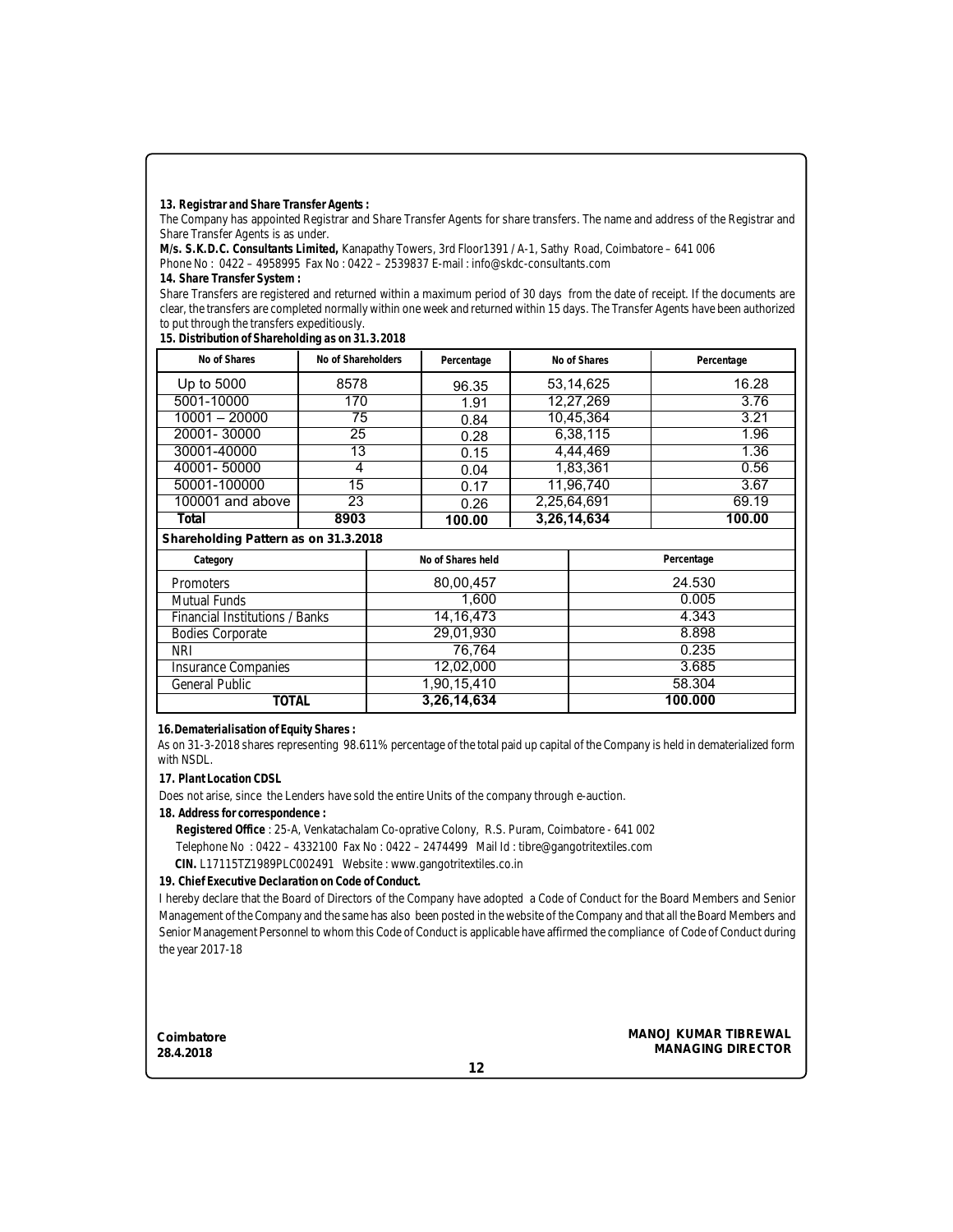# **20. CEO / CFO CERTIFICATE**

**We certify that**

a) We have reviewed financial statements and cash flow statements for the year ended 31st March, 2018 and that to the best of our knowledge and belief :

i) these statements do not contain any materially untrue statement or omit any material fact or contain statements that might be misleading

ii) these statements together present a true and fair view of the Company's affairs and are in compliance with existing accounting standards, applicable laws and regulations.

b) There are, to the best of our knowledge and belief, no transactions entered into by the Company during the year which are fraudulent, illegal or violative of the Company's Code of Conduct.

c) We accept responsibility for establishing and maintaining internal controls for financial reporting and that we have evaluated the effectiveness of internal control systems of the Company pertaining to the financial reporting and we have disclosed to the Auditors and the Audit Committee, deficiencies in the design or operation of such internal controls, if any, of which we are aware and the steps we have taken or propose to take to rectify these deficiencies.

d) We have indicated to the Auditors and the Audit Committee

i) significant changes in internal control over financial reporting during the year;

ii) significant changes in accounting policies during the year

iii) instances of significant fraud of which we have become aware and the involvement therein, if any, of the Management, or an employee having a significant role in the Company's internal control system over financial reporting. NIL;

**Coimbatore 28.4.2018**

**MANOJ KUMAR TIBREWAL MANAGING DIRECTOR**

The above Corporate Governance Report has been placed before the Board of Directors at their meeting held on 13 -5-2017 and the same was approved thereat.

**AUDITORS CERTIFICATE ON COMPLIANCE WITH THE CONDITIONS OF CORPORATE GOVERNANCE UNDER CLAUSE 49 OF THE LISTING AGREEMENT**

TO

The members of Gangotri Textiles Limited

We have reviewed the implementation of Corporate Governance procedures by Gangotri Textiles Limited during the year ended 31st March, 2018, as stipulated in Clause 49 of the Listing Agreement with Stock Exchanges with the relevant records and documents maintained by the Company , furnished to us for our review and the report on Corporate Governance as approved by the Board of Directors.

The compliance of conditions of Corporate Governance is the responsibility of the Management. Our examination was limited to a review of procedures and implementation thereof , adopted by the Company for ensuring the compliance of conditions of Corporate Governance. It is neither an audit nor an expression of opinion on the financial statements of the Company

In our opinion and to the best of our information and according to the explanation given to us, we certify that the Company has complied with in all material respect, the conditions of Corporate Governance as stipulated in Clause 49 of the above mentioned Listing Agreement.

We state that in respect of investor's grievances received during the year ended 31st March, 2018, no investor grievances are un-attended / pending for a period exceeding one month against the Company as certified by the Registrars of the Company and details presented to the Share Transfer cum Investors Grievance Committee of the Company.

We further state that such compliance is neither an assurance as to the future viability of the Company nor the efficiency or effectiveness with which the management has conducted the affairs of the company.

|                   | FOL 1                |
|-------------------|----------------------|
| Place: Coimbatore | CA M. GANGADARAN     |
| Date: 28-4-2018   | Membership No:024949 |
|                   |                      |

**For M. GANGADARAN & CO** Firm Regn.No.0881S Chartered Accountants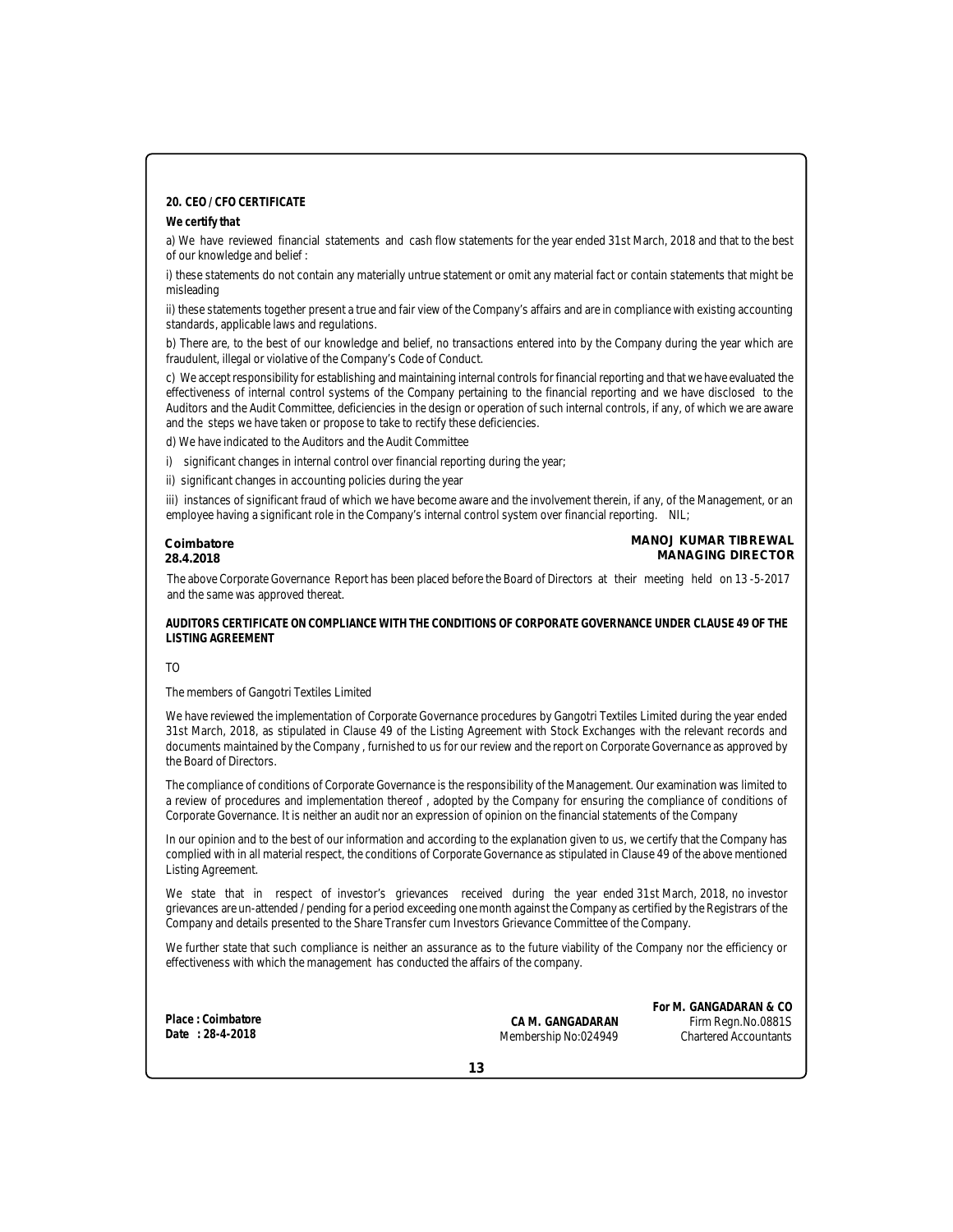# **Form No. MGT-9**

**EXTRACT OF ANNUAL RETURN AS ON THE FINANCIAL YEAR ENDED ON 31.03.2018**

# [Pursuant to section 92(3) of the Companies Act,2013 and rule 12(1) of the Companies (Management and Administration) Rules, 2014]

# **I.REGISTRATION AND OTHER DETAILS**:

| Ť.   | <b>CIN</b>                                                                   | L17115TZ1959PLC002491                                                                                                                                                                                               |
|------|------------------------------------------------------------------------------|---------------------------------------------------------------------------------------------------------------------------------------------------------------------------------------------------------------------|
| ii.  | <b>Registration Date</b>                                                     | 26.07.1989                                                                                                                                                                                                          |
| iii. | Name of the Company                                                          | <b>GANGOTRI TEXTILES LIMITED</b>                                                                                                                                                                                    |
| iv.  | Category/Sub-Category of the Company                                         | PUBLIC COMPANY                                                                                                                                                                                                      |
| V.   | Address of the Registered office and<br>contact details                      | No25, Venkatachalam Co-op Colony , R. S Puram<br>Coimbatore -641 002. Tamil Nadu<br><b>CONTACT DETAILS:</b><br>SRI. Manoj Kumar Tibrewal, Managing Director<br>PHONE 0422-4332100<br>MAIL ID: manoj.tibre@gmail.com |
| vi.  | Whether listed company                                                       | <b>YFS</b>                                                                                                                                                                                                          |
| vii. | Name, Address and Contact details of<br>Registrar and Transfer Agent, if any | M/S. SKDC CONSULTANTS LTD,<br>KANAPATHY TOWERS, 3rd FLOOR<br>1391/A1, SATHY ROAD, GANAPATHY<br>COIMBATORE - 641 006.                                                                                                |

# **II.PRINCIPAL BUSINESS ACTIVITIES OF THE COMPANY**

All the business activities contributing 10% or more of the total turnover of the company shall be stated:-

| Sr. | Name and Description of main | NIC Code of the   | % to total turnover of the |  |
|-----|------------------------------|-------------------|----------------------------|--|
| No. | products/ services           | Product / service | company                    |  |
|     | READY MADE GARMENTS          | 620100            | 95%                        |  |

**III. PARTICULARS OF HOLDING, SUBSIDIARY AND ASSOCIATE COMPANIES**

| Sr.<br>No. | Name And Address Of<br>The Company | CIN/GLN    | Holding/<br>Subsidiary/<br>Associate | % of shares<br>held | Applicable<br>Section |
|------------|------------------------------------|------------|--------------------------------------|---------------------|-----------------------|
|            | NIL                                | <b>NIL</b> | NIL                                  | NIL                 | NIL                   |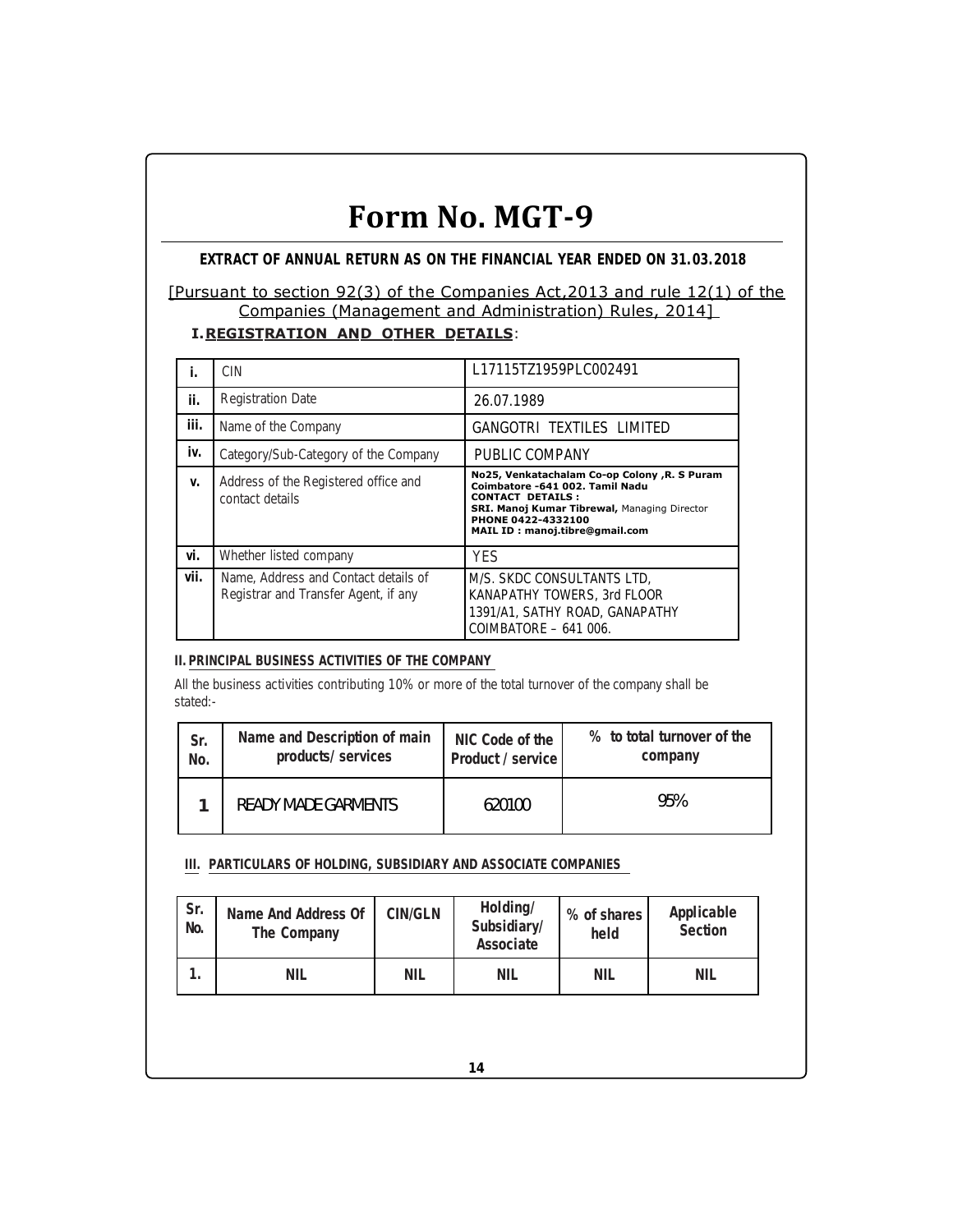| Category of Share<br>holders                                                              | No. of Shares held at the<br>No. of Shares held at the beginning<br>end of the year<br>of the year |             |          |                             |                |                |                 |                      |                |  | % Change<br>during<br>The year |
|-------------------------------------------------------------------------------------------|----------------------------------------------------------------------------------------------------|-------------|----------|-----------------------------|----------------|----------------|-----------------|----------------------|----------------|--|--------------------------------|
|                                                                                           | Demat                                                                                              | Physical    | Total    | % of Total<br><b>Shares</b> | Demate         | Phy<br>sical   | Total           | % of Total<br>Shares |                |  |                                |
| A.Promoter                                                                                |                                                                                                    |             |          |                             |                |                |                 |                      |                |  |                                |
| 1) Indian                                                                                 |                                                                                                    |             |          |                             |                |                |                 |                      |                |  |                                |
| a)Individual/HUF                                                                          | 8000457                                                                                            |             | 8000457  | 24.530                      | 8000457        |                | 8000457         | 24.530               | 0.000          |  |                                |
| b)CentralGovt                                                                             |                                                                                                    |             |          |                             |                |                |                 |                      |                |  |                                |
| c)State Govt(s)                                                                           |                                                                                                    |             |          |                             |                |                |                 |                      |                |  |                                |
| d)Bodies Corp                                                                             |                                                                                                    |             |          |                             |                |                |                 |                      |                |  |                                |
| e)Banks / Fl                                                                              |                                                                                                    |             |          |                             |                |                |                 |                      |                |  |                                |
| f) Any Other                                                                              |                                                                                                    |             |          |                             |                |                |                 |                      |                |  |                                |
| $Sub-total(A)(1)$ :-                                                                      | 8000457                                                                                            | 0           | 8000457  | 24.530                      | 8000457        | 0              | 8000457         | 24.530               | 0.000          |  |                                |
| 2)Foreign                                                                                 |                                                                                                    |             |          |                             |                |                |                 |                      |                |  |                                |
| q)NRIs-Individuals                                                                        |                                                                                                    |             |          |                             |                |                |                 |                      |                |  |                                |
| h)Other-Individuals                                                                       |                                                                                                    |             |          |                             |                |                |                 |                      |                |  |                                |
| i)Bodies Corp.                                                                            |                                                                                                    |             |          |                             |                |                |                 |                      |                |  |                                |
| j)Banks / FI                                                                              |                                                                                                    |             |          |                             |                |                |                 |                      |                |  |                                |
| k) Any Other                                                                              |                                                                                                    |             |          |                             |                |                |                 |                      |                |  |                                |
| Sub-total(A) $(2)$ :-                                                                     |                                                                                                    |             |          |                             |                |                |                 |                      |                |  |                                |
| <b>Total Shareholding of</b><br>Promoter and<br>Promoter Group<br>$(A) = (A)(1) + (A)(2)$ | 8000457                                                                                            | $\mathbf 0$ | 8000457  | 24.530                      | 8000457        | 0              | 8000457         | 24.530               | 0.000          |  |                                |
| <b>B.PUBLIC Shareholding</b>                                                              |                                                                                                    |             |          |                             |                |                |                 |                      |                |  |                                |
| 1.Institutions                                                                            |                                                                                                    | $\pmb{0}$   | 1600     |                             | 1600           |                |                 |                      |                |  |                                |
| a) Mutual Funds<br>b)Banks / FI                                                           | 1600<br>1416473                                                                                    | 0           | 1416473  | 0.005<br>4.343              | 1416473        | 0<br>$\Omega$  | 1600<br>1416473 | 0.005<br>4.343       | 0.000<br>0.000 |  |                                |
| c)Central Govt                                                                            |                                                                                                    |             |          |                             |                |                |                 |                      |                |  |                                |
| d) State Govt(s)                                                                          |                                                                                                    |             |          |                             |                |                |                 |                      |                |  |                                |
| e) Venture Capital Funds                                                                  |                                                                                                    |             |          |                             |                |                |                 |                      |                |  |                                |
| f) Insurance Companies                                                                    | 1202000                                                                                            | $\Omega$    | 1202000  | 3.685                       | 1202000        | $\Omega$       | 1202000         | 3.685                | 0.000          |  |                                |
| $q$ )FIIs                                                                                 |                                                                                                    |             |          |                             |                |                |                 |                      |                |  |                                |
| h)Foreign Venture Capital Funds                                                           |                                                                                                    |             |          |                             |                |                |                 |                      |                |  |                                |
| i)Others (specify)                                                                        |                                                                                                    |             |          |                             |                |                |                 |                      |                |  |                                |
| Sub-total(B)(1)                                                                           | 2620073                                                                                            | 0           | 2620073  | 8.033                       | 2620073        | $\Omega$       | 2620073         | 8.033                | 0.000          |  |                                |
| 2. Non Institutions                                                                       |                                                                                                    |             |          |                             |                |                |                 |                      |                |  |                                |
| a)Bodies Corp.(i) Indian                                                                  | 2872267                                                                                            | 18800       | 2891067  | 8.864                       | 2848131        | 18800          | 2866931         | 8.790                | 0.074          |  |                                |
| (ii) Overseas                                                                             |                                                                                                    |             |          |                             |                |                |                 |                      |                |  |                                |
| b)Individuals                                                                             |                                                                                                    |             |          |                             |                |                |                 |                      |                |  |                                |
| (i) Individual shareholders                                                               |                                                                                                    |             |          |                             |                |                |                 |                      |                |  |                                |
| holding nominal share                                                                     |                                                                                                    |             |          |                             |                |                |                 |                      |                |  |                                |
| capital upto Rs. 1 lakh                                                                   | 6439462                                                                                            | 450230      | 6889692  | 21.125                      | 6501539 434230 |                | 6935769         | 21.267               | $-0.142$       |  |                                |
| (ii) Individual shareholders                                                              |                                                                                                    |             |          |                             |                |                |                 |                      |                |  |                                |
| holding nominal share                                                                     |                                                                                                    |             |          |                             |                |                |                 |                      |                |  |                                |
| capital in excess of Rs 1 lakh                                                            | 10590892                                                                                           | 0           | 10590892 | 32.473                      | 10575125       |                | 0 10575125      | 32.424               | 0.049          |  |                                |
| c) Others(Specify)                                                                        |                                                                                                    |             |          |                             |                |                |                 |                      |                |  |                                |
| <b>TRUST</b>                                                                              | 1000                                                                                               | 0           | 1000     | 0.003                       | 1000           | $\overline{0}$ | 1000            | 0.003                | 0.000          |  |                                |
| NON RESIDENT INDIANS                                                                      | 80270                                                                                              | 0           | 80270    | 0.246                       | 70622          | $\overline{0}$ | 70622           | 0.217                | 0.029          |  |                                |
| <b>CLEARING MEMBERS</b>                                                                   | 373275                                                                                             | 0           | 373275   | 1.145                       | 375602         | $\overline{0}$ | 375602          | 1.152                | 0.007          |  |                                |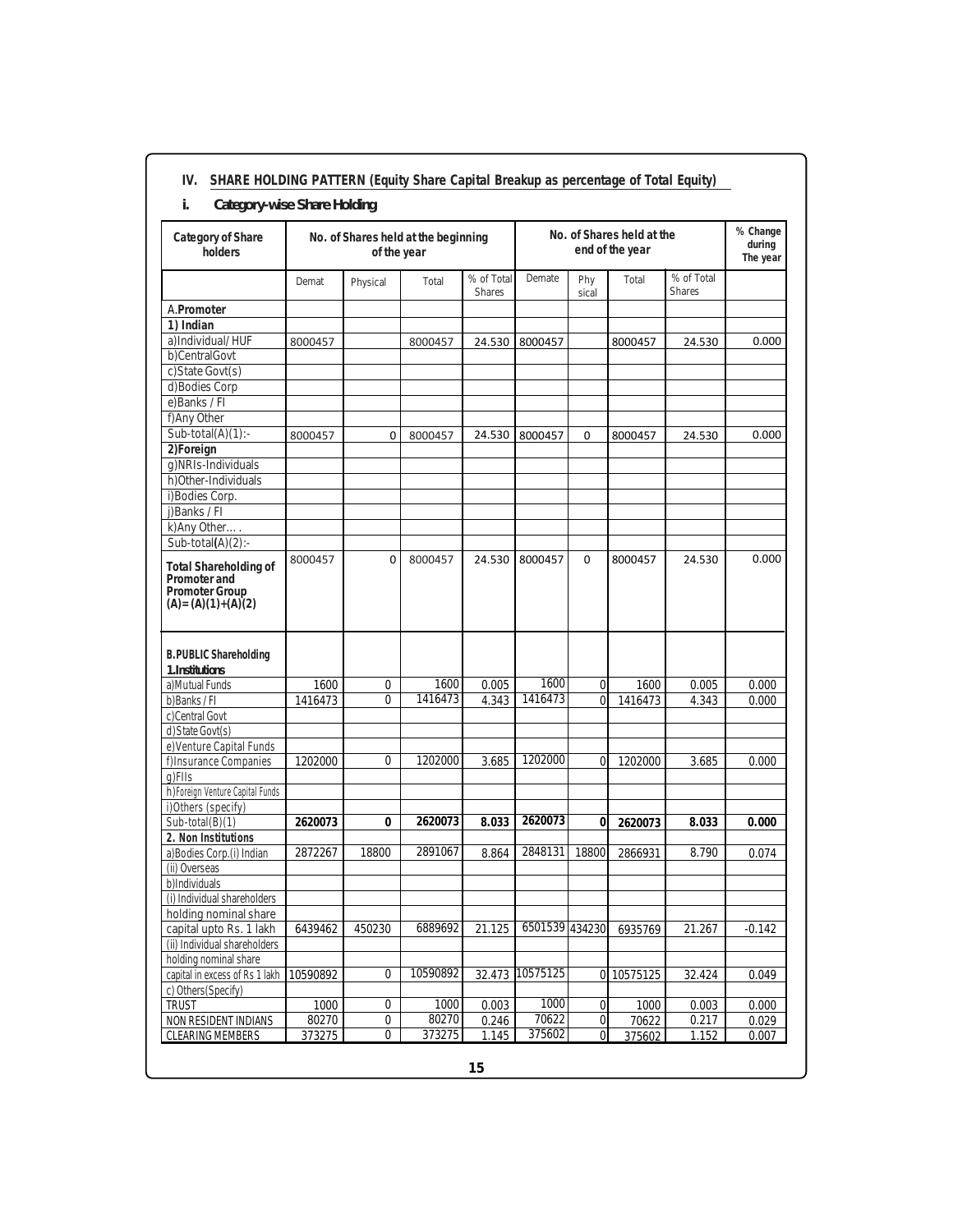| HINDU UNDIVIDED<br><b>FAMILIES</b>                      | 1167908  | 0      | 1167908  | 3.581  | 1169055          | 0   | 1169055                 | 3.584  | 0.003    |
|---------------------------------------------------------|----------|--------|----------|--------|------------------|-----|-------------------------|--------|----------|
| $Sub-total(B)(2)$                                       | 21525074 | 469030 | 21994104 | 67.437 | 21541074         |     | 453030 21994104         | 67.437 | $-0.000$ |
| <b>Total Public Shareholding</b><br>$(B)=(B)(1)+(B)(2)$ | 24145147 | 469030 | 24614177 |        | 75.470 24614177  |     | 453030 24614177         | 75.470 | $-0.000$ |
| C Shares held by<br>Custodian for<br>GDRs&ADRs          | Nil      | Nil    | Nil      | Nil    | Nil              | Nil | Nil                     | Nil    | Nil      |
| <b>Grand Total</b><br>$(A+B+C)$                         | 32145604 | 469030 | 32614634 |        | 100.000 32161604 |     | 453030 32614634 100.000 |        | 0.000    |

**ii. Shareholding of Promoters**

| Sr.<br>Nο      | Shareholder's Name                 |                         | Shareholding at the beginning<br>of the year          |                                                                       | Shareholding at the end of the |                                                       |                                                                                        |                                |
|----------------|------------------------------------|-------------------------|-------------------------------------------------------|-----------------------------------------------------------------------|--------------------------------|-------------------------------------------------------|----------------------------------------------------------------------------------------|--------------------------------|
|                |                                    | No. of<br><b>Shares</b> | $%$ of<br>total<br><b>Shares</b><br>of the<br>company | %of<br><b>Shares</b><br>Pledged /<br>encumb<br>ered to<br>totalshares | No. of<br><b>Shares</b>        | $%$ of<br>total<br><b>Shares</b><br>of the<br>company | %of Shares % change<br>Pledged<br>encumbe holding<br>red to total during the<br>shares | $\frac{1}{2}$ in share<br>year |
| $\mathbf{1}$   | MANOJ KUMAR TIBREWAL<br><b>HUF</b> | 171200                  | 0.525                                                 | 0.000                                                                 | 171200                         | 0.525                                                 | 0.000                                                                                  | 0.000                          |
| $\overline{2}$ | MOHANLAL TIBREWAL                  | 2000                    | 0.006                                                 | 0.000                                                                 | 2000                           | 0.006                                                 | 0.000                                                                                  | 0.000                          |
| 3              | ANITA TIBREWAL                     | 5233661                 | 16.047                                                | 75.000                                                                | 5233661                        | 16.047                                                | 75.000                                                                                 | 0.000                          |
| $\overline{4}$ | MANOJ KUMAR TIBREWAL               | 2192596                 | 6.723                                                 | 0.000                                                                 | 2192596                        | 6.723                                                 | 75.000                                                                                 | 0.000                          |
| 5              | <b>UMANG TIBREWAL</b>              | 194000                  | 0.595                                                 | 0.000                                                                 | 194000                         | 0.595                                                 | 0.000                                                                                  | 0.000                          |
| 6              | <b>MAYANG TIBREWAL</b>             | 207000                  | 0.635                                                 | 0.000                                                                 | 207000                         | 0.635                                                 | 0.000                                                                                  | 0.000                          |
|                | Total                              | 8000457                 | 24.531                                                | 75.000                                                                | 8000457                        | 24.531                                                | 75.000                                                                                 | 0.000                          |

**iii. Change in Promoters 'Share holding(please specify ,if there is no change**

| Sr.<br>no |                                                                                                                                                                                                 | Shareholding at the<br>beginning of the year |                                                                 | <b>Cumulative Shareholding</b><br>during the year |                                     |  |
|-----------|-------------------------------------------------------------------------------------------------------------------------------------------------------------------------------------------------|----------------------------------------------|-----------------------------------------------------------------|---------------------------------------------------|-------------------------------------|--|
|           |                                                                                                                                                                                                 |                                              | No. of shares % of total shares No. of shares<br>of the company |                                                   | % of total shares<br>of the company |  |
|           | At the beginning of the year                                                                                                                                                                    | 8000457                                      | 24.531                                                          | 8000457                                           | 24.531                              |  |
|           | Date wise Increase /<br>Decrease in Promoters<br>Share holding during the<br>year specifying the reasons<br>for increase/ decrease (e.g.<br>allotment / transfer / bonus/<br>sweat equity etc): | Nil                                          | Nil                                                             | Nil                                               | Nil                                 |  |
|           | At the End of the year                                                                                                                                                                          | 8000457                                      | 24.531                                                          | 8000457                                           | 24.531                              |  |
|           |                                                                                                                                                                                                 |                                              | 16                                                              |                                                   |                                     |  |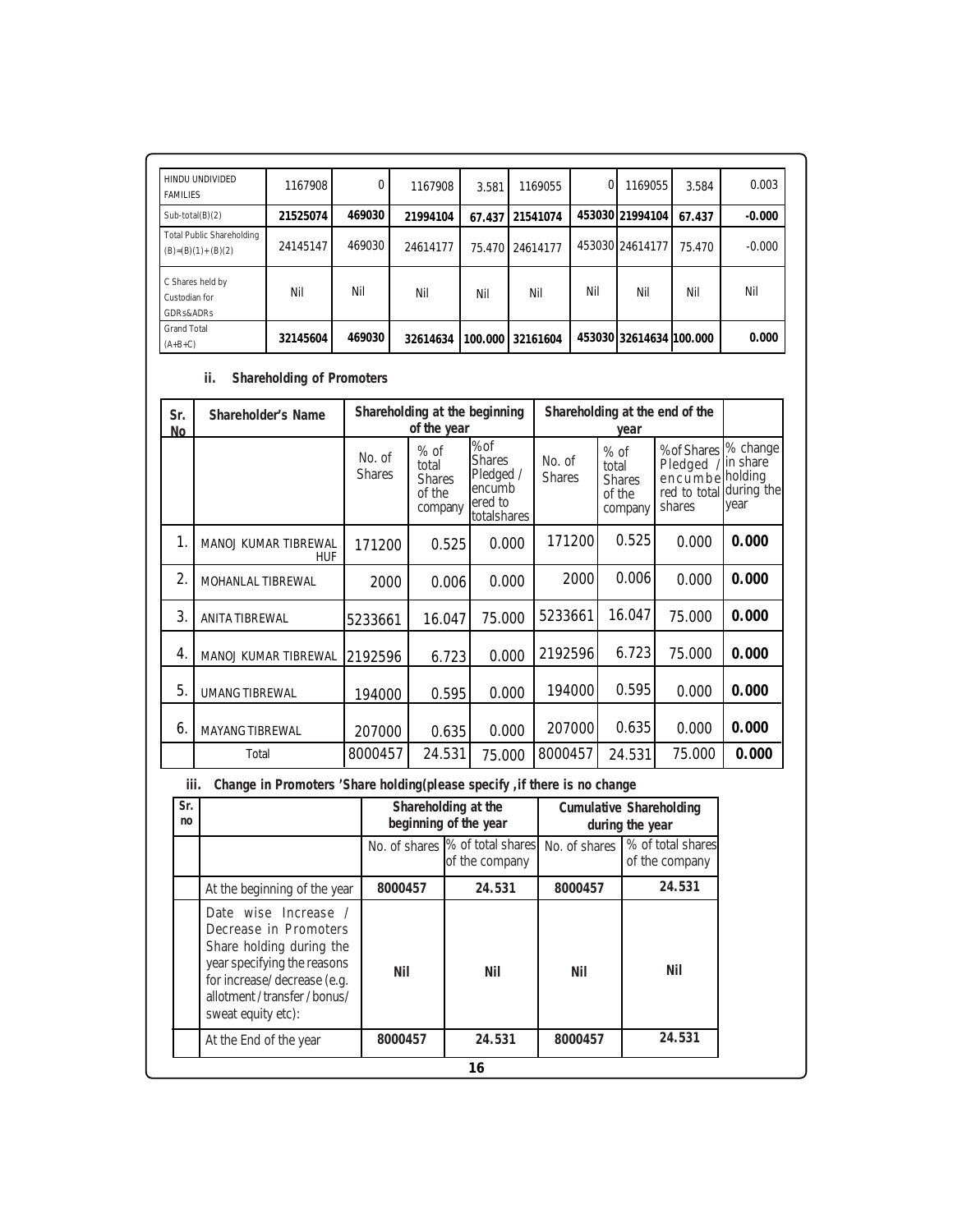**Shareholding pattern of top ten shareholders (other than Directors, Promoters and Holders of GDRs and ADRs)**

| S.No | For each of top 10 shareholders        | Shareholding at the<br>beginning of the year |        | Shareholding at the<br>end of the year |        |  |
|------|----------------------------------------|----------------------------------------------|--------|----------------------------------------|--------|--|
|      |                                        | No. of Shares                                | %      | No. of Shares                          | %      |  |
|      | LEEMA ROSE. M                          | 3348066                                      | 10.266 | 3348066                                | 10.266 |  |
|      | <b>USHA TIBREWAL</b>                   | 1768531                                      | 5.423  | 1768531                                | 5.423  |  |
| 3    | <b>BSEL INFRASTRUCTURE REALTY LTD</b>  | 1473188                                      | 4.517  | 1473188                                | 4.517  |  |
| 4    | RAMESH KUMAR TIBREWAL                  | 1310816                                      | 4.019  | 1310816                                | 4.019  |  |
| 5    | UNITED INDIA INSURANCE COMPANY LIMITED | 1202000                                      | 3.685  | 1202000                                | 3.685  |  |
| 6    | SHASHIKANT GORDHANDAS BADANI           | 857942                                       | 2.631  | 857942                                 | 2.631  |  |
|      | RAMESH KUMAR TIBREWAL (HUF).           | 676000                                       | 2.073  | 676000                                 | 2.073  |  |
| 8    | STATE BANK OF TRAVANCORE               | 609750                                       | 1.870  | 609750                                 | 1.870  |  |
| 9    | SENGOTTUVELU SENTHILNATHAN             | 600000                                       | 1.840  | 600000                                 | 1.840  |  |
| 10   | RASI SEEDS (P) LTD                     | 600000                                       | 1.840  | 600000                                 | 1.840  |  |
|      |                                        |                                              |        |                                        |        |  |

**Shareholding of Directors and KMP**

| <b>NAME</b>           | Shareholding at the<br>beginning of the year |       | Shareholding at the<br>end of the year |       |  |
|-----------------------|----------------------------------------------|-------|----------------------------------------|-------|--|
|                       | No. of Shares<br>$\%$                        |       | No. of Shares                          | %     |  |
| MANOJ KUMAR TIBREWAL  | 2192596                                      | 6.723 | 2192596                                | 6.723 |  |
| MANOJ KUMAR TIBREWALA | 171200                                       | 0.525 | 171200                                 | 0.525 |  |
| MOHANLAL TIBREWAL     | 2000                                         | 0.006 | 2000                                   | 0.006 |  |

**V. INDEBTEDNESS**

Indebtedness of the Company including interest outstanding/accrued but not due for payment

|                                                                                                                                                                | Secured Loans excluding deposits |
|----------------------------------------------------------------------------------------------------------------------------------------------------------------|----------------------------------|
| Indebtedness at the beginning of the<br>financial year 01.04.2015<br>i) Principal Amount<br>ii) Interest due but not paid<br>iii) Interest accrued but not due | 240,46,84,989                    |
| Total (i+ii+iii)                                                                                                                                               | 240,46,84,989                    |
| Change in Indebtedness during<br>the financial year<br>- Addition<br>Reduction                                                                                 |                                  |
| Net Change                                                                                                                                                     | 240,46,84,989                    |
| Indebtedness at the<br>end of the financial year 31.03.2016<br>i) Principal Amount<br>ii) Interest due but not paid<br>iii) Interest accrued but not due       | 240,46,84,989                    |
| Total (i+ii+iii)<br>Less collection & Current A/c                                                                                                              | 240,46,84,989                    |
| Total                                                                                                                                                          | 240,46,84,989                    |
| Note: Interest not provided since sep. 2015                                                                                                                    | 17                               |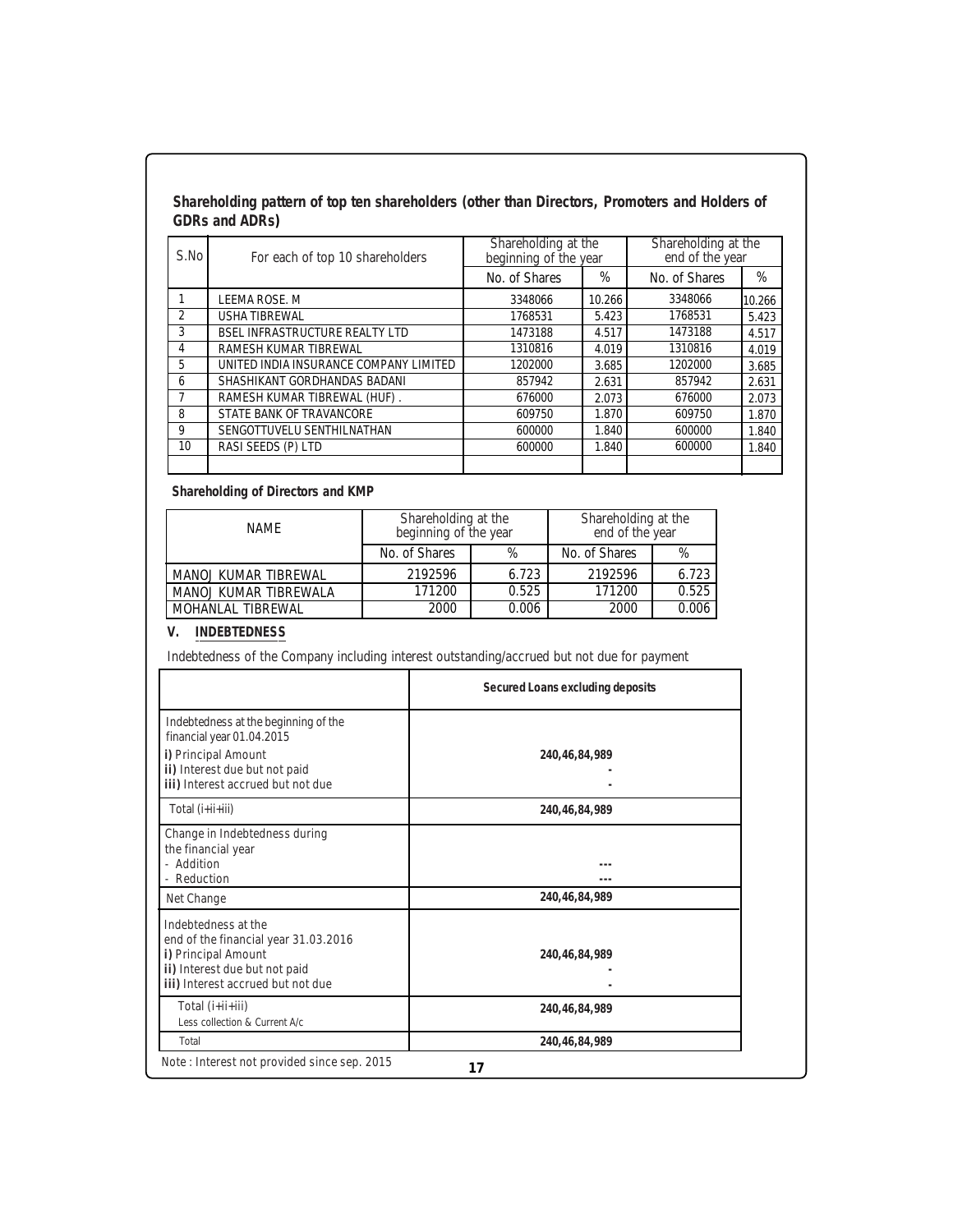| $SI$ . No.             | Particulars of Remuneration                                                                                                                 |                        |                               | Name of MD/WTD/ Manager  |                             |  | <b>Total Amount</b> |
|------------------------|---------------------------------------------------------------------------------------------------------------------------------------------|------------------------|-------------------------------|--------------------------|-----------------------------|--|---------------------|
| $\mathbf{1}$ .         | Gross salary                                                                                                                                |                        | Mr.Manoj<br>Kumar<br>Tibrewal |                          | Mr.Mohan<br>Lal<br>Tibrewal |  |                     |
|                        | (a) Salary as per provisions<br>containedinsection17(1) of the<br>Income-tax Act, 1961                                                      |                        | 9,00,000                      |                          | 9,00,000                    |  | 18,00,000           |
|                        | (b) Value of perquisites u/s<br>17(2) Income-tax Act,<br>1961<br>(c) Profits in lieu of salary<br>undersection17(3)<br>Income-tax Act, 1961 |                        |                               |                          |                             |  |                     |
| 2.                     | Stock Option                                                                                                                                |                        | Nil<br>Nil                    |                          | Nil                         |  |                     |
| 3.                     | Sweat Equity                                                                                                                                |                        | Nil                           |                          | Nil                         |  | Nil                 |
| 4.                     | Commission<br>- as% of profit<br>- others, specify                                                                                          | Nil<br>Nil             |                               | Nil                      |                             |  |                     |
| 5.                     | Others , please specify                                                                                                                     |                        | Nil                           |                          | Nil                         |  | Nil                 |
| Total(A)<br>6.         |                                                                                                                                             |                        | 9,00,000                      |                          | 9,00,000                    |  | 18,00,000           |
| Ceiling as per the Act |                                                                                                                                             |                        |                               |                          |                             |  |                     |
|                        | B. Remuneration to other directors:                                                                                                         |                        |                               |                          |                             |  |                     |
| SI.<br>No.             | Particulars of Remuneration                                                                                                                 |                        | Name of Directors             |                          |                             |  | Total<br>Amount     |
|                        | <b>Independent Directors</b>                                                                                                                | Mr. N.<br>VENKATESAN   | Mrs. Surya<br>Prabha          | Mr. A.R.<br>Muralidharan |                             |  |                     |
|                        | · Fee for attending board<br>committee meetings<br>· Commission<br>· Others , please specify                                                | 19,000                 | 18,000                        | 6,000                    |                             |  | 43,000              |
|                        | Total(1)                                                                                                                                    | 19.000                 | 18,000                        | 6,000                    |                             |  | 43.000              |
|                        | Other Non-Executive Directors                                                                                                               | Mr.R.P.JOSHUA<br>- SBI |                               |                          |                             |  |                     |
|                        | · Fee for attending board<br>committee meetings<br>. Commission<br>Others , please specify                                                  | 15,000                 |                               |                          |                             |  | 15,000              |
|                        | Total (2)                                                                                                                                   | 15,000                 |                               |                          |                             |  | 15,000              |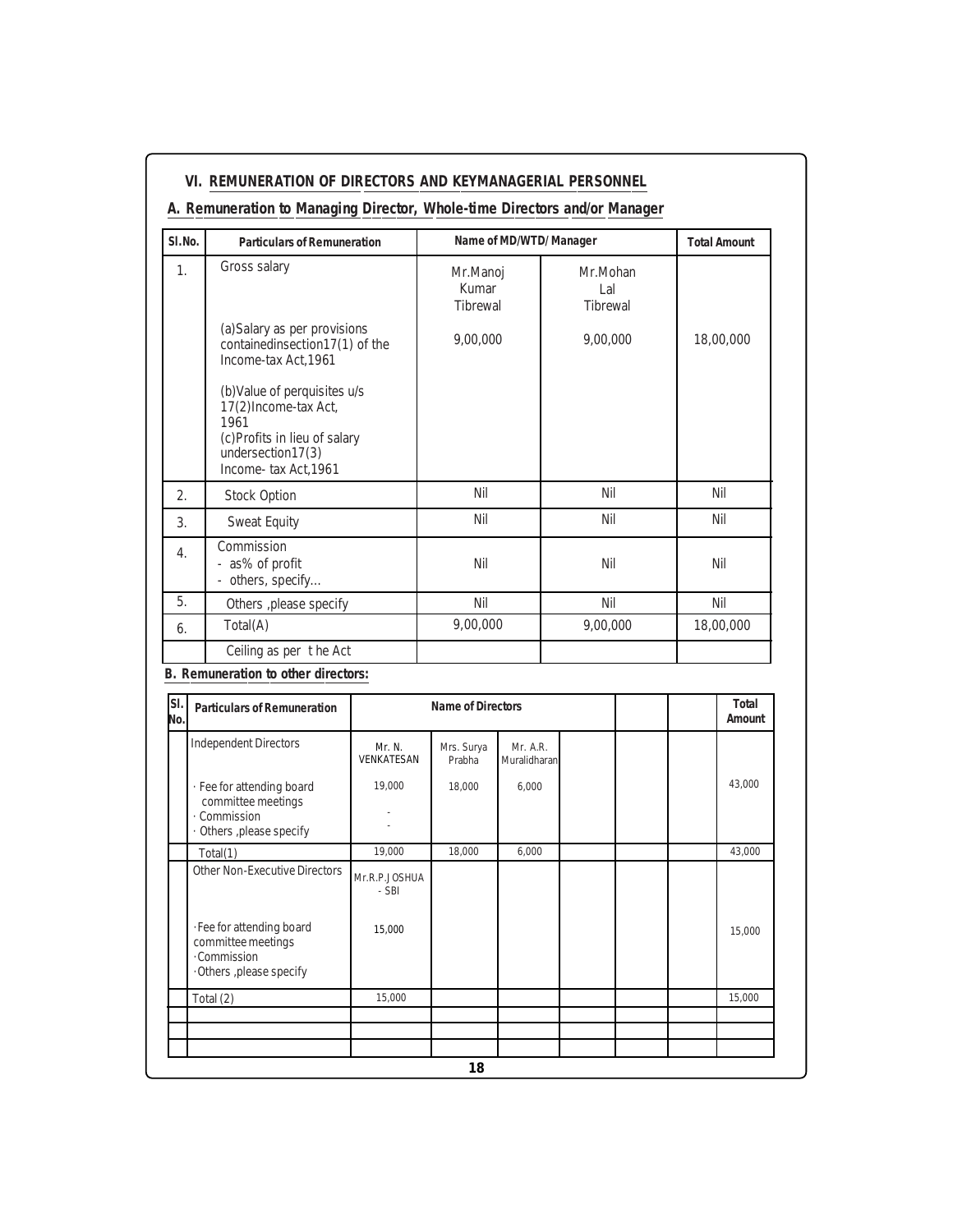| SI.<br>No.       | Particulars of Remuneration                                                                                | Key Managerial Personnel |        |  |  |
|------------------|------------------------------------------------------------------------------------------------------------|--------------------------|--------|--|--|
|                  |                                                                                                            | Company<br>Secretary     | Total  |  |  |
| 1.               | Gross salary<br>(a)Salary as per<br>provisions contained in<br>section17(1) of the<br>Income-tax Act, 1961 | 50,000                   | 50,000 |  |  |
|                  | (b) Value of<br>perquisites u/s<br>17(2) Income-tax<br>Act, 1961                                           | Nil                      | Nil    |  |  |
|                  | (c) Profits in lieu of salary<br>under section<br>17(3) Income-tax<br>Act, 1961                            | Nil                      | Nil    |  |  |
| $\overline{2}$ . | <b>Stock Option</b>                                                                                        | Nil                      | Nil    |  |  |
| 3.               | Sweat Equity                                                                                               | Nil                      | `Nil   |  |  |
| 4.               | Commission<br>- as %of profit<br>-others , specify                                                         | Nil                      | Nil    |  |  |
| 5.               | Others, pleasespecify                                                                                      | Nil                      | Nil    |  |  |
|                  | Total                                                                                                      | 50,000                   | 50,000 |  |  |

# **VII.PENALTIES/PUNISHMENT/COMPOUNDINGOFOFFENCES:**

| Type                        | Section of the<br>companies<br>Act | <b>Brief</b><br>description | Details of Penalty/Punishment/<br>Compounding Offences etc | Authority | Appeal<br>made. If any |
|-----------------------------|------------------------------------|-----------------------------|------------------------------------------------------------|-----------|------------------------|
| A.Company                   |                                    |                             |                                                            |           |                        |
| Penalty                     |                                    |                             |                                                            |           |                        |
| Punishment                  |                                    |                             |                                                            |           |                        |
| Compounding                 |                                    |                             |                                                            |           |                        |
| <b>B.Directors</b>          |                                    |                             |                                                            |           |                        |
| Penalty                     |                                    |                             |                                                            |           |                        |
| Punishment                  |                                    |                             | πU                                                         |           |                        |
| Compounding                 |                                    |                             |                                                            |           |                        |
| C.Other Officers In Default |                                    |                             |                                                            |           |                        |
| Penalty                     |                                    |                             |                                                            |           |                        |
| Punishment                  |                                    |                             |                                                            |           |                        |
| Compounding                 |                                    |                             |                                                            |           |                        |
|                             |                                    |                             |                                                            |           |                        |
|                             |                                    |                             |                                                            |           |                        |
|                             |                                    |                             |                                                            |           |                        |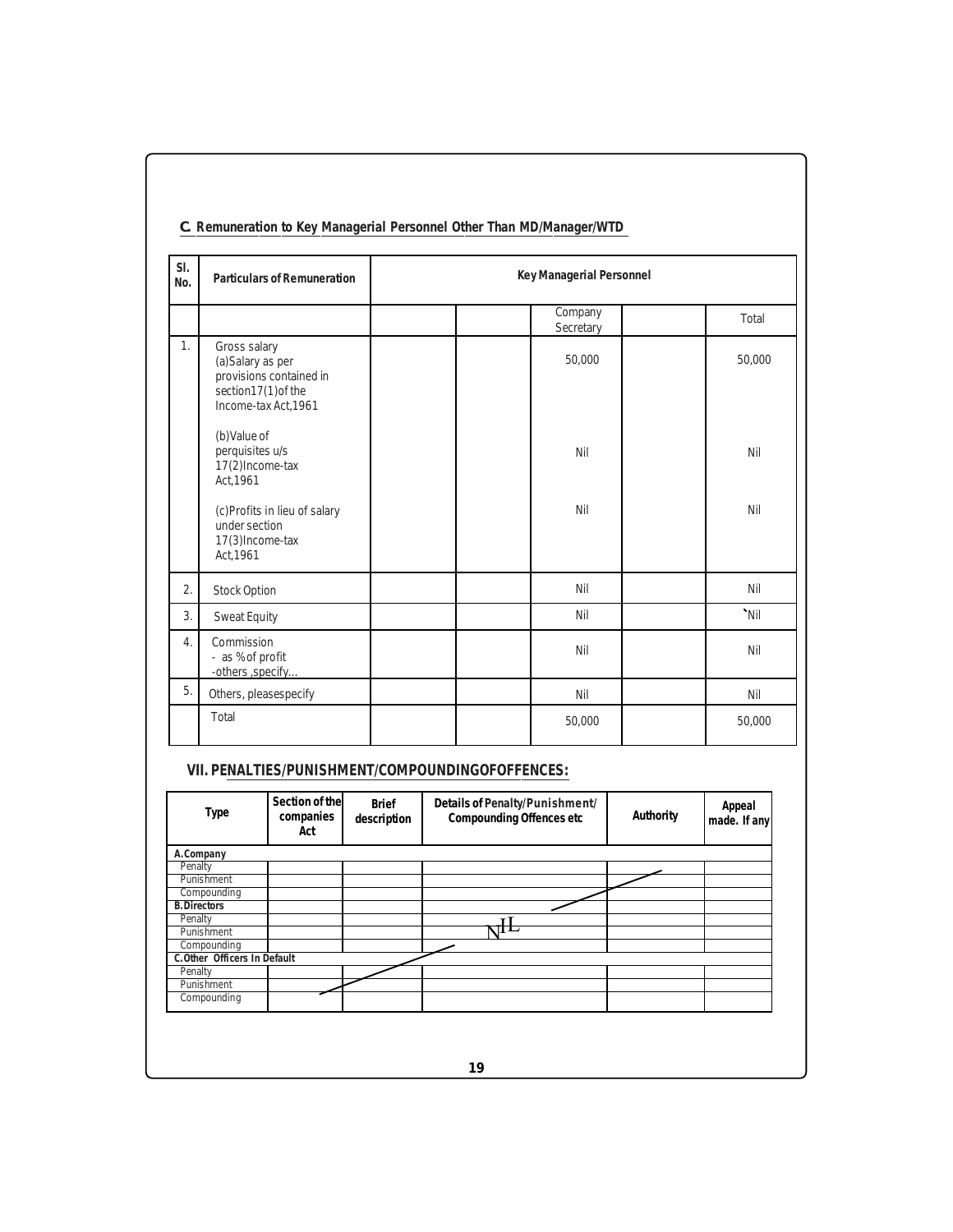# **ANNEXURE 3 FORM MR-3**

# **SECRETARIAL AUDIT REPORT FOR THE FINANCIAL YEAR ENDED 31-03-2018**

(Pursuant to section 204 (1) of the Companies Act 2013 and rule (e) The Securities and Exchange Board of India (Issue and Listing No 9 of the Companies (Appointment and remuneration of Managerial personnel) Rules, 2014.)

#### **To,**

**The Members**, **GANGOTRI TEXTILES LIMITED COIMBATORE.**

 I have conducted the secretarial audit of the compliance of applicable statutory provisions and the adherence to good corporate practices by M/s GANGOTRI Textiles Ltd. (herein after called the company). Secretarial Audit was conducted in a manner that provided me a reasonable basis for evaluating the corporate  $a$ conducts/statutory compliances and expressing my opinion thereon.

Based on my verification of the Company's books, papers, d. minute books, forms and returns filed and other records maintained e. by the company and also the information provided by the Company, its officers, agents and authorized representatives during the conduct of the secretarial audit, I hereby report that in my opinion  $\mathbf{\check{h}}$ . , the company has, during the audit period covering the financial year ended on 31-03-2018 complied with the statutory provisions listed hereunder and also that the Company has proper Boardprocesses and compliance-mechanism in place to the extent, in  $k$ . the manner and subject to the reporting made hereinafter:

I have examined the books, papers, minute books, forms  $m$ . and returns filed and other records maintained by the Company  $n<sub>1</sub>$ for the financial year ended on 31-03-2018 according to the  $_0$ . provisions of

- (i) The Companies Act, 2013 (the act) and the rules made there  $r$ . under;
- (ii) The Securities Contracts (Regulation) Act, 1956 ("SCRA") and the rules made there under;
- (iii) The Depositories Act, 1996 and the Regulations and Bye-laws framed there under;
- (iv) Foreign Exchange Management Act, 1999 and the rules and  $W$ . regulations made there under to the extent of Foreign Direct  $\mathbf{x}$ Investment, Overseas Direct Investment and External Commercial Borrowings
- (v) The following Regulations and Guidelines prescribed under the Securities and Exchange Board of India Act, 1992 ("SEBI Act")
- (a) The securities and Exchange Board of India (Substantial Acquisition of Shares and Takeovers) Regulations, 2011;
- (b) The Securities and Exchange Board of India (Prohibition of Insider Trading) Regulations, 1992;
- (c) The Securities and Exchange Board of India (Issue of Capital and Disclosure Requirements) Regulations, 2009;
- (d) The Securities and Exchange Board of India (Employee Stock option Scheme and Employee Stock purchase Scheme) Guidelines, 1999;
- of Debt Securities) Regulations, 2008;
- (f) The Securities and Exchange Board of India (Registrars to an issue and Share Transfer Agents) Regulations, 1993 regarding the Companies Act and dealing with client;
- (g) The Securities and Exchange Board of India (Delisting of Equity Shares) Regulations, 2009; and
- The Securities and Exchange Board of India (Buyback of Securities) Regulations,1998;
- (vi) The other laws that are applicable to the company are as follows
	- a. Income Tax Act, 1961
	- The Sales Tax Act, 1956
- c. Central Excise Act, 1944
	- Factories Act, 1948
	- Industrial Dispute Act, 1948
- f. The Payment Of Wages Act, 1936
- g. The Minimum Wages Act, 1948
- Employees State Insurance Act, 1948
- i. Employees Provident Funds And Miscellaneous Provisions Act, 1952
	- The Payment Of Bonus Act, 1965
	- The Payment Of Gratuity Act, 1972
- l. The Maternity Benefit Act, 1961
- The Child Labour (Prohibition And Regulation) Act, 1986
- The Industrial Employment (Standing Order) Act, 1946
- The Employees Compensation Act, 1923
- p. The Apprentice Act, 1961
- q. Equal Remuneration Act, 1976
- Additional Duties of Excise (Textiles and Textile Articles) Act, 1978
- Textiles Committee Act, 1963
- Textiles (Development and Regulation) Order, 2001
- u. Textiles (Consumer Protection) Regulations, 1988
- v. SARFAESI Act 2002
- Foreign Trade (Development & Regulation) Act, 1992
- Customs Act, 1962

I have also examined compliance with the applicable clauses of the following:

- (i) Secretarial Standards issued by The Institute of Company Secretaries of India.
- (j) The Listing Agreements entered into by the Company with Calcutta Stock Exchange, National Stock Exchange and Bombay Stock Exchanges.

During the period under review the Company has complied with the applicable provisions of the Act, Rules, Regulations, Guidelines, Standards etc. mentioned above subject to the following observations:

**20**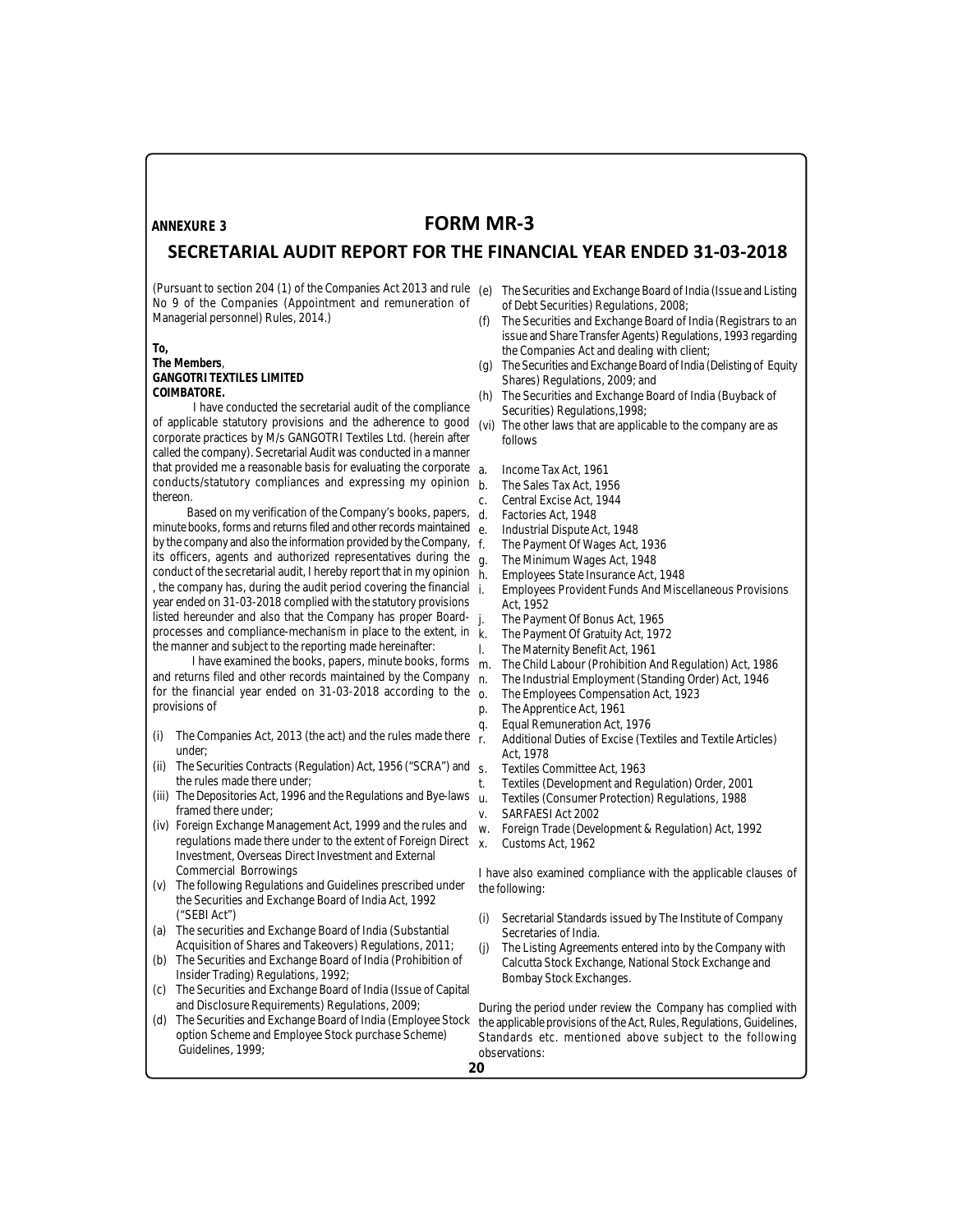**1. Website of the Company is not disclosing mandatory information**

**2. The Company has not appointed a CFO**

**3. Listing fee not paid for the Financial Year 2016 - 17 & 2017-18**

**4. The Company has received an order under Section 15 of Foreign Trade (Development and Regulation) Act, 1992, which imposes a penalty of Rs.1,51,37,826 on the Company on 20/1/2016- the Director of Revenue intelligence has filed a Writ Petition before the Chennai against State Bank of India Claiming that the dues to DGFT shall be given priority over other dues the case is pending before Chennai High Court.**

**5. The Company has received a demand notice from Commissioner of Customs vide notification No.97/2004 proposing a penalty of Rs.55,90,28,760 for non fulfillment of export obligation by the Company on 20/01/2016 - the Director of Revenue intelligence has filed a Writ Petition before the Chennai against State Bank of India Claiming that the dues to DGFT shall be given priority over other dues the case is pending before Chennai High Court.**

**6. M/s. National Stock Exchange of India, Mumbai has levied penalty of Rs. 34,68,073/- due to belated submission of un-audited financial results for the quarter ended 30.9.2015 under Clause 41 of Listing Agreement.**

**7. M/s. National Stock Exchange of India, Mumbai has levied penalty of Rs. 8,03,073/- due to belated submission of audited financial results for the quarter ended 31.3.2017 under Regulation 33 (d) of SEBI (Lisiting Obligation and Disclosure Requirement).**

**8. The Management states that all the units of the Company have been sold by the lenders and hence only limited workers/ employees exists in the Company.**

**9. The Commissioner of Income tax, Coimbatore vide his order dated 28/09/2016 dismissed the appeal (Appeal No.148/15-16) and Confirmed penalty under section 271 (1) (c) amounting to Rs.7,30,48,153. The Company has filed appeal before the Income tax Appellate Tribunal, Chennai. The tribunal has dismissed the appeal. The Company has filed an appeal before the Honourable Chennai High Court against the order of the Tribunal. The matter is subjudiced. The Assistant Commissioner of Income Tax, Corporate Circle II, Coimbatore has also filed a criminal case in Coimbatore Court and the matter is subjudiced.**

**10. Mr. N. Venkatesan, Independent Director has been disqualified under section 164 (2) (a) of Companies Act, 2013 Date : 27.4.2018 during the year.**

I further report that

 The Board of Directors of the Company is duly constituted with proper balance of Executive Directors, Non Executive Directors and Independent Directors. The changes in the composition of the Board of Directors that took place during the period under review were carried out in compliance with the provisions of the Act.

 Adequate notice is given to all directors to schedule the Board Meetings, agenda and detailed notes on agenda were sent at least seven days in advance and a system exists for seeking and obtaining further information and clarifications on the agenda items before the meeting and for meaningful participation at the meeting.

 Majority decision is carried through while the dissenting members' views are captured and recorded as part of the minutes.

 I further report that there are adequate systems and processes in the company commensurate with the size and operations of the company to monitor and ensure compliance with applicable laws, rules, regulations and guidelines.

 I further report that the application made for delisting with Calcutta Stock Exchange is in process.

I further report that it has been noted at the time of audit that

The bankers have sold the entire assets of the Company for recovery of dues under SARFAESI ACT, 2002.

**Place : Coimbatore**

Name: **V.M.Vennila** Membership No: 18193 C.P.No: 7425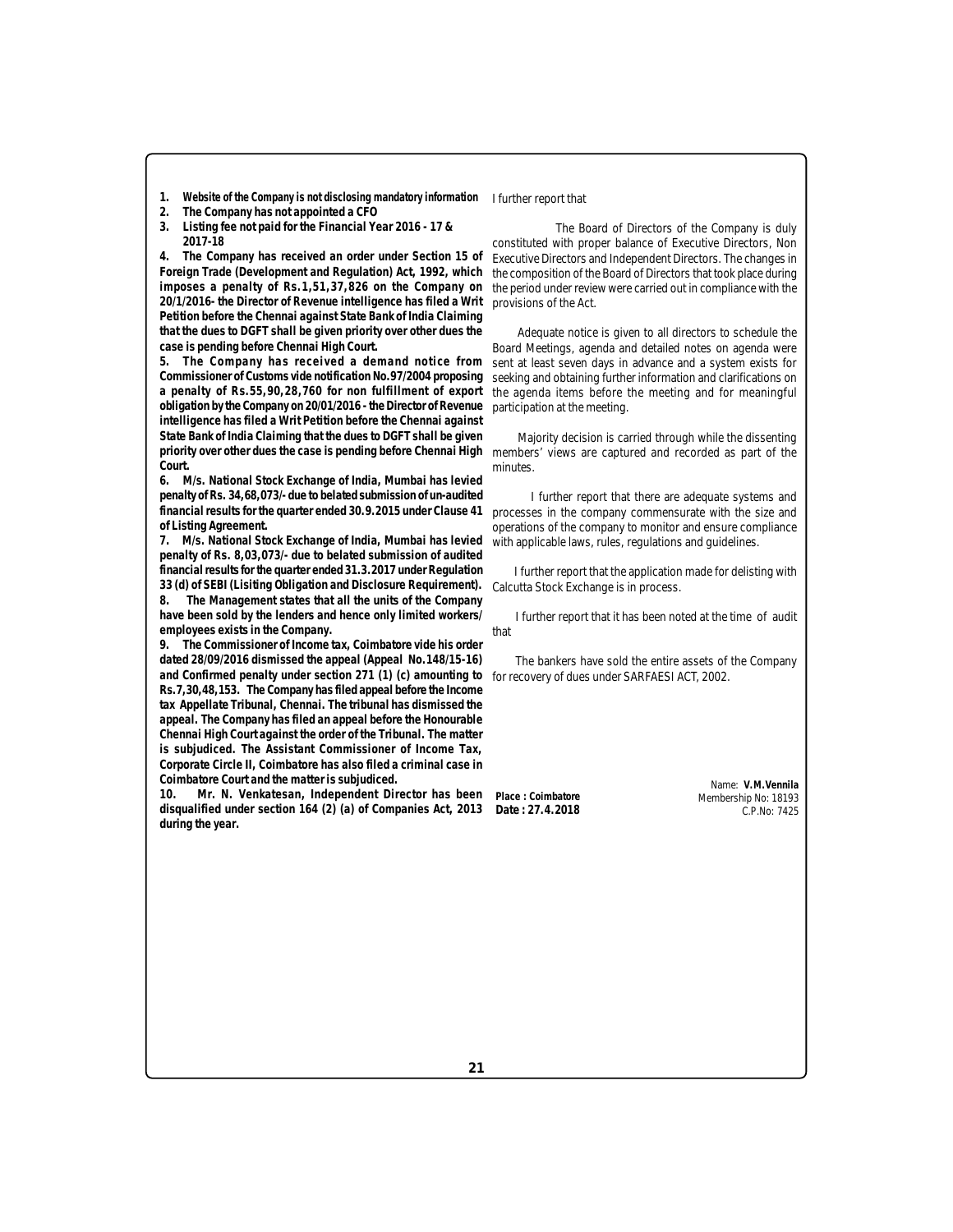# **INDEPENDENT AUDITOR'S REPORT**

**TO THE MEMBERS OF M/s. GANGOTRI TEXTILES LIMITED**

# **Report on the IND AS Financial Statements**

We have audited the accompanying IND AS financial statements of GANGOTRI TEXTILES LIMITED ("the Company"), which comprise the Balance Sheet as at March 31, 2018, the Statement of Profit and Loss (including Other Comprehensive Income), the Cash Flow Statement and the Statement of Changes in Equity for the year then ended and a summary of the significant accounting policies and other explanatory information. (hereinafter referred to IND AS financial statements).

**Management's Responsibility for the IND AS Financial Statements**

The Company's Board of Directors is responsible for the matters stated in Section 134 (5) of the Companies Act, 2013 ("the Act") with respect to the preparation of these IND AS financial statements that give a true and fair view of the financial position, financial performance (including other comprehensive income), cash flows and changes in equity of the Company in accordance with the Indian Accounting Standards (IND AS) prescribed under section 133 of the Act read with the Companies (Indian Accounting Standards) Rules, 2015, as amended, and other accounting principles generally accepted in India. This responsibility also includes maintenance of adequate accounting records in accordance with the provisions of the Act for safeguarding the assets of the Company and for preventing and detecting frauds and other irregularities; selection and application of appropriate accounting policies; making judgments and estimates that are reasonable and prudent; and design, implementation and maintenance of adequate internal financial controls, that were operating effectively for ensuring the accuracy and completeness of the accounting records, relevant to the preparation and presentation of the IND AS financial statements that give a true and fair view and are free from material misstatement, whether due to fraud or error.

# **Auditors' Responsibility**

Our responsibility is to express an opinion on these IND AS financial statements based on our audit. In conducting our audit, we have taken into account the provisions of the Act, the accounting and auditing standards and matters which are required to be included in the audit report under the provisions of the Act and the Rules made thereunder and the Order issued under section 143 (11) of the Act. We conducted our audit of the IND AS financial statements in accordance with the Standards on Auditing specified under Section 143 (10) of the Act. Those Standards require that we comply with ethical requirements and plan and perform the audit to obtain reasonable assurance about whether the IND AS financial statements are free from material misstatement. An audit involves performing procedures to obtain audit evidence about the amounts and the disclosures in the IND AS financial statements. The procedures selected depend on the auditor's judgment, including the assessment of the risks of material misstatement of the IND AS financial statements,

whether due to fraud or error. In making those risk assessments, the auditor considers internal financial control relevant to the Company's preparation of the IND AS financial statements that give a true and fair view in order to design audit procedures that are appropriate in the circumstances. An audit also includes evaluating the appropriateness of the accounting policies used and the reasonableness of the accounting estimates made by the Company's directors, as well as evaluating the overall presentation of the IND AS financial statements. We believe that the audit evidence obtained by us is sufficient and appropriate to provide a basis for our audit opinion on the IND AS financial statements

# **BASIS FOR QUALIFIED OPINION**

- 1. In our opinion, there prevails material uncertainty related to events/ conditions which individually/ collectively cast significant doubts on going concern assumption.
- 2. The interest provisions for all Loans from Banks has not been worked out since the date of taking over of assets by the bank. We could not able to quantify the interest amount.
- 3. The balances shown under Secured loans and Balances with bank. Confirmation of balance is yet to be given by the Bankers. Hence, the balances reflected under these two heads are as per the books of account of the company.

# **QUALIFIED OPINION**

In our opinion and to the best of our information and according to the explanations given to us, except for the effects of the matter described in the Basis for Qualified Opinion paragraph above, the aforesaid IND AS financial statements give the information required by the Act in the manner so required and give a true and fair view in conformity with the accounting principles generally accepted in India, of the state of affairs of the Company as at March 31, 2018, and its profit, total comprehensive income, the cash flows and the changes in equity for the year ended as on that date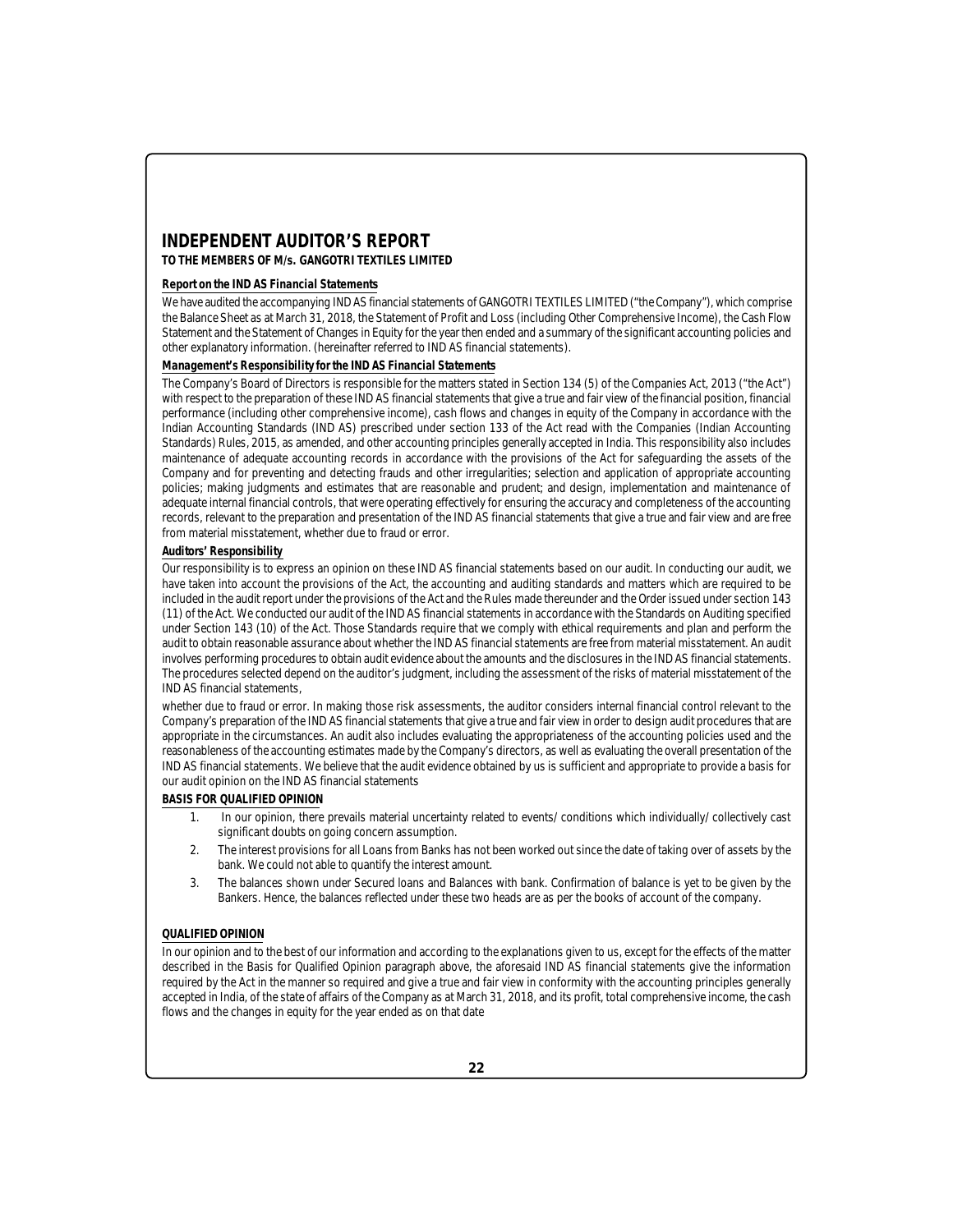# **REPORT ON OTHER LEGAL AND REGULATORY REQUIREMENTS**

- 1. As required by the Companies (Auditor's Report) Order, 2016 ("the Order") issued by the Central Government of India in terms of sub-section (11) of section 143 of the Act, we give in the Annexure A, a statement on the matters specified in the paragraph 3 and 4 of the order.
- 2. As required by Section 143 (3) of the Act, we report that:
- (a) We have sought and obtained all the information and explanations which to the best of our knowledge and belief were necessary for the purposes of our audit.
- (b) Except for the effects of the matter described in the Basis for Qualified Opinion paragraph above, in our opinion, proper books of account as required by law have been kept by the Company so far as it appears from our examination of those books;
- (c) The balance sheet, the statement of profit and loss and the cash flow statement dealt with by this Report are in agreement with the books of account;
- (d) Except for the effects of the matters described in the basis for qualified opinion paragraph above, the aforesaid IND AS financial statements comply with the Indian Accounting Standards prescribed under section 133 of the Act;
- (e) The matters described on the Basis for Qualified Opinion paragraph above, in our opinion, may have adverse effect on the functioning of the Company.
- (e) On the basis of the written representations received from the directors as on 31 March 2018 taken on record by the Board of Directors, none of the directors is disqualified as on 31 March 2018 from being appointed as a director in terms of Section 164 (2) of the Act;
- (f) The qualification relating to the maintenance of accounts and other matters connected therewith are as stated on the Basis for Qualified Opinion paragraph above
- (h) with respect to the other matters to be included in the Auditor's Report in accordance with Rule 11 of the Companies (Audit and Auditors) Rules, 2014, in our opinion and to the best of our information and according to the explanations given to us:
	- i. the Company has disclosed the impact of pending litigations on its financial position in its standalone IND AS financial statements – **Refer Note 26** to the financial statements;
	- ii. The Company has made provision, as required under the applicable law or accounting standards, for material foreseeable losses, if any, on long-term contracts including derivative contracts.
	- iii. There has been no delay in transferring amounts, required to be transferred, to the Investor Education and Protection Fund by the Company.

**For M.GANGADARAN & CO Firm Regn.No.0881S Chartered Accountants**

**Place : Coimbatore Date : 10.08.2018**

**M. GANGADARAN** Membership No:024949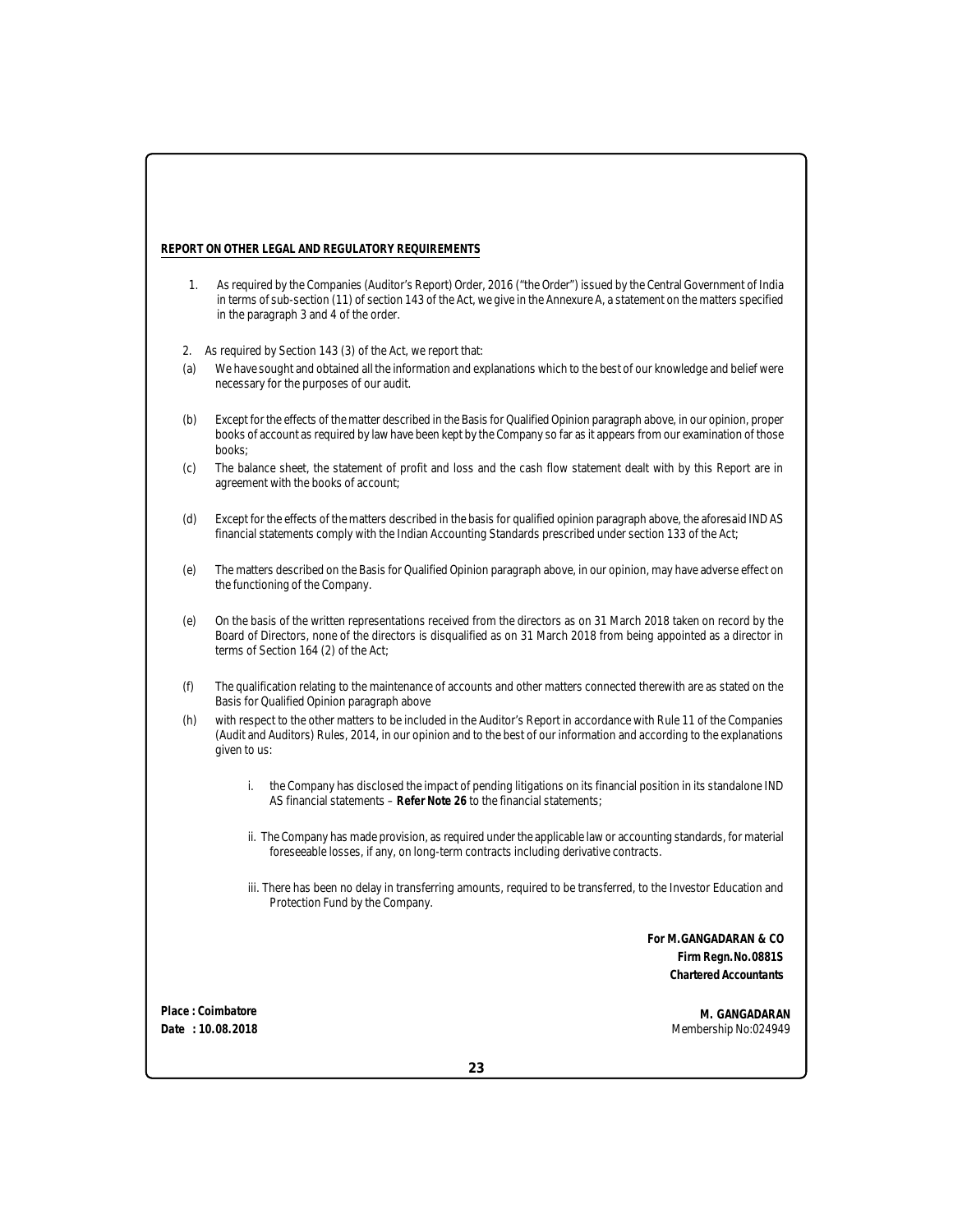#### **ANNEXURE-A TO THE AUDITORS' REPORT**

The Annexure referred to in Independent Auditors' Report to the members of the Company on the standalone financial statements for the year ended 31 March 2018, we report that:

I) (a) The Company has maintained proper records showing full particulars, including quantitative details and situation of fixed assets.

(b) The Company has a regular programme of physical verification of its fixed assets by which fixed assets are verified in a phased manner over a period of three years. As explained to us, the Fixed Assets were taken over by the bank and took possession of all assets, and hence Physical verification was not done.

(c) According to the information and explanations given to us and on the basis of our examination of the records of the Company, the title deeds of immovable properties are held in the name of the Company

- II) As explained to us, inventories of the company have been physically verified by the management during the year.
- III) The Company has not granted any loans, secured or unsecured to companies, firms or other parties covered in the register maintained under section 189 of the Companies Act, 2013 during the year.
- IV) In our opinion and according to the information and explanations given to us, the Company has complied with the provisions of section 185 and 186 of the Act, with respect to the loans and investments made.
- V) The Company has not accepted any deposit from public during the year.
- VI) We have broadly reviewed the records maintained by the company, till the date of possession taken over by the bank, pursuant the Rules made by the Central Government for the maintenance of the cost records under 148(1) of the Companies Act. We are of the opinion that, prima facie, the prescribed accounts and records have been made and maintained. We have not, however, made a detailed Examination of the records with a view of determining whether they are accurate or complete
- VIII) (a) According to the information and explanations given to us and on the basis of our examination of the records of the Company, amount deducted/accrued in the books of account in respect of undisputed statutory dues including Provident Fund, Investor Education and Protection fund, income-tax, Sales-tax, Wealth tax, service Tax and other material statutory dues have been regularly deposited during the year by the Company with the appropriate authorities, As explained to us, the Company did not have any dues on account of employees' State Insurance, Customs duty and Excise duty except the following.

| Name of the<br>Statute                      | Year    | Nature of Dues                   | Amount<br>in Lakhs | Forum<br>where dispute<br>is pending | Provided in the<br>books of<br>accounts | Amount<br>in Lakhs |
|---------------------------------------------|---------|----------------------------------|--------------------|--------------------------------------|-----------------------------------------|--------------------|
| TamilNadu Additional<br>Sales Tax Act, 1970 | 1996-97 | Additional<br>Sales Tax          | 20.07              | Supreme Court of<br>India            | <b>Yes</b>                              | 20.07              |
| CST Acts                                    | 2002-03 | TNGST, Surcharge<br>AST, Penalty | 1.82               | <b>STAT Coimbatore</b>               | <b>No</b>                               | 1.82               |
| TNGST, CST Acts                             | 2003-04 | TNGST, Surcharge<br>AST, Penalty | 13.54              | <b>STAT Coimbatore</b>               | No                                      | 13.54              |
| Income Tax Act,<br>1961                     | 2004-05 | Interest U/S<br>234B/234C        | 5.85               | <b>ITAT Chennai</b>                  | <b>No</b>                               | 5.85               |
| Income Tax Act.<br>1961                     | 2012-13 | Penalty U/S<br>271(1)(c)         | 730                | <b>ITAT Chennai</b>                  | <b>No</b>                               | 730                |

(b) According to the records of the company, there are no statutory dues, which have not been deposited on account of any disputes VIII The Company has defaulted in repayment of interest and principal to bank and financial

The Company has defaulted in repayment of interest and principal to bank and financial institutions.

IX. During the year, the company has not given any guarantee for loan taken from others, from banks, or financial institution.

X. The company has not obtained any term loan during the year.

XI. The Company did not raise any money by way of initial public offer or further public offer (including debt instruments) and term loans during the year. Accordingly, paragraph 3 (ix) of the Order is not applicable.

XII. According to the information and explanations given to us, no material fraud by the Company or on the Company by its officers or employees has been noticed or reported during the course of our audit.

XIII. According to the information and explanations give to us and based on our examination of the records of the Company, the Company has paid/ provided for managerial remuneration in accordance with the requisite approvals mandated by the provisions of section 197 read with Schedule V to the Act

XIV. According to the information and explanations given to us and based on our examination of the records of the Company, transactions with the related parties are in compliance with sections 177 and 188 of the Act where applicable and details of such transactions have been disclosed in the financial statements as required by the applicable accounting standards.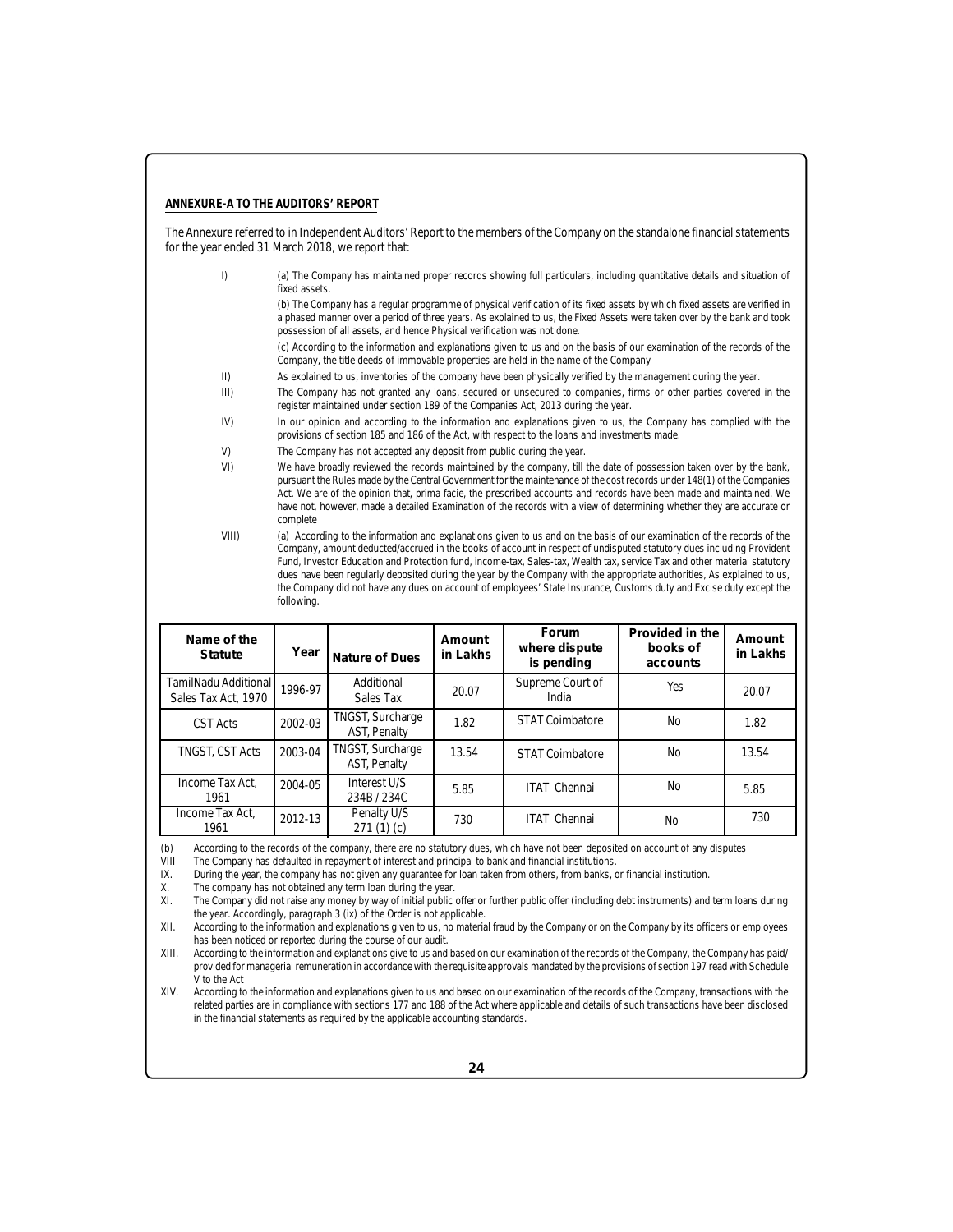XV. The Company is not a Nidhi Co. And therefore clause 3(12) of the Order is not applicable to the Company

XVI. According to the information and explanations given to us and based on our examination of the records of the Company, the Company has not entered into non-cash transactions with directors or persons connected with him. Accordingly, paragraph 3(xv) of the Order is not applicable.

XVII. The Company is not required to be registered under section 45-IA of the Reserve Bank of India Act 1934.

**Place : Coimbatore Date : 10.08.2018**

**M.GANGADARAN Membership No : 024949**

**For M. GANGADARAN & CO** Firm Regn.No.0881S Chartered Accountants

**For M. GANGADARAN & CO**

# **ANNEXURE B" TO THE AUDITOR'S REPORT**

The Annexure referred to in Independent Auditors' Report to the members of the Company on the standalone financial statements for the year ended 31 March 2018, we report that:

# **Management's Responsibility for Internal Financial Controls**

The Company's management is responsible for establishing and maintaining internal financial controls based on the internal control over financial reporting criteria established by the Company considering the essential components of internal control stated in the Guidance Note on Audit of Internal Financial Controls over Financial Reporting issued by the Institute of Chartered Accountants of India. These responsibilities include the design, implementation and maintenance of adequate internal financial controls that were operating effectively for ensuring the orderly and efficient conduct of its business, including adherence to company's policies, the safeguarding of its assets, the prevention and detection of frauds and errors, the accuracy and completeness of the accounting records, and the timely preparation of reliable financial information, as required under the Companies Act, 2013.

### **Auditor's Responsibility**

Our responsibility is to express an opinion on the Company's internal financial controls over financial reporting based on our audit. We conducted our audit in accordance with the Guidance Note on Audit of Internal Financial Controls Over Financial Reporting (the "Guidance Note") and the Standards on Auditing, issued by ICAI and deemed to be prescribed under section 143(10) of the Companies Act, 2013, to the extent applicable to an audit of internal financial controls, both applicable to an audit of Internal Financial Controls and, both issued by the Institute of Chartered Accountants of India. Those Standards and the Guidance Note require that we comply with ethical requirements and plan and perform the audit to obtain reasonable assurance about whether adequate internal financial controls over financial reporting was established and maintained and if such controls operated effectively in all material respects.

Our audit involves performing procedures to obtain audit evidence about the adequacy of the internal financial controls system over financial reporting and their operating effectiveness. my audit of internal financial controls over financial reporting included obtaining an understanding of internal financial controls over financial reporting, assessing the risk that a material weakness exists, and testing and evaluating the design and operating effectiveness of internal control based on the assessed risk. The procedures selected depend on the auditor's judgement, including the assessment of the risks of material misstatement of the financial statements, whether due to fraud or error. We believe that the audit evidence we have obtained is sufficient and appropriate to provide a basis for my audit opinion on the Company's internal financial controls systems over financial reporting.

# **Meaning of Internal Financial Controls over Financial Reporting**

A Company's internal financial control over financial reporting is a process designed to provide reasonable assurance regarding the reliability of financial reporting and the preparation of financial statements for external purposes in accordance with generally accepted accounting principles. A Company's internal financial control over financial reporting includes those policies and procedures that

- (1) Pertain to the maintenance of records that, in reasonable detail, accurately and fairly reflect the transactions and dispositions of the assets of the company;
- (2) Provide reasonable assurance that transactions are recorded as necessary to permit preparation of financial statements in accordance with generally accepted accounting principles, and that receipts and expenditures of the company are being made only in accordance with authorizations of management and directors of the company;
- (3) Provide reasonable assurance regarding prevention or timely detection of unauthorized acquisition, use, or disposition of the company's assets that could have a material effect on the financial statements.

#### **Inherent Limitations of Internal Financial Controls over Financial Reporting**

Because of the inherent limitations of internal financial controls over financial reporting, including the possibility of collusion or improper management override of controls, material misstatements due to error or fraud may occur and not be detected. Also, projections of any evaluation of the internal financial controls over financial reporting to future periods are subject to the risk that the internal financial control over financial reporting may become inadequate because of changes in conditions, or that the degree of compliance with the policies or procedures may deteriorate.

## **Opinion**

 In Our opinion, the Company has, in all material respects, an adequate internal financial controls system over financial reporting and such internal financial controls over financial reporting were operating effectively as at March 31, 2018, based on internal control over financial reporting criteria established by the Company considering the essential components of internal control stated in the Guidance Note on Audit of Internal Financial Controls Over Financial Reporting issued by the ICAI.

| Place: Coimbatore | CA. M. GANGADARAN    | TULIVI. UANUADANAN & CO<br>Firm Regn.No.0881S |  |
|-------------------|----------------------|-----------------------------------------------|--|
| Date: 10.08.2018  | Membership No:024949 | Chartered Accountants                         |  |
|                   |                      |                                               |  |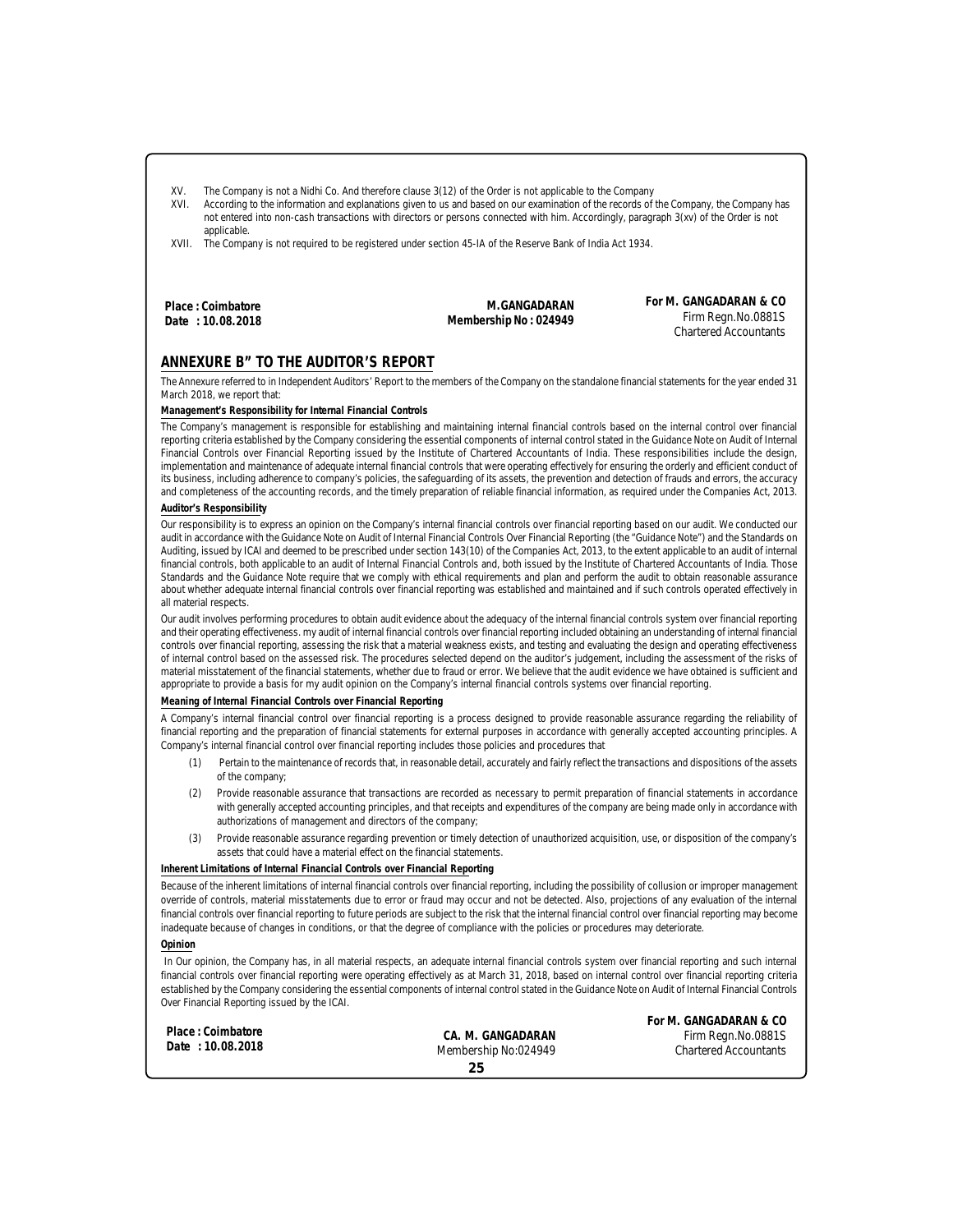| BALANCE SHEET AS AT 31st MARCH, 2018     |    |                                                                                                 |                      |                                                  |
|------------------------------------------|----|-------------------------------------------------------------------------------------------------|----------------------|--------------------------------------------------|
| Particulars                              |    | Note No.                                                                                        | 31.03.2018<br>(Rs.)  | 31.03.2017<br>(Rs.)                              |
| <b>ASSETS</b>                            |    |                                                                                                 |                      |                                                  |
| Non-Current Assets                       |    |                                                                                                 |                      |                                                  |
| a. Property, Plant and Equipments        |    | 3                                                                                               | 2,50,640             | 7,77,331                                         |
| b. Financial Assets                      |    |                                                                                                 |                      |                                                  |
| (i) Investments                          |    | 4                                                                                               | 15,00,00,000         | 15,00,00,000                                     |
| c. Other Non-Current Assets              |    | 5                                                                                               | 94,50,700            | 97,61,806                                        |
| <b>Current Assets</b>                    |    |                                                                                                 |                      |                                                  |
| a. Inventories                           |    | 6                                                                                               | $\overline{0}$       | 25,76,301                                        |
| b. Financial Assets                      |    |                                                                                                 |                      |                                                  |
| (i) Investments                          |    | 7                                                                                               | 52,000               | 52,000                                           |
| (ii) Trade Receivables                   |    | 8                                                                                               | $\overline{0}$       | 44,92,695                                        |
| (iii) Cash and Cash Equivalents          |    | 9                                                                                               | 16,10,357            | 11,24,320                                        |
| (iv) Bank Balance other than (iii) above |    | 10                                                                                              | 7,500                | 1,08,500                                         |
| c. Other Current Assets                  |    | 11                                                                                              | 46, 37, 242          | 1,33,44,936                                      |
| <b>TOTAL ASSETS</b>                      |    |                                                                                                 | 16,60,08,439         | 18,22,37,889                                     |
| EQUITY AND LIABILITIES                   |    |                                                                                                 |                      |                                                  |
| EQUITY                                   |    |                                                                                                 |                      |                                                  |
| a. Equity Share Capital                  |    | 12                                                                                              | 1,06,72,73,170       | 1,06,72,73,170                                   |
| b. Other Equity                          |    | 13                                                                                              | (3, 41, 73, 78, 550) | (3,43,06,77,089)                                 |
| LIABILITIES                              |    |                                                                                                 |                      |                                                  |
| NON CURRENT LIABILITIES                  |    |                                                                                                 |                      |                                                  |
| a. Financial Liabilities                 |    |                                                                                                 |                      |                                                  |
| (i) Other Financial Liabilities          |    | 14                                                                                              | 4,81,46,535          | 6,62,56,535                                      |
| b. Other Non-Current Liabilities         |    | 15                                                                                              | 5,55,00,000          | 5,55,00,000                                      |
| <b>CURRENT LIABILITIES</b>               |    |                                                                                                 |                      |                                                  |
| a. Financial Liabilities                 |    |                                                                                                 |                      |                                                  |
| (i) Trade Payables                       |    | 16                                                                                              | 11,98,264            | 32,67,105                                        |
| (ii) Other Financial Liabilities         |    | 17                                                                                              | 2,40,46,84,989       | 2,40,91,57,989                                   |
| b. Other Current Liabilities             |    | 18                                                                                              | 65,84,031            | 1,14,60,179                                      |
| <b>Total Equity and Liabilities</b>      |    |                                                                                                 | 16,60,08,439         | 18,22,37,889                                     |
| MAXIM JOSEPH<br><b>Company Secretary</b> |    | Vide our Report of Even Date<br>For M. GANGADARAN & CO                                          |                      | MANOJ KUMAR TIBREWAL<br><b>Managing Director</b> |
| Place: Coimbatore<br>Date: 28.04.2018    | 26 | Firm Regn.No.0881S<br><b>Chartered Accountants</b><br>CA. M. GANGADARAN<br>Membership No:024949 |                      | MOHANLAL TIBREWAL<br><b>Executive Director</b>   |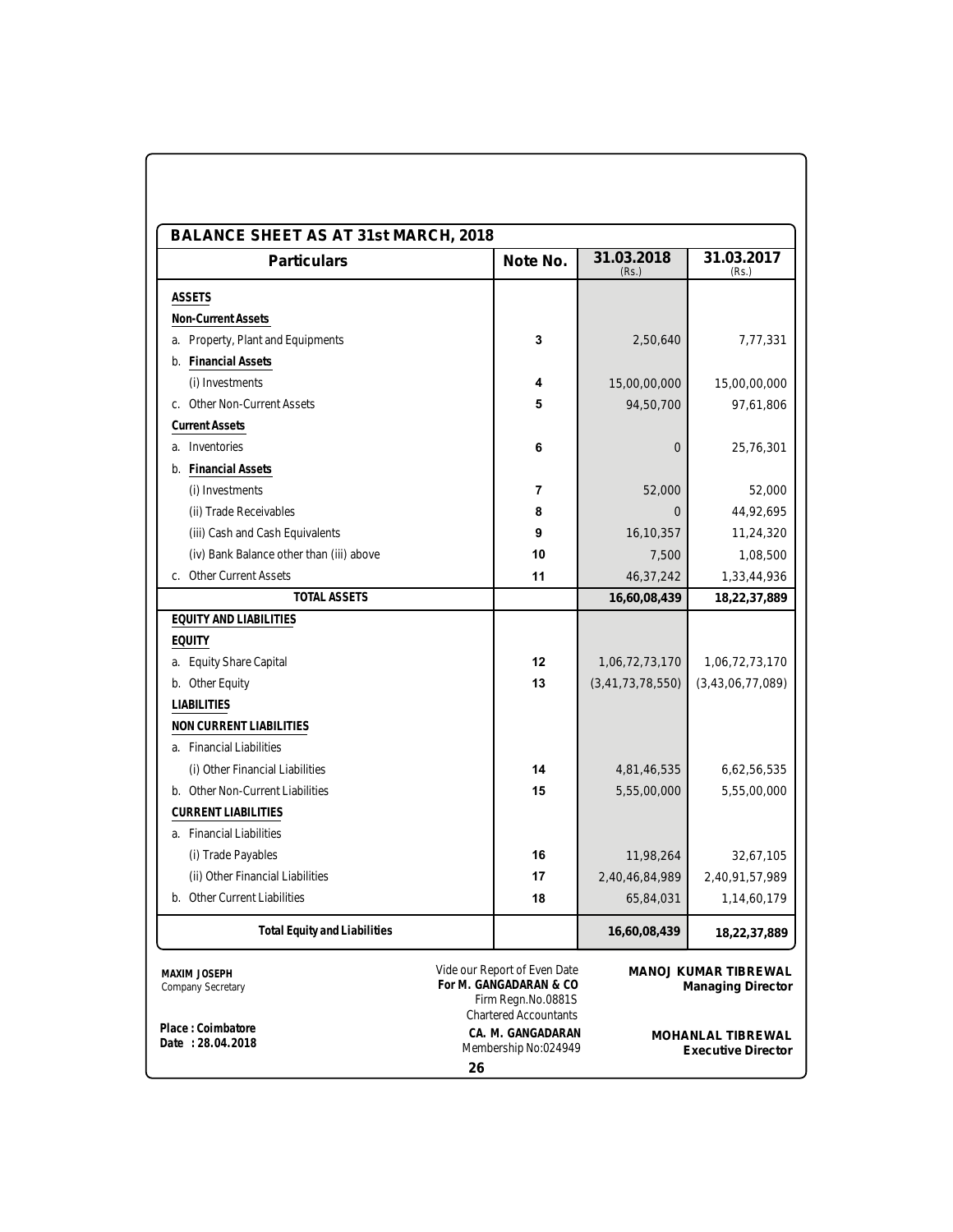| PROFIT AND LOSS ACCOUNT FOR THE YEAR ENDED 31st MARCH, 2018                                                                                         |                                                   |                            |                                                  |
|-----------------------------------------------------------------------------------------------------------------------------------------------------|---------------------------------------------------|----------------------------|--------------------------------------------------|
| Particulars                                                                                                                                         | Note No.                                          | 31.03.2018<br>(Rs.)        | 31.03.2017<br>(Rs.)                              |
| <b>INCOME</b>                                                                                                                                       |                                                   |                            |                                                  |
| a. Revenue From Operations                                                                                                                          | 19                                                | 1,46,21,059                | 57,66,292                                        |
| b. Other Income                                                                                                                                     | 20                                                | 1,61,77,469                | 1,81,37,265                                      |
| <b>TOTAL</b><br><b>EXPENSES</b>                                                                                                                     |                                                   | 3,07,98,528                | 2,39,03,557                                      |
| a. Cost of Materials consumed                                                                                                                       | 21                                                | 75,74,516                  | 79,45,644                                        |
| Purchases of Stock-in-Trade                                                                                                                         |                                                   |                            |                                                  |
| b. Changes in Invetories of Finished Goods,                                                                                                         | 22                                                | 25,76,301                  | (25, 76, 301)                                    |
| Stock-in-Trade and Work-in-Progress                                                                                                                 |                                                   |                            |                                                  |
| c. Employees Benefit Expenses                                                                                                                       | 23                                                | 21,88,909                  | 43,67,596                                        |
| d. Finance Costs                                                                                                                                    |                                                   | $\Omega$                   | 0                                                |
| e. Depreciation and Amortization Expenses                                                                                                           | 24<br>25                                          | 3,629                      | 9,652                                            |
| f. Other Expenses<br><b>TOTAL</b>                                                                                                                   |                                                   | 51,56,634                  | 98,39,877                                        |
| Profit / (Loss) Before Exceptional Items and Tax                                                                                                    |                                                   | 1,74,99,989<br>1,32,98,539 | 1,95,86,468<br>43, 17, 089                       |
| Less : Exceptional Items                                                                                                                            |                                                   | $\Omega$                   | $\Omega$                                         |
| Profit / (Loss) Before Extrodinary Items and Tax                                                                                                    |                                                   | 1,32,98,539                | 43, 17, 089                                      |
| Less: Extrodinary Items                                                                                                                             |                                                   | $\Omega$                   | (93,06,545)                                      |
| Profit / (Loss) Before Tax                                                                                                                          |                                                   | 1,32,98,539                | (49, 89, 456)                                    |
| Tax Expenses :                                                                                                                                      |                                                   |                            |                                                  |
| <b>Current Tax</b><br>(i)                                                                                                                           |                                                   | $\mathbf 0$                | 0                                                |
| Deferred Tax<br>(ii)                                                                                                                                |                                                   | $\overline{0}$             | $\Omega$                                         |
| Tax relating to earlier year<br>(iii)                                                                                                               |                                                   | $\Omega$                   | 3,12,925                                         |
| Profit / (Loss) for the period from continuing operations                                                                                           |                                                   | 1,32,98,539                | (53,02,381)                                      |
| Profit / (Loss) from discontinued operations                                                                                                        |                                                   | $\overline{0}$             | 0                                                |
| Tax Expenses of discountinued operations                                                                                                            |                                                   | $\Omega$                   | 0                                                |
| Profit / (Loss) from discontinued operations (After Tax)                                                                                            |                                                   |                            |                                                  |
| Profit / (Loss) for the period                                                                                                                      |                                                   | 1,32,98,539                | (53,02,381)                                      |
| Other Comprehensive Income                                                                                                                          |                                                   | $\overline{0}$             | 0                                                |
| A. (1) Items that will not be reclassified to Profit or Loss<br>(2) Income Tax relating to Items that will not be<br>reclassified to Profit or Loss |                                                   | $\theta$                   | $\Omega$                                         |
| Total Comprehensive Income for the period                                                                                                           |                                                   |                            |                                                  |
| (Comprising Profit / (Loss) and Other Comprehensive                                                                                                 |                                                   | 1,32,98,539                | (53,02,381)                                      |
| Income for the period)                                                                                                                              |                                                   |                            |                                                  |
| Earnings per Equity Share (for continuing operation)                                                                                                |                                                   |                            |                                                  |
| 1. Basic                                                                                                                                            |                                                   | 1,32,98,539                | (53,02,381)                                      |
| 2. Diluted                                                                                                                                          |                                                   | (1.72)                     | $(-2.29)$                                        |
| Earnings per Equity Share (for discontinued operation)                                                                                              |                                                   | (1.70)                     | $(-2.29)$                                        |
| 1. Basic                                                                                                                                            |                                                   |                            |                                                  |
| 2. Diluted                                                                                                                                          |                                                   |                            |                                                  |
| Earnings per Equity Share (for discontinued and continuing operation)                                                                               |                                                   |                            |                                                  |
| 1. Basic                                                                                                                                            |                                                   | (1.72)                     | $(-2.29)$                                        |
| 2. Diluted                                                                                                                                          |                                                   | (1.70)                     | $(-2.21)$                                        |
| Vide our Report of Even Date<br>MAXIM JOSEPH<br>For M. GANGADARAN & CO<br>Company Secretary                                                         | Firm Regn.No.0881S                                |                            | MANOJ KUMAR TIBREWAL<br><b>Managing Director</b> |
| Place: Coimbatore                                                                                                                                   | <b>Chartered Accountants</b><br>CA. M. GANGADARAN |                            | MOHANLAL TIBREWAL                                |
| Date: 28.04.2018<br>Membership No:024949                                                                                                            |                                                   |                            | <b>Executive Director</b>                        |
| 27                                                                                                                                                  |                                                   |                            |                                                  |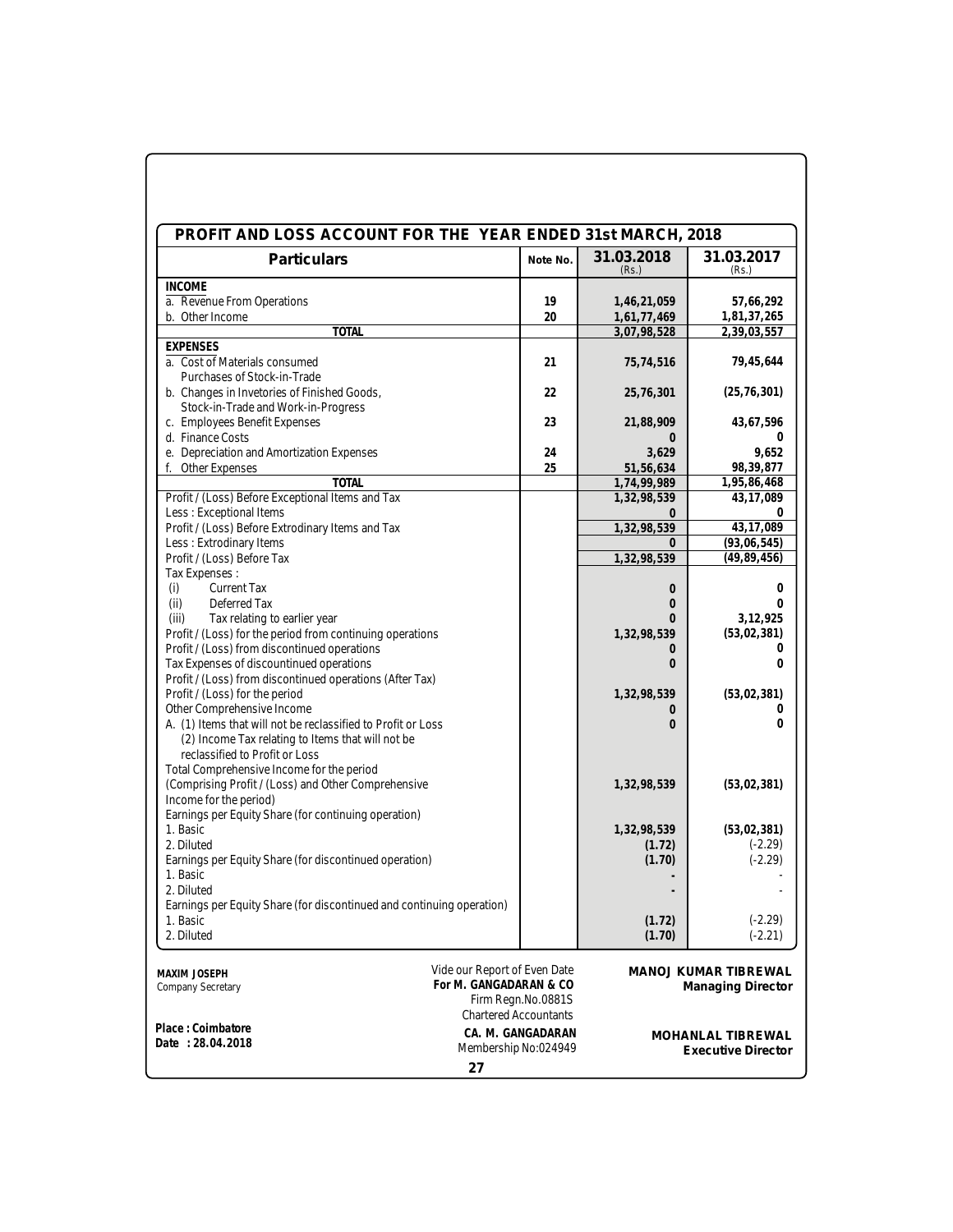| <b>SRADITRA</b>                                                                      |                |                                                   | $\sum_{N}$                 | )<br>R<br>M<br>M                            |                              |
|--------------------------------------------------------------------------------------|----------------|---------------------------------------------------|----------------------------|---------------------------------------------|------------------------------|
| <del>ױﺩﻫﻪﺕ ﺕ "ﺩﻫ", "ﺣﻤ",</del><br>محمون محمدتهم المساحد ممحصدهم<br>GOTTOM-SHOGODTOMB |                |                                                   | $\overline{3}$             | 91372761                                    |                              |
| CDATECTO DI LECTRONO CARDILE DE LE DESCRIPT<br>+CONCLAST-AFCALCOURCECTED             |                |                                                   | $\overline{3}$             | 91372767                                    |                              |
| condus⊿entementada                                                                   |                |                                                   | $\overline{3}$             | 913727607                                   |                              |
| > <del>{ + + </del> DO  14  14  14  0  ++++                                          |                |                                                   |                            |                                             |                              |
| <b>ORSHEDT DELL</b><br>28                                                            |                |                                                   | <b>ADVID-RD DO OF DEVI</b> |                                             |                              |
|                                                                                      | F<br>R         | COCCOOL<br>700000<br>a<br>B<br>C                  | <b>Corner</b>              | <b>VEDE THEM</b>                            | a<br>P<br>$\mathrm{\hat{R}}$ |
| <b>GOTTO TATSIC DETECTOR</b>                                                         |                | <b>CONSTRUCTION</b><br><b>Recording</b><br>914787 |                            | <b>December</b><br>ewer<br>中<br><b>Road</b> | イムワイワイワイワイ                   |
| JOHNTON ONGHALO                                                                      |                | ときらけのるとく<br>$\overline{0}$                        |                            | U                                           | わきっつけっきて<br>U                |
| ouncedowneronde                                                                      | $\frac{3}{1}$  | なりつちのそく<br>$\overline{0}$                         |                            | 0                                           | なのろうものすく<br>U                |
| <b>Department</b>                                                                    |                | $\overline{0}$                                    | U                          | $\boldsymbol{0}$                            | $\boldsymbol{0}$<br>U        |
| <b>HALLY COLLOCATE</b><br>DEBORD DOMESTOR                                            |                | $\overline{0}$<br>O                               | U                          | $\boldsymbol{0}$                            | $\boldsymbol{0}$<br>0<br>U   |
| 7<br>Formation of the content                                                        |                | <b>Addronator</b><br>$\overline{3}$<br>47 st51    |                            | <b>Department</b><br><b>Roada</b>           |                              |
| DOWNOW ONDER                                                                         |                | <b>PRADOBOCACH-</b><br>$\overline{0}$             |                            | 0                                           | OSPODOCAN-<br>0              |
| ouncontenation                                                                       | $\frac{3}{1}$  | $\overline{0}$                                    | 0                          | $\theta$                                    | $\boldsymbol{0}$<br>O        |
| <b>DEBROOK</b>                                                                       |                | $\overline{0}$                                    | $\boldsymbol{0}$           | $\boldsymbol{0}$                            | $\boldsymbol{0}$<br>U        |
| DEBREDO LA PRESENT                                                                   |                | $\overline{0}$                                    | O                          | O                                           | $\mathbf 0$<br>U             |
| ŷ<br>The Communication                                                               |                | O                                                 |                            | U                                           | 0<br>U                       |
| contents_on-courted                                                                  | $\overline{1}$ | CONDITES                                          |                            | <b>December</b><br>300000                   | れらわけのイイスで                    |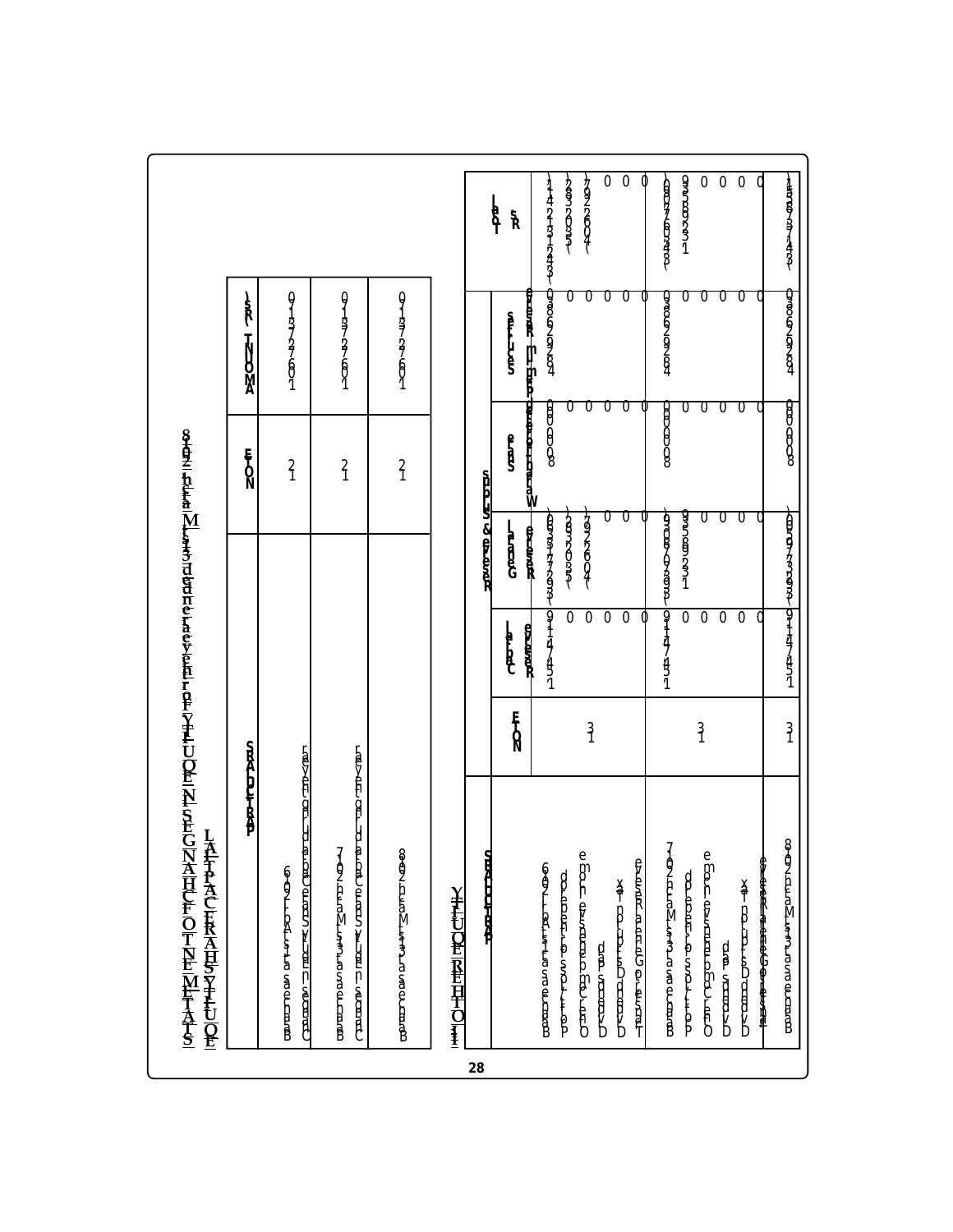|                                     |                                                                                                                                                                                                                                |                                                                                         |                                                       | t nu o marking as of discriming to the control of the control of the control of the control of the control of the control of the control of the control of the control of the control of the control of the control of the con |                          |                                                                                                                |                                                                        | בפיימים במים במים בבים ב   |                          | t nuo mA gatyradte N                                       |                                                       |
|-------------------------------------|--------------------------------------------------------------------------------------------------------------------------------------------------------------------------------------------------------------------------------|-----------------------------------------------------------------------------------------|-------------------------------------------------------|--------------------------------------------------------------------------------------------------------------------------------------------------------------------------------------------------------------------------------|--------------------------|----------------------------------------------------------------------------------------------------------------|------------------------------------------------------------------------|----------------------------|--------------------------|------------------------------------------------------------|-------------------------------------------------------|
| $\overline{s}$ $\frac{6}{N}$        | not prosedures A                                                                                                                                                                                                               | $\begin{bmatrix} 7 \\ 0 \\ 2 \\ 1 \\ 0 \end{bmatrix}$<br>t<br>$\mathbf{A}^{\mathrm{s}}$ | $\begin{bmatrix} n \\ p \\ p \\ q \\ A \end{bmatrix}$ | ៖<br>វត្ត<br>វត្ត<br>វត្ត<br>វត្ត<br>/ B<br>P<br>P<br>D<br>D                                                                                                                                                                   | 8192013<br>$\frac{t}{s}$ | <b>1924010</b><br>$\frac{1}{s}$                                                                                | g fae<br>Huyeh<br>D                                                    | s<br>p<br>p<br>p<br>D      | 8025013<br>$\frac{1}{s}$ | $\frac{7}{9}$ $\frac{9}{3}$ $\frac{1}{3}$<br>$\frac{t}{s}$ | s<br>d<br>d<br>d<br>d<br>d<br>d<br>d<br>$\frac{t}{s}$ |
| $\mathbf 1$                         | se<br>Propinsi                                                                                                                                                                                                                 | 300000                                                                                  |                                                       | 5000005                                                                                                                                                                                                                        | 888752                   | $\frac{2}{9}$                                                                                                  | $\frac{9}{6}$ 3                                                        | るりち                        | $\frac{8}{2}$            | 130777                                                     | <b>Offorcing</b>                                      |
|                                     | $\frac{1}{2}$                                                                                                                                                                                                                  | <b>SOOK</b>                                                                             |                                                       | 50000015                                                                                                                                                                                                                       | good<br>552              | 3<br>6<br>9                                                                                                    | $\frac{9}{6}$ 3                                                        | $\frac{3}{0}$ 6            | $\frac{8}{2}$            | 137777                                                     | <b>ONDOCO</b>                                         |
|                                     | : s yo-b-us frame hard of the deduction of the partner of the deduction of a service of the service of the service of the service of the service of the service of the service of the service of the service of the service of |                                                                                         |                                                       |                                                                                                                                                                                                                                |                          |                                                                                                                |                                                                        |                            |                          |                                                            |                                                       |
|                                     |                                                                                                                                                                                                                                |                                                                                         |                                                       | t nuo m Agntyrta<br>C<br>S<br>P<br>G<br>S<br>P<br>G                                                                                                                                                                            |                          |                                                                                                                |                                                                        | notator de De De De Parado |                          | t nuo mA antyriatie N                                      |                                                       |
| $\frac{6}{N}$<br>$\mathbf{\dot{S}}$ | not preseD                                                                                                                                                                                                                     | <b>601101010</b><br>d å<br>a å<br>a å<br>p<br>D<br>D<br>D<br>C                          | $\begin{bmatrix} 1 \\ 0 \\ 1 \\ 0 \\ A \end{bmatrix}$ | ៖<br>ne m<br>sud<br>A<br>/ p<br> }<br> }<br> }<br> }                                                                                                                                                                           | もろりも<br>$\frac{1}{s}$    | 6924010<br>$\frac{1}{s}$                                                                                       | r<br>Jeyeh<br>$\prod_{\substack{\text{1} \text{1} \text{1} \text{1}}}$ | s<br>p<br>p<br>p<br>D      | もうりょう<br>$\frac{1}{s}$   | 692mm<br>$\frac{1}{s}$                                     | てりるりつい<br>$\frac{t}{s}$                               |
| $\mathbf 1$                         | ត្ត<br>អ្នក                                                                                                                                                                                                                    | 6787726                                                                                 |                                                       | 6-6182726                                                                                                                                                                                                                      | $\overline{a}$           | 653772                                                                                                         | $\overline{a}$                                                         | <b>664807722</b>           | $\overline{a}$           | 1000000                                                    |                                                       |
| $\mathbf 2$                         | se<br>Propinsi                                                                                                                                                                                                                 | <b>60042571</b>                                                                         | $\overline{a}$                                        | <b>address</b>                                                                                                                                                                                                                 | 389687                   | $\frac{9}{2}$<br>$\frac{8}{1}$                                                                                 | 369                                                                    | $\frac{9}{2811}$           | $\frac{2}{9}$            | 39571                                                      | まってクク                                                 |
|                                     | $\frac{1}{f}$                                                                                                                                                                                                                  | <b>GOOSTOCKD</b>                                                                        |                                                       | 913913826                                                                                                                                                                                                                      | <b>SORONOON</b>          | mondonesis da sendidos da sentidos de la constitución de la constitución de la constitución de la constitución | $\frac{2}{6}$                                                          | <b>SHOCKERS</b>            | $\frac{2}{9}$            | 7957101                                                    | まさケク                                                  |
|                                     |                                                                                                                                                                                                                                |                                                                                         |                                                       |                                                                                                                                                                                                                                |                          |                                                                                                                |                                                                        |                            |                          |                                                            |                                                       |
|                                     |                                                                                                                                                                                                                                |                                                                                         |                                                       |                                                                                                                                                                                                                                |                          |                                                                                                                |                                                                        |                            |                          |                                                            |                                                       |
|                                     |                                                                                                                                                                                                                                |                                                                                         |                                                       |                                                                                                                                                                                                                                |                          |                                                                                                                |                                                                        |                            |                          |                                                            |                                                       |
|                                     |                                                                                                                                                                                                                                |                                                                                         |                                                       |                                                                                                                                                                                                                                |                          |                                                                                                                |                                                                        |                            |                          |                                                            |                                                       |

**29**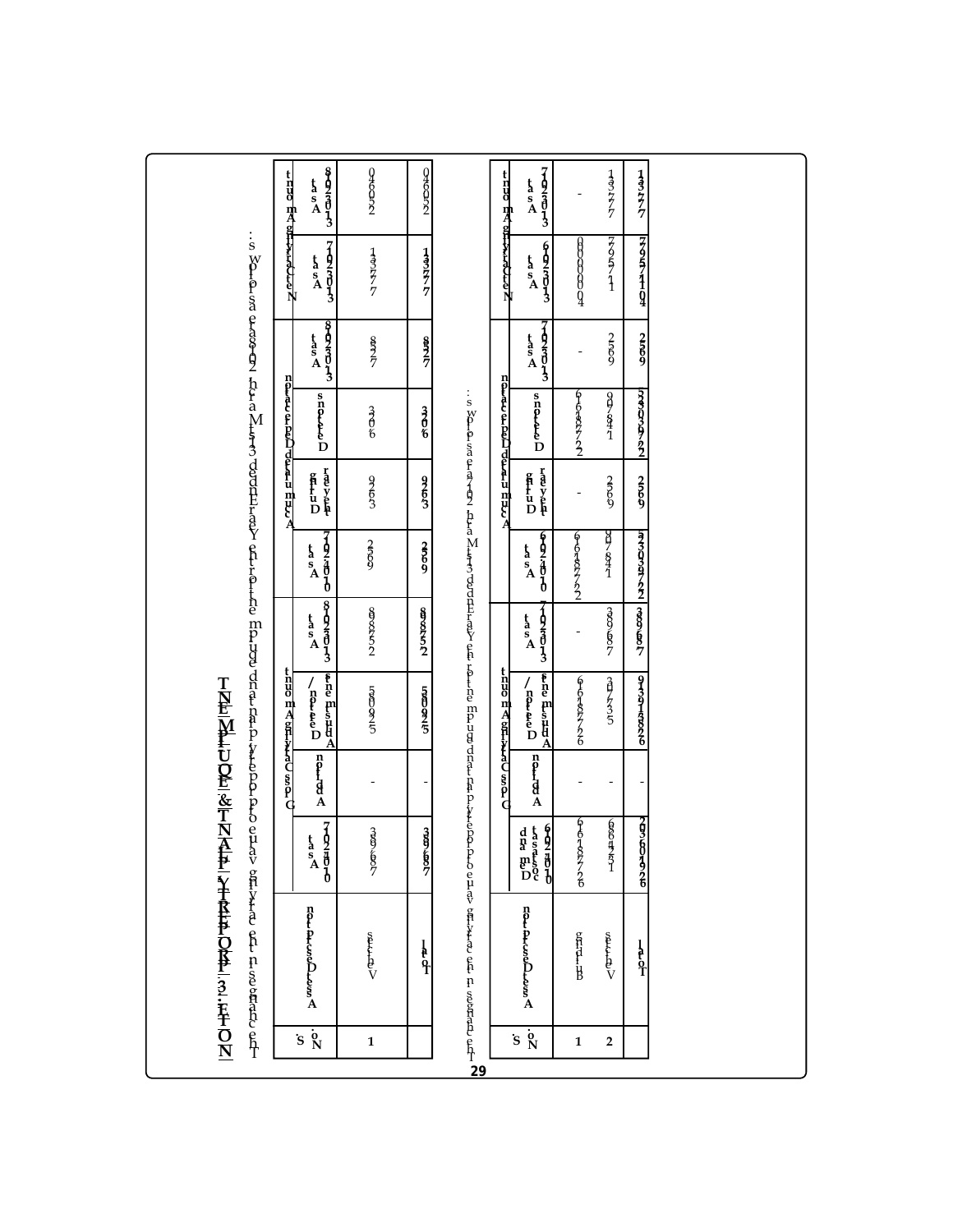# **NOTES TO ACCOUNTS FOR THE YEAR ENDED 31.03.2018**

# **FINANCIAL ASSETS 4. INVESTMENTS**

| <b>PARTICULARS</b>                                                                                                                                     | As at 31st March<br>2018 | As at 31st March<br>2017   |
|--------------------------------------------------------------------------------------------------------------------------------------------------------|--------------------------|----------------------------|
| <b>UNQUOTED</b><br>Preference Shares (15000000 6% Redeemable cumulative<br>preference shares of Rs.10/- each at par<br>M/s.Jagannath Textile Co.Ltd.,) | 15,00,00,000             | 15,00,00,000               |
| Total                                                                                                                                                  | 15,00,00,000             | 15,00,00,000               |
| 5. OTHER NON CURRENT ASSETS                                                                                                                            |                          |                            |
| <b>PARTICULARS</b>                                                                                                                                     | As at 31st March<br>2018 | As at 31st March<br>2017   |
| Long Term Trade Receivables (Including Trade<br>Receivables on Deferred Credit Terms)<br><b>MAT Credit Receivables</b><br><b>Others</b>                | 49,61,696<br>44,89,004   | 49,61,696<br>48,00,110     |
| Total                                                                                                                                                  | 94,50,700                | 97,61,806                  |
|                                                                                                                                                        |                          |                            |
| <b>CURRENT ASSETS</b><br><b>6. INVENTORIES</b><br><b>PARTICULARS</b>                                                                                   | As at 31st March<br>2018 | As at 31st March<br>2017   |
| <b>Raw Materials</b><br><b>Finished Goods</b><br>Stores & Spares                                                                                       | 0<br>0<br>0              | 21,13,081<br>4,63,220<br>0 |
| Total                                                                                                                                                  | 0                        | 25,76,301                  |
|                                                                                                                                                        |                          |                            |
| <b>PARTICULARS</b>                                                                                                                                     | As at 31st March<br>2018 | As at 31st March<br>2017   |
| 7. INVESTMENTS<br>QUOTED<br>Equity Shares - 640 IDBI Shares of Rs.10/- each at premium of<br>Rs.120/- each, (Market Value of Rs.45440/-)               | 52,000                   | 52,000                     |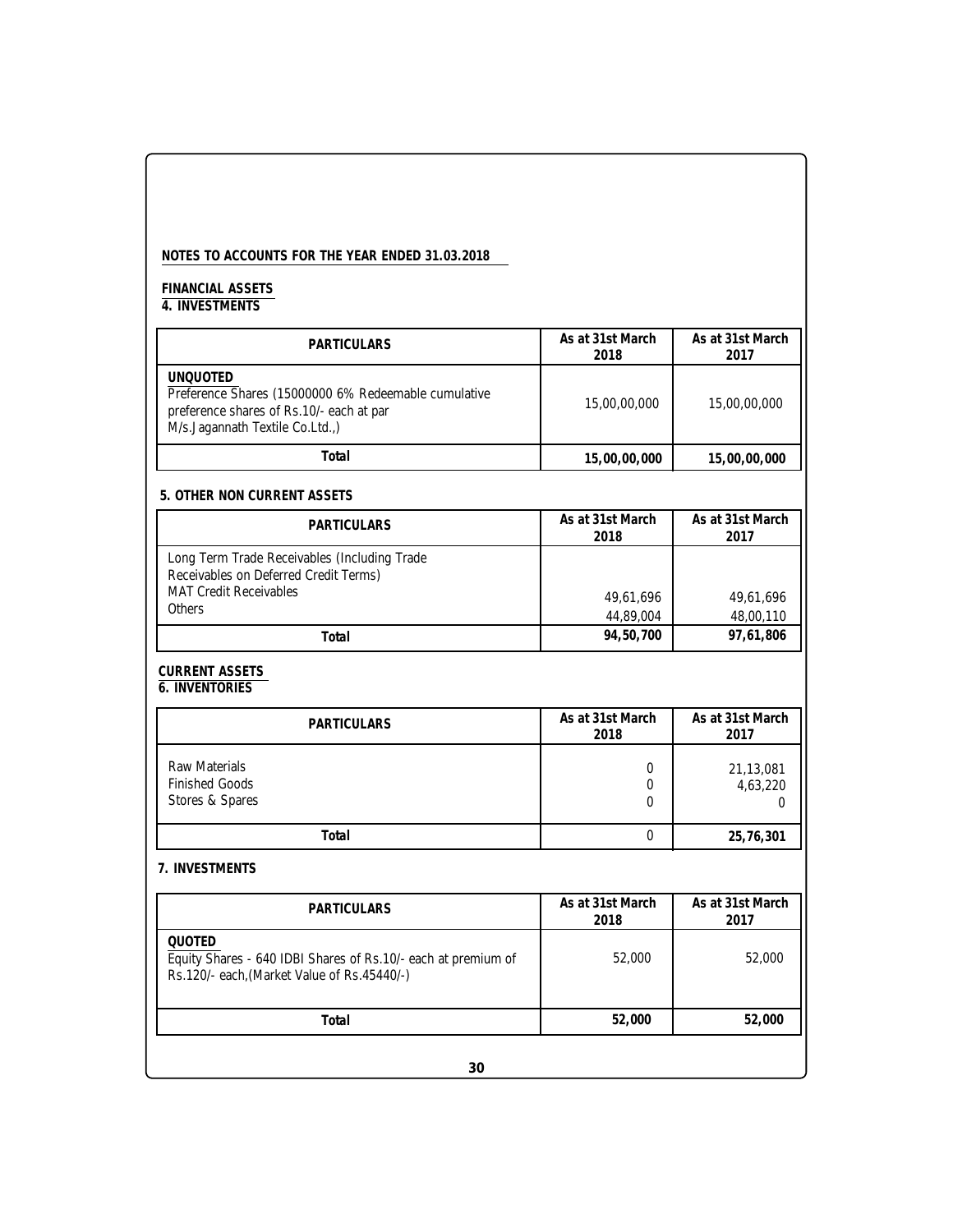| <b>PARTICULARS</b>                                                                                   | As at 31st March<br>2018            | As at 31st March<br>2017                     |
|------------------------------------------------------------------------------------------------------|-------------------------------------|----------------------------------------------|
| Trade receivables outstanding for a period exceeding                                                 | $\mathbf 0$                         | 0                                            |
| six months<br>Less: Provision for doubtful debts                                                     | 0<br>$\Omega$                       | 0<br>0                                       |
| Trade receivables outstanding for a period less than<br>six months                                   | 0<br>$\overline{0}$                 | 44,92,695<br>$\Omega$                        |
| Less: Provision for doubtful debts                                                                   | $\Omega$                            | 44,92,695                                    |
| Total                                                                                                | $\Omega$                            | 44,92,695                                    |
| 9. CASH AND CASH EQUIVALENTS                                                                         |                                     |                                              |
| <b>PARTICULARS</b>                                                                                   | As at 31st March<br>2018            | As at 31st March<br>2017                     |
| Cash in hand                                                                                         | 12,64,083                           | 4,50,349                                     |
| <b>Balances with Banks</b>                                                                           | 3,46,274                            | 6,73,971                                     |
| Total                                                                                                | 16, 10, 357                         | 11,24,320                                    |
| 10. OTHER BANK BALANCE                                                                               |                                     |                                              |
| <b>PARTICULARS</b>                                                                                   | As at 31st March<br>2018            | As at 31st March<br>2017                     |
| <b>Bank Deposits</b><br>(Depsoits with Original Maturity more than 12 Months)                        | 7,500                               | 1,08,500                                     |
| Total                                                                                                | 7,500                               | 1,08,500                                     |
| 11. OTHERS CURRENT ASSETS                                                                            |                                     |                                              |
| PARTICULARS                                                                                          | As at 31st March<br>2018            | As at 31st March<br>2017                     |
| Advance to Suppliers<br>Advance Tax<br>Advances receivable in cash or in kind or for value<br>Others | 7,90,000<br>38,42,889<br>0<br>4,353 | 48,83,099<br>83,15,889<br>1,31,095<br>14,853 |
| Total                                                                                                | 46, 37, 242                         | 1,33,44,936                                  |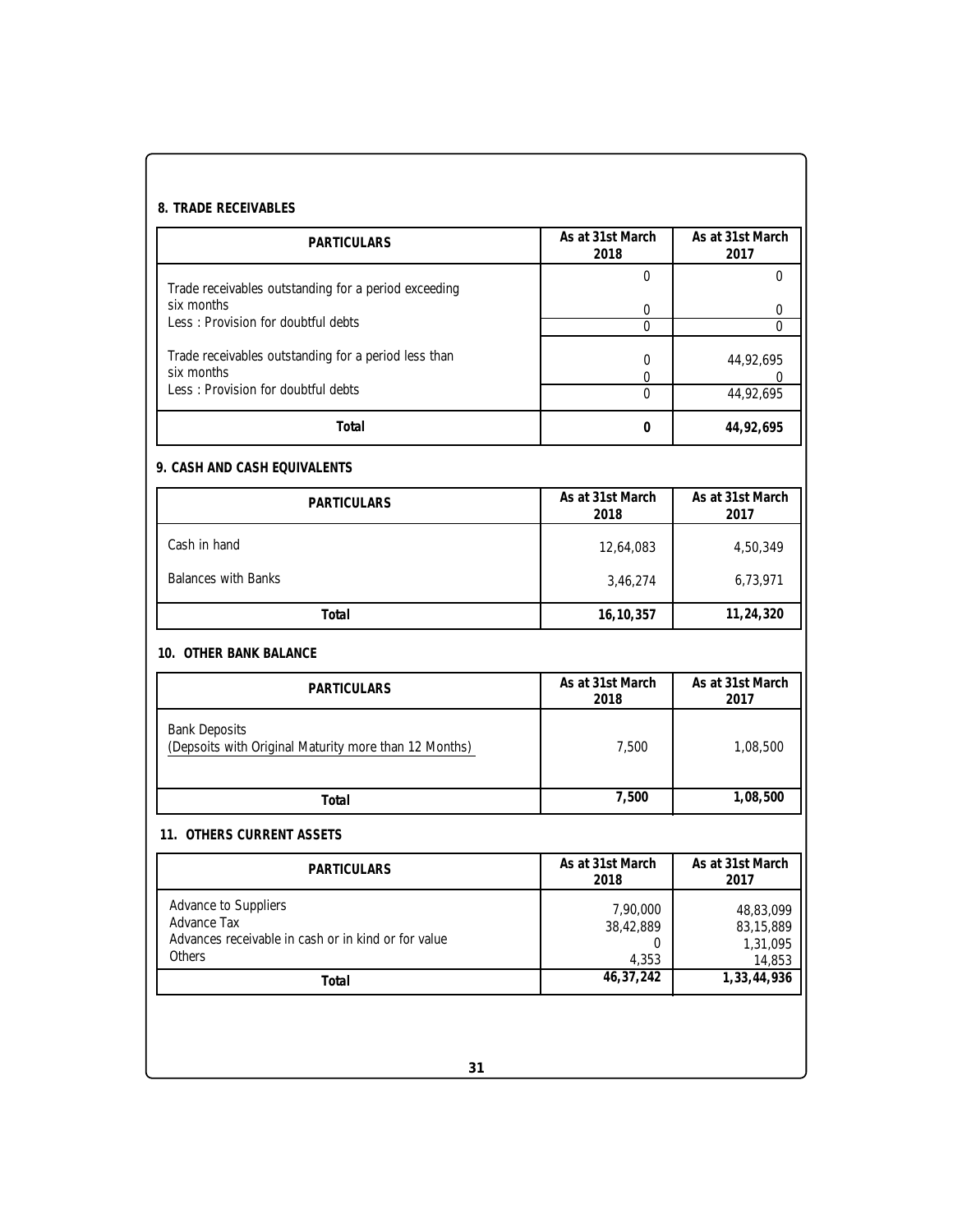| <b>PARTICULARS</b>                                                                                                                                                                                                                                                                                | As at 31st March<br>2018       | As at 31st March<br>2017        |
|---------------------------------------------------------------------------------------------------------------------------------------------------------------------------------------------------------------------------------------------------------------------------------------------------|--------------------------------|---------------------------------|
| Authorised Share Capital                                                                                                                                                                                                                                                                          |                                |                                 |
| 6,00,00,000 Equity Shares of Rs.5/- each                                                                                                                                                                                                                                                          | 30,00,00,000<br>92,00,00,000   | 3,00,000,000<br>9,20,000,000    |
| 92,00,000 Cumulative Preference Shares of                                                                                                                                                                                                                                                         | 12,20,000,000                  | 12,20,000,000                   |
| Rs.100/- each                                                                                                                                                                                                                                                                                     |                                |                                 |
| <b>Issued Capital</b><br>3,26,14,634 Equity Shares of Rs.5 each<br>(Of the above 96,00,000 shares of Rs.5/- each fully<br>capitalisation of reserves)<br>Preference Share Capital<br>90,42,000 Cumulative Redeemable Preference Shares<br>of Rs.100/- each issued at part for consideration other | 16,30,73,170                   | 16,30,73,170                    |
| than cash (of this 1/3rd will be redeemed on 31.03.2016,                                                                                                                                                                                                                                          |                                |                                 |
| another 1/3rd will be Redeemed on 31.03.2017 and Final                                                                                                                                                                                                                                            | 90,42,00,000<br>1,06,72,73,170 | 90,42,00,000<br>1,06,72,73,170  |
| 1/3 will be redeemed on 31.03.2018)                                                                                                                                                                                                                                                               |                                |                                 |
| Subscribed & Paid up<br>3,26,14,634 Equity Shares of Rs.5 each fully paid<br>90,42,000 6.5% Cumulative Redeemable Preference Shares<br>of Rs.100/- each fully paid                                                                                                                                | 16,30,73,170<br>90,42,00,000   | 16,30,73,170<br>90,42,00,000    |
| Paid up Share Capital                                                                                                                                                                                                                                                                             | 1,06,72,73,170                 | 1,06,72,73,170                  |
| 13. OTHER EQUITY                                                                                                                                                                                                                                                                                  |                                |                                 |
| <b>PARTICULARS</b>                                                                                                                                                                                                                                                                                | As at 31st March               | As at 31st March                |
|                                                                                                                                                                                                                                                                                                   | 2018                           | 2017                            |
| a. GENERAL RESERVE<br>Opening Balance                                                                                                                                                                                                                                                             | (3, 93, 70, 78, 038)<br>0      | (3,92,77,13,360)<br>(40,62,297) |
| Prior Year Taxes                                                                                                                                                                                                                                                                                  | 13,298,539                     | (53,02,381)                     |
| Profit / (Loss) for the year<br>Closing Balance                                                                                                                                                                                                                                                   | (3, 92, 37, 79, 499)           | (3, 93, 70, 78, 038)            |
| b. CAPITAL RESERVE<br>Opening Balance<br>Less: Transfer to Profit & Loss A/c                                                                                                                                                                                                                      | 1,54,74,119<br>$\Omega$        | 1,54,74,119<br>0                |
| Closing Balance                                                                                                                                                                                                                                                                                   | 1,54,74,119                    | 1,54,74,119                     |
| c. SHARE WARRANT FORFEITED                                                                                                                                                                                                                                                                        | 8,000,000                      | 8,000,000                       |
| Balance as per last account                                                                                                                                                                                                                                                                       | 8,000,000                      | 8,000,000                       |
| d. SHARE PREMIUM                                                                                                                                                                                                                                                                                  |                                |                                 |
| As per Last year Balance Sheet                                                                                                                                                                                                                                                                    | 48,29,26,830                   | 48,29,26,830                    |
|                                                                                                                                                                                                                                                                                                   | 48,29,26,830                   | 48, 29, 26, 830                 |
| OTHER EQUITY = $(a+b+c+d)$                                                                                                                                                                                                                                                                        | (3, 41, 73, 78, 550)           | (3, 43, 06, 77, 089)            |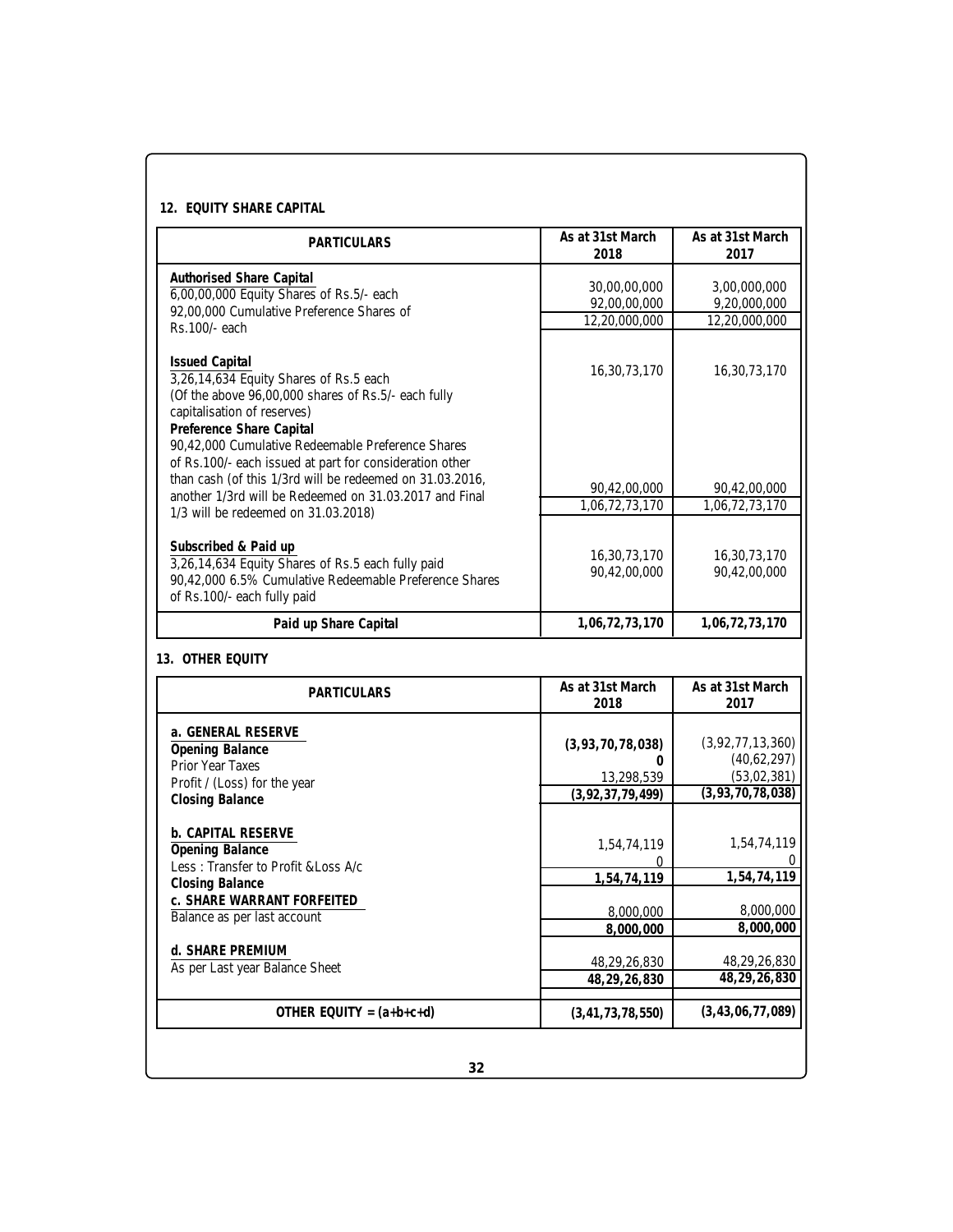| <b>PARTICULARS</b>                                                                     |       | As at 31st March<br>2018 | As at 31st March<br>2017   |
|----------------------------------------------------------------------------------------|-------|--------------------------|----------------------------|
| Other Payables                                                                         |       | 4,81,46,535              | 6,62,56,535                |
|                                                                                        | Total | 4,81,46,535              | 6,62,56,535                |
| 15. OTHER NON CURRENT LIABILITIES                                                      |       |                          |                            |
| PARTICULARS                                                                            |       | As at 31st March<br>2018 | As at 31st March<br>2017   |
| Others                                                                                 |       | 5,55,00,000              | 5,55,00,000                |
|                                                                                        | Total | 5,55,00,000              | 5,55,00,000                |
| 16. TRADE PAYABLES                                                                     |       |                          |                            |
| <b>PARTICULARS</b>                                                                     |       | As at 31st March<br>2018 | As at 31st March<br>2017   |
| Sundry Creditors for Goods                                                             |       | $\Omega$                 | 20,40,530                  |
| Sundry Creditors for Expenses                                                          |       | 11,98,264                | 12,26,575                  |
|                                                                                        | Total | 11,98,264                | 32,67,105                  |
| 17. OTHER FINANCIAL LIABILITIES                                                        |       |                          |                            |
| PARTICULARS                                                                            |       | As at 31st March<br>2018 | As at 31st March<br>2017   |
| Loan from Banks                                                                        |       | 2,40,46,84,989           | 2,40,91,57,989             |
| Funded Interest Term Loan and Interest Accrued<br>Current Maturities of Long Term Loan |       | 0                        | 0                          |
|                                                                                        |       | 0                        | 0<br>2,40,91,57,989        |
|                                                                                        | Total | 2,40,46,84,989           |                            |
| 18. OTHER CURRENT LIABILITIES                                                          |       |                          |                            |
| PARTICULARS                                                                            |       | As at 31st March<br>2018 | As at 31st March<br>2017   |
| <b>Statutory Dues</b>                                                                  |       | 79,416                   | 31,283                     |
| Advance Received from Customers<br>Other Payables                                      |       | 0                        | 9,89,026                   |
| Total                                                                                  |       | 65,04,615<br>65,84,031   | 1,04,39,870<br>1,14,60,179 |
|                                                                                        | Total |                          |                            |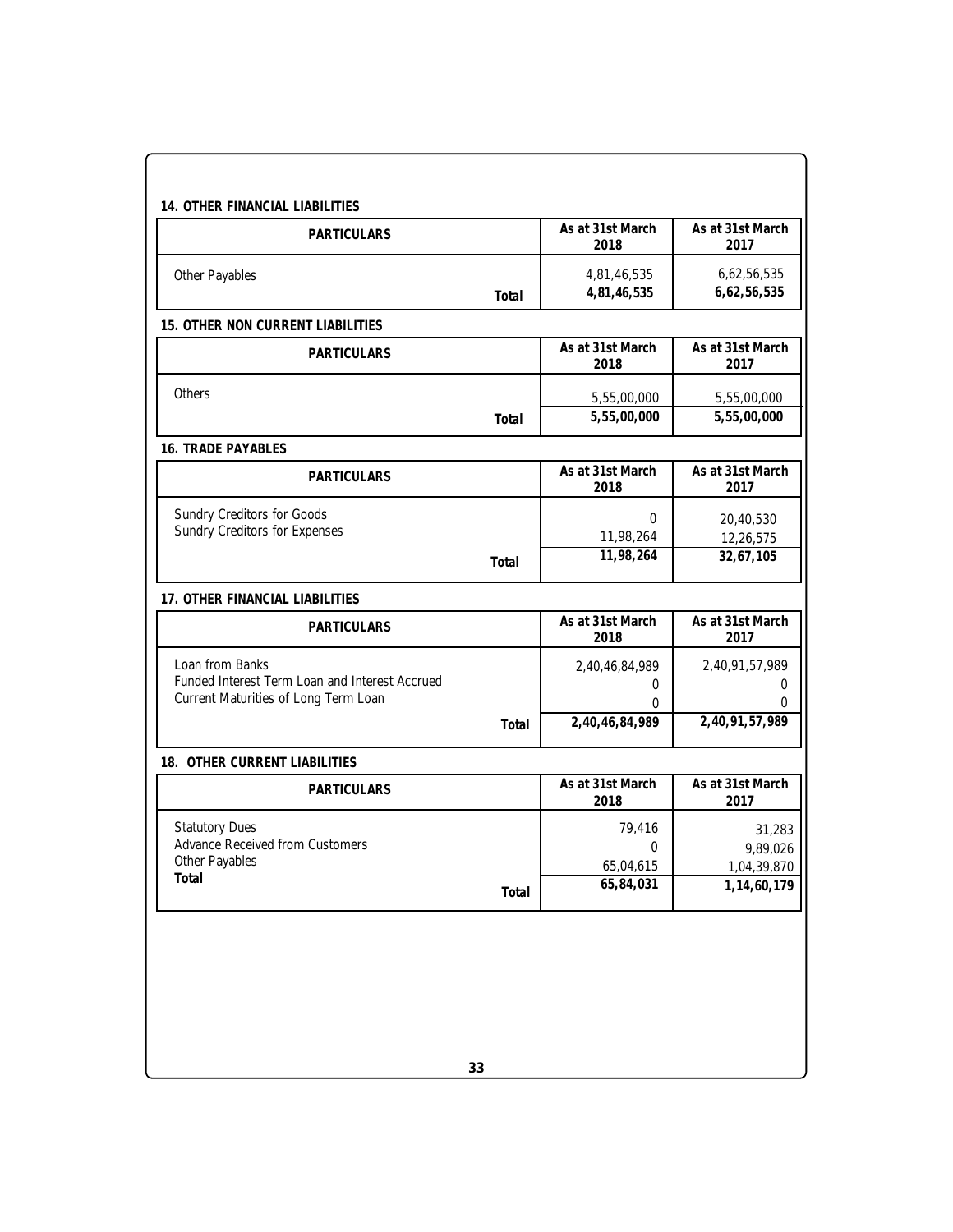| 19. REVENUE FROM OPERATIONS                                                                                                                                                                                                          |                                                             |                                                                 |
|--------------------------------------------------------------------------------------------------------------------------------------------------------------------------------------------------------------------------------------|-------------------------------------------------------------|-----------------------------------------------------------------|
| <b>PARTICULARS</b>                                                                                                                                                                                                                   | Year ended<br>31.03.2018                                    | Year ended<br>31.03.2017                                        |
| Yarn Sales - Domestic<br><b>Cotton Waste &amp; Garment Sales</b>                                                                                                                                                                     | 5,50,160<br>1,40,70,899                                     | 57,66,292<br>0                                                  |
| Total                                                                                                                                                                                                                                | 1,46,21,059                                                 | 57,66,292                                                       |
| 20. OTHER INCOMES                                                                                                                                                                                                                    |                                                             |                                                                 |
| <b>PARTICULARS</b>                                                                                                                                                                                                                   | Year ended<br>31.03.2018                                    | Year ended<br>31.03.2017                                        |
| <b>Interest Receipts</b><br>Misc. Income<br><b>Insurance Receipts</b><br>Professional & Consulting Charges<br>Written Off (2017-18)<br>Brokerage & Inspection Charges - TIBRE Brand                                                  | $\Omega$<br>1,00,50,495<br>0<br>550<br>61,26,424<br>0       | 41,774<br>0<br>5,571<br>1,00,00,000<br>0<br>80,89,920           |
| Total                                                                                                                                                                                                                                | 1,61,77,469                                                 | 1,81,37,265                                                     |
| 21. COST OF MATERIALS CONSUMED                                                                                                                                                                                                       |                                                             |                                                                 |
| PARTICULARS                                                                                                                                                                                                                          | Year ended<br>31.03.2018                                    | Year ended<br>31.03.2017                                        |
| Opening Stock of Raw-Materials<br>Opening Stock of Components<br>Opening Stock-in-Transit<br>Total<br>Purchases & Expenses<br>Closing Stock of Raw-Materials<br>Closing Stock of Components<br>Closing Stock-in-Transit<br>Total     | 0<br>0<br>0<br>$\Omega$<br>75,74,516<br>0<br>0<br>0<br>0    | 0<br>0<br>0<br>$\Omega$<br>7,945,644<br>0<br>0<br>0<br>$\Omega$ |
| Cost of Materials Consumed                                                                                                                                                                                                           | 75,74,516                                                   | 79,45,644                                                       |
| 22. CHANGE IN INVENTORIES                                                                                                                                                                                                            |                                                             |                                                                 |
| PARTICULARS                                                                                                                                                                                                                          | Year ended<br>31.03.2018                                    | Year ended<br>31.03.2017                                        |
| Opening Stock of Finished Goods<br>Opening Stock of Process Stock<br>Opening Stock of Salable Waste<br>Total - A<br>Closing Stock of Finished Goods<br>Closing Stock of Process Stock<br>Closing Stock of Salable Waste<br>Total - B | 25,76,301<br>0<br>0<br>25,76,301<br>0<br>0<br>0<br>$\Omega$ | 0<br>0<br>0<br>0<br>25,76,301<br>0<br>0<br>25,76,301            |
| Change in Inventories (A - B)                                                                                                                                                                                                        | 25,76,301                                                   | (25, 76, 301)                                                   |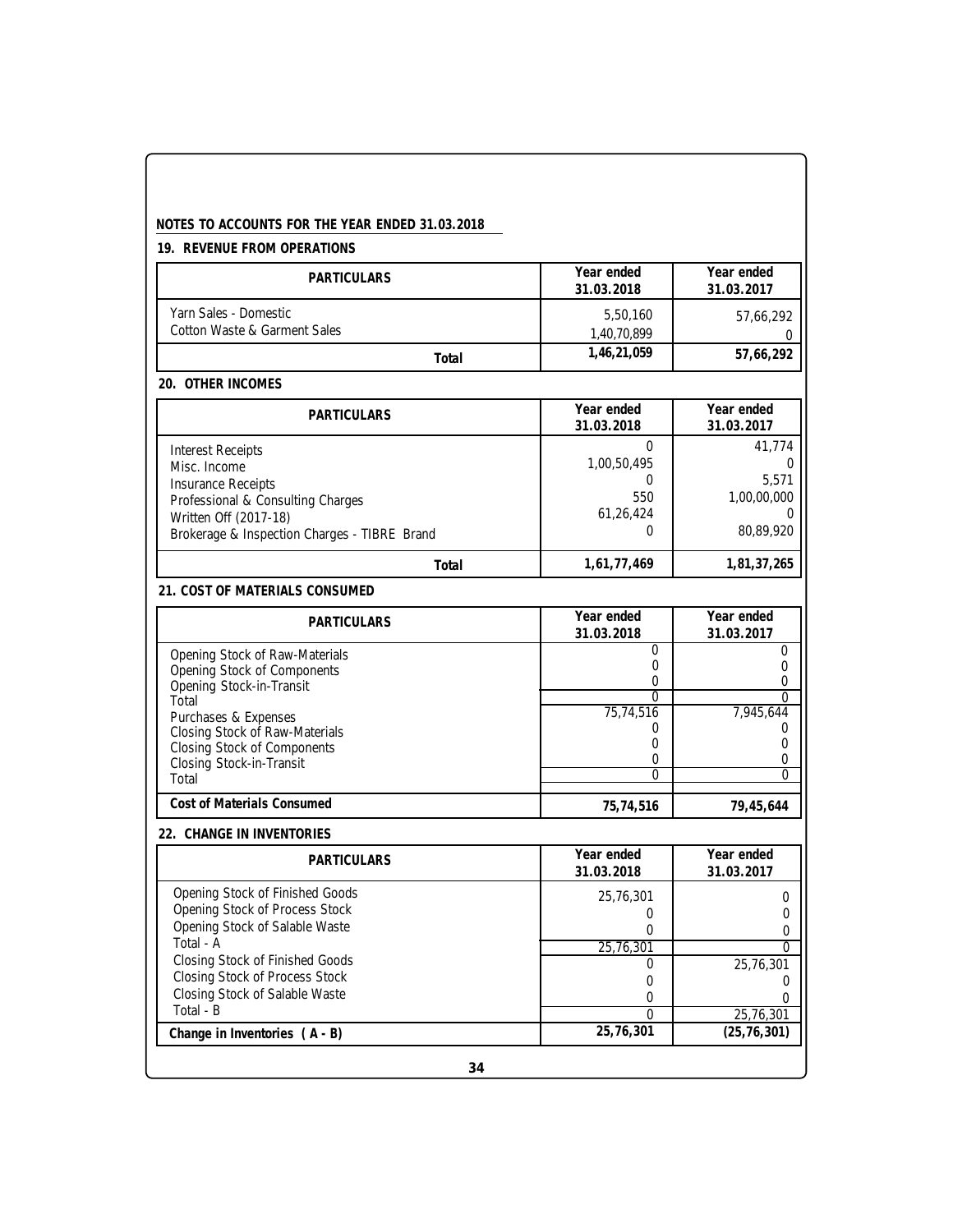| PARTICULARS                                   | Year ended<br>31.03.2018 | Year ended<br>31.03.2017 |
|-----------------------------------------------|--------------------------|--------------------------|
| Salary & Bonus to Staff & Workers             | 3,59,292                 | 25,09,175                |
| Contribution to Provident Fund                | 16,028                   | 48,084                   |
| Employees welfare expenses                    | 13,589                   | 10,337                   |
| Managing/Whole Time Director Remuneration     | 18,00,000                | 18,00,000                |
| Total                                         | 21,88,909                | 43,67,596                |
| 24. DEPRECIATION AND AMORTISATION EXPENSE     |                          |                          |
| PARTICULARS                                   | Year ended               | Year ended               |
|                                               | 31.03.2018               | 31.03.2017               |
| Depreciation of Property, Plant and Equipment | 3,629                    | 9,652                    |
| Total                                         | 3,629                    | 9,652                    |
| 25. OTHER EXPENSES                            |                          |                          |
| <b>PARTICULARS</b>                            | Year ended               | Year ended               |
|                                               | 31.03.2018               | 31.03.2017               |
| Carriage Inwards                              | 0                        | 2,142                    |
| Brokerage & Inspection Charges                | 13,48,320                | 0                        |
| Power and Fuel                                | 5,463                    | 14,892                   |
| Repairs Others                                | 0                        | 5,474                    |
| Factory and Office Maintenance                | $\Omega$                 | 773                      |
| <b>Stores and Spares</b>                      | 0                        | 11,225                   |
| Insurance                                     | 28,287                   | 6,409                    |
| Sitting Fee to Directors                      | 58,000                   | 67,000                   |
| <b>Travelling Expenses</b>                    | 6,70,802                 | 9,46,369                 |
| Postage, Courier and Telephone                | 3,95,737                 | 4,71,393                 |
| Rent                                          | 28,000                   | 84,000                   |
| <b>Audit Fees</b>                             | 66,250                   | 1,13,750                 |
| Legal and Professional charges                | 1,52,546                 | 1,21,840                 |
| Rates and Taxes and Licence Fees              | 5,08,638                 | 5,47,029                 |
| Printing and Stationery                       | 70,626                   | 61,943                   |
| General Expenses                              | 23,032                   | 68,642                   |
| <b>Advertisement Expenses</b>                 | 73,403                   | 70,674                   |
| <b>Bank Charges</b>                           | 4,919                    | 9,936                    |
| Selling Expenses                              | 14,333                   | 38,755                   |
| Loss on Sale of Assets                        | 4,64,922                 | 10,39,655                |
| Subscription & Periodicals                    | 0                        | 600                      |
| Discount & Allowances                         | 25,250                   | 66,451                   |
| <b>Administrative Expenses</b>                | 16,556                   | 1,34,953                 |
| Quality Allowance                             | 11,99,550                | 0                        |
| Donations                                     | 2,000                    | 0                        |
| Written Off                                   | 0                        | 59,55,972                |
| Total                                         | 51,56,634                | 98,39,877                |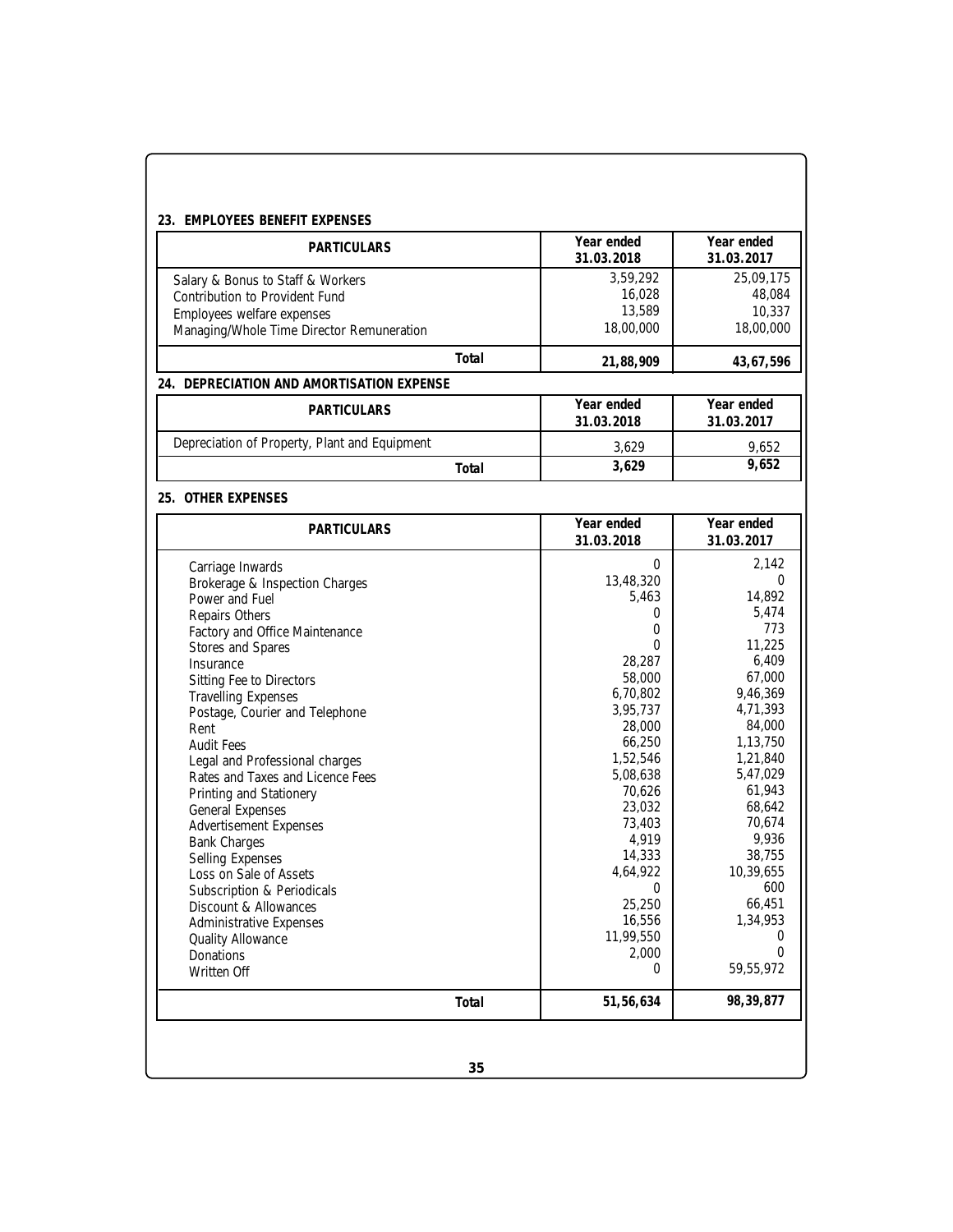# **26. CONTIGENT LIABILITIES NOT PROVIDED FOR IN THE ACCOUNTS.**

- 1) Estimated amount of contract remaining to be executed on capital accounts Rs. Nil (Previous Year Rs. Nil)
- 2) The Company has export obligation for value of Rs.40,931 Lakhs under EPCG scheme against which exports aggregating Rs.5,626 Lakhs including third party exports have been made on 31.03.2015. Balance obligation required to be fulfilled as per various schedules, culminating on 20.07.2015 is Rs.35,305 Lakhs.The Company fails to comply with obligation the customs duty of Rs.18.45 Crores along with applicable interest is to be paid to Customs department of DGFT.
- 3) The Sales Tax Department has preferred an appeal before STAT Coimbatore for the year 2002-03 for issues representing sales tax demand of Rs.1.82 Lakhs which is pending before STAT, Coimbatore.
- 4) The Sales Tax Department has preferred an appeal before STAT Coimbatore for the year 2003-04 for issues representing sales tax demand of Rs.13.54 Lakhs which is pending before STAT, Coimbatore.

5) The Income Tax Department has preferred an appeal with a tax effect of Rs.5.85 lakhs before ITAT Chennai against the Order of CIT (appeal) in favour of the Company regarding interest claim U/S 234B/234C for the Assessment year 2004-05.

- 6) The Income Tax Department's appeal for assessment year 1998-99 before the Honorable High Court, Chennai Against the company's stand regarding Sec 80 IA has been decided in favour of the department and there by the likely demand on the company is estimated at Rs.1.25 Lakhs.
- 7) The Company is out of CDR Package with effect from 22.10.2012 However, the interest in various loans availed by the company has been continued to be charged based on the CDR rates. The differential interest that ought to have been provided for in the account is estimated at Rs.103. Crores, (01.07.2008 – 31.03.2015)
- 8) The Company has been served with a demand notice by Maharashtra Sales Tax Department for Rs.32.46 lakhs for issues representing reversal of input vat credit for the Assessment year 2005-06 & 2006-07, an appeal is preferred by the company.
- 9) (a) One claimant has attained a decree against the company for claim of Rs. 1.18 lakhs which is being disputed by the Company.
- (b) One claimant who has issued a legal notice against the Company for Rs. 93.86 Lakhs has also proposed winding up of the Company. 10) The Company has received legal notice from two of the claimants and the matter is sub-Judice. Further one of the claimants has also proposed winding up provision in the legal notice.
- 11) The Company has sold its Land to the extent of 1.62 acres Kalapatty. The Co-owners of the erstwhile sellers to the Company have filed a case against the company. The matter is sub judice.
- 12) The Company has received notice for the payment of penalty u/s 271(1)(c) of the Income Tax Act, 1961 of Rs. 730 Lakhs for the Asst. year : 2012 - 2013. The Income Tax Appellate Tribunel, Chennai vide its order dated 26.05.2017 has also confirmed the above demand. The Company has prefered appeal against this order before the Honourable High Court of Madras, Chennai.
- **27.** A Provision is recognized when there is present obligation as a result of a past event. That probably requires an outflow of resources and a reliable estimate can be made to settle the amount of obligation. Provision is not discounted to its present value and is determined based on the last estimate required to settle the on obligation at the year end. These are reviewed at each year end and adjusted to reflect best current estimate.
- **28. The investment in 6% Redeemable Cumulative preference Shares is redeemable as under**
	- a. On 25.11.2012 Rs. 5,00,00,000/- (Due but not received)
	- b. On 25.11.2013 Rs. 5,00,00,000/- (Due but not received)
	- c. On 25.11.2014 Rs. 5,00,00,000/- (Due but not received)

Total Rs. 15,00,00,000/-

The Management had unilaterally rescheduled the Redemption of CRPS and subsequently the re-schedulement was withdrawn as per the advice of the Board. The total amount having fallen due has not yet been received by the Company.

**29. TRANSACTION OF RELATED PARTIES (AS 18)**

| <b>PARTICULARS</b>                                                                                 | Associates | Key Management<br>Personal | Relative of<br>Key Management<br>Personal | Total<br>(ln Rs.)                                                                  |
|----------------------------------------------------------------------------------------------------|------------|----------------------------|-------------------------------------------|------------------------------------------------------------------------------------|
|                                                                                                    | 31.03.2018 | 31.03.2018                 | 31.03.2018                                | 31.03.2018                                                                         |
| Finance<br>Salary<br>Managerial Remunaration                                                       |            | 18,00,000                  |                                           | 18.00.000                                                                          |
| Name of related parties and description of relationship upto 31.03.2018<br>Key Management Personal |            |                            |                                           | MANOJ KUMAR TIBREWAL - Managing Director<br>MOHANLAL TIBREWAL - Executive Director |

| Sri. Manoj Kumar Tibrewal<br>Smt. Anitha Tibrewal<br>Mr. Mayank Tibrewal | : Managing Director<br>Wife<br>Son |
|--------------------------------------------------------------------------|------------------------------------|
| Mrs. Arpita Tibrewal<br>Mr. Umang Tibrewal                               | Daughter in Law<br>Son             |

Sri. Mohanlal Tibrewal Smt. Lakshmi Devi Tibrewal Mrs. Suman Tibrewal Mrs. Neha Tibrewal : Executive Director : Wife : Daughter : Daughter

**36**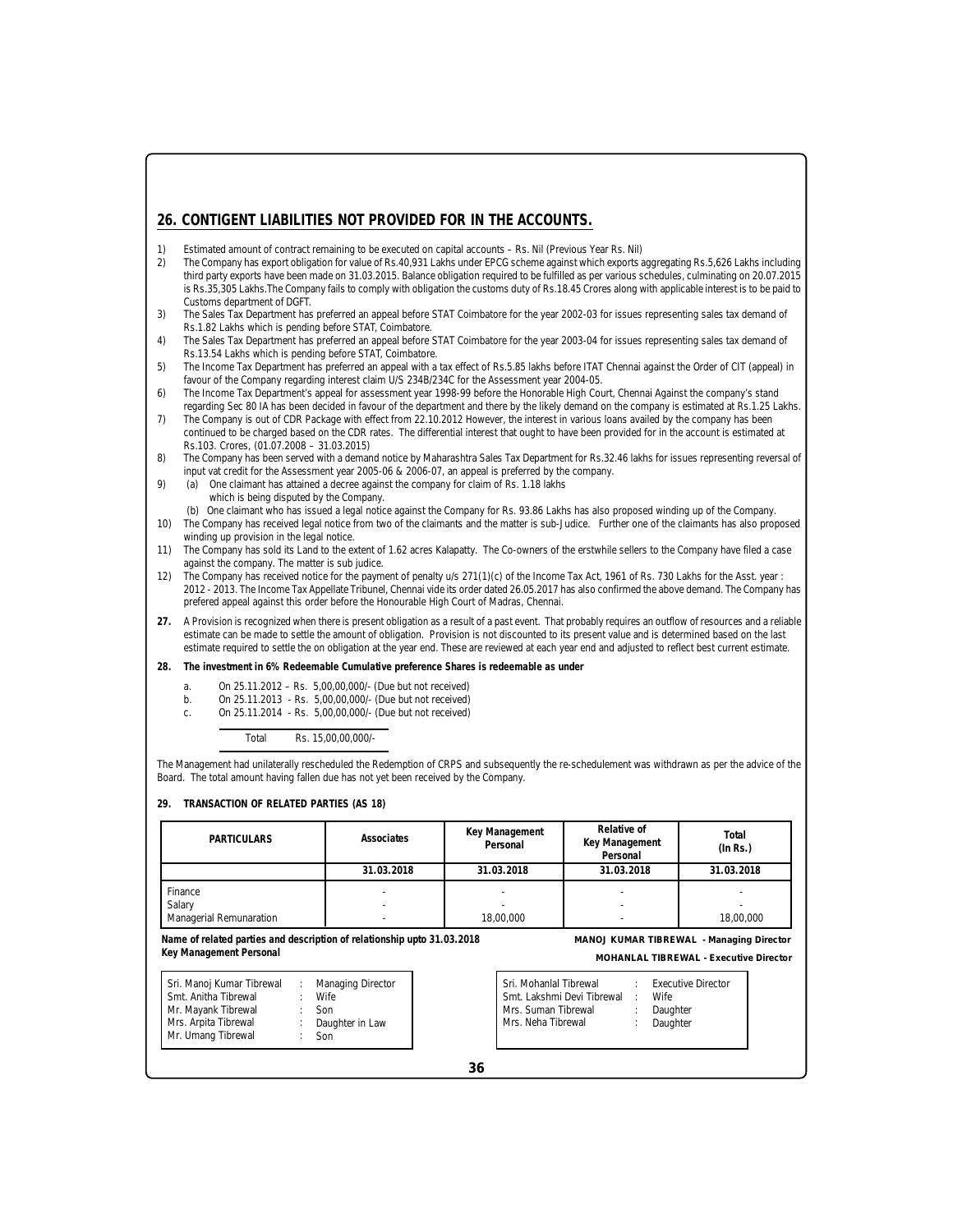# 30. EARNING PER SHARES (EPS)

**Rs. In Lakhs**

| PARTICULARS                                                                                                                 | $2017 - 18$           | $2016 - 17$             |
|-----------------------------------------------------------------------------------------------------------------------------|-----------------------|-------------------------|
| Profit / Loss After Tax (Rs. in Lakhs)<br>Average number of equity shares (face value of Rs. 5/- each)                      | 132.98<br>3,26,14,634 | $-53.00$<br>3,26,14,634 |
| Basic and diluted before extraordinery items EPS (in Rupees)<br>Basic and diluted after extraordinery items EPS (in Rupees) |                       |                         |

31. Requirement under clause 32 of the Listing Agreement. Loan and advance in the nature of loans to Subsidiaries Firms, Associates and Companies in which Directors are interested in Rs. Nil (Previous Year Nil)

# 32. Audit Fees

| Details                                                                                         | $2017 - 18$ | 2016 - 17 |
|-------------------------------------------------------------------------------------------------|-------------|-----------|
| For Statutory Audit & Tax Audit<br>For Certification<br>For Cost Audit & Out of Pocket Expenses | 50.000      | 50.000    |
| <b>TOTAL</b>                                                                                    | 50,000      | 50,000    |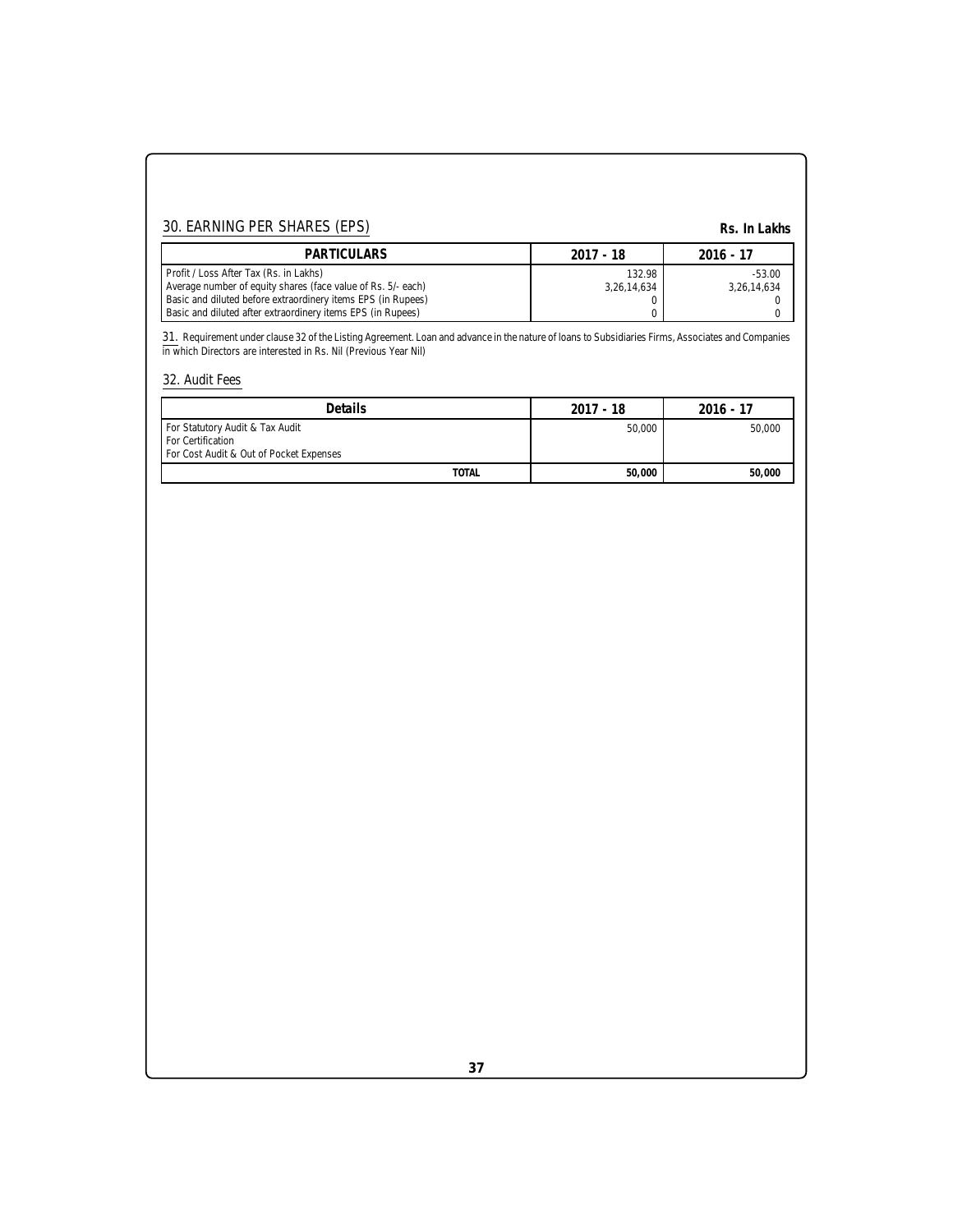# **SIGNIFICANT ACCOUNTING POLICIES – ANNEXURE I**

#### **1. BASIS OF ACCOUNTING**

The financial statements are prepared under the historical cost convention on accrual basis and in accordance with Schedule III of the Companies Act, 2013, and the accounting standards specified in Section 133 of the Companies Act, 2013 read with Rule 7 of the Companies (Accounts) Rules, 2014.

Income and expenditure are recognized and accounted an accrual basis. Revenue for sale transaction is recognized as and when the property in the goods sold is transferred to the buyer for a definite consideration.

#### **2. USE OF ESTIMATES**

The Preparation of financial Statement requires estimates and assumption to be made that affect the reported amount of assets and liabilities on the date of the financial statements and the reported amount of revenues and expenses during the reported period. Difference between the actual result and estimates are recognized in the period in which results are known / materialized.

# **3. INVENTORIES**

 Inventories are valued as under (As furnished, valued and certified by the Management.

- 1. Raw Material At Identified Cost
- 2. Finished Goods At lower cost or Net realizable value
- 3. Stores and Spares At weighted Average cost

#### **4. FIXED ASSETS**

All the Assets except vehicles are taken over, sold, realized and adjusted against loan dues by the bank. The difference between the realized amount and written down value of the assets are charged to impairment of assets.

#### **5. DEPRECIATION**

Depreciation on fixed assets is provided on straight-line method as per the useful life prescribed in Schedule II to the Companies Act, 2013. No additions made during the year. In respect of assets up to Rs.5000/- each, the policy of the Company is to charge 100% depreciation in the year in which such assets are installed or put to use.

#### **6. IMPAIRMENTS OF ASSETS**

Since the assets are taken over by the bank and sold, difference between written down value of assets and amount realised charged to impairment of assets. appropriate disclosure on material impairment of losses and their treatment in profit and loss account, classes of assets and nature of impairment will be made during the period in which the impairment if recognized.

#### **7. INVESTMENTS**

Investments are meant to be long term investments and are stated at cost. Diminutions in the value of investments, other than temporary in nature, are provided for.

#### **8. EMPLOYEE RETIREMENT BENFITS**

The management certifies that all dues to workers are settled and no provision is made for employee retirement benefit.

#### **9. FOREIGN CURRENCY TRANSACTIONS**

No such foreign currency transactions.

#### **10. INTEREST ON BORROWINGS**

INTEREST is not charged to the profit and Loss Account from the date on which the assets of the company tookover by the bankers under SARFAESI proceedings.

# **11. TAXES ON INCOME**

1. In compliances with AS 22 relating to " Taxes on Income " The Company has not recongnized Deferred Taxes Liability / Assets for the current year on account of absence of virtual certainty.

2) Minimum alternative Tax (MAT) credit is recognized as on asset only when and to the extent there is convincing evidence that the company will pay normal income tax during the specified period. MAT credit become eligible to the recognized as an asset in accordance with the recommendation contained in the Guidance Note issued by the institute of Chartered Accountant of India. The said asset is created by way of credit to the profit and loss account and shown as MAT credit entitlement. The Company reviews the same at each balance sheet date and writes down the carrying amount of MAT credit entitlement to the extent there is no longer convincing evidence to the effect that Company will pay normal income tax during the specified period.

#### **12. CONTINGENT LIABILITIES**

Contingent liabilities are not provided for and are disclosed by way of notes.